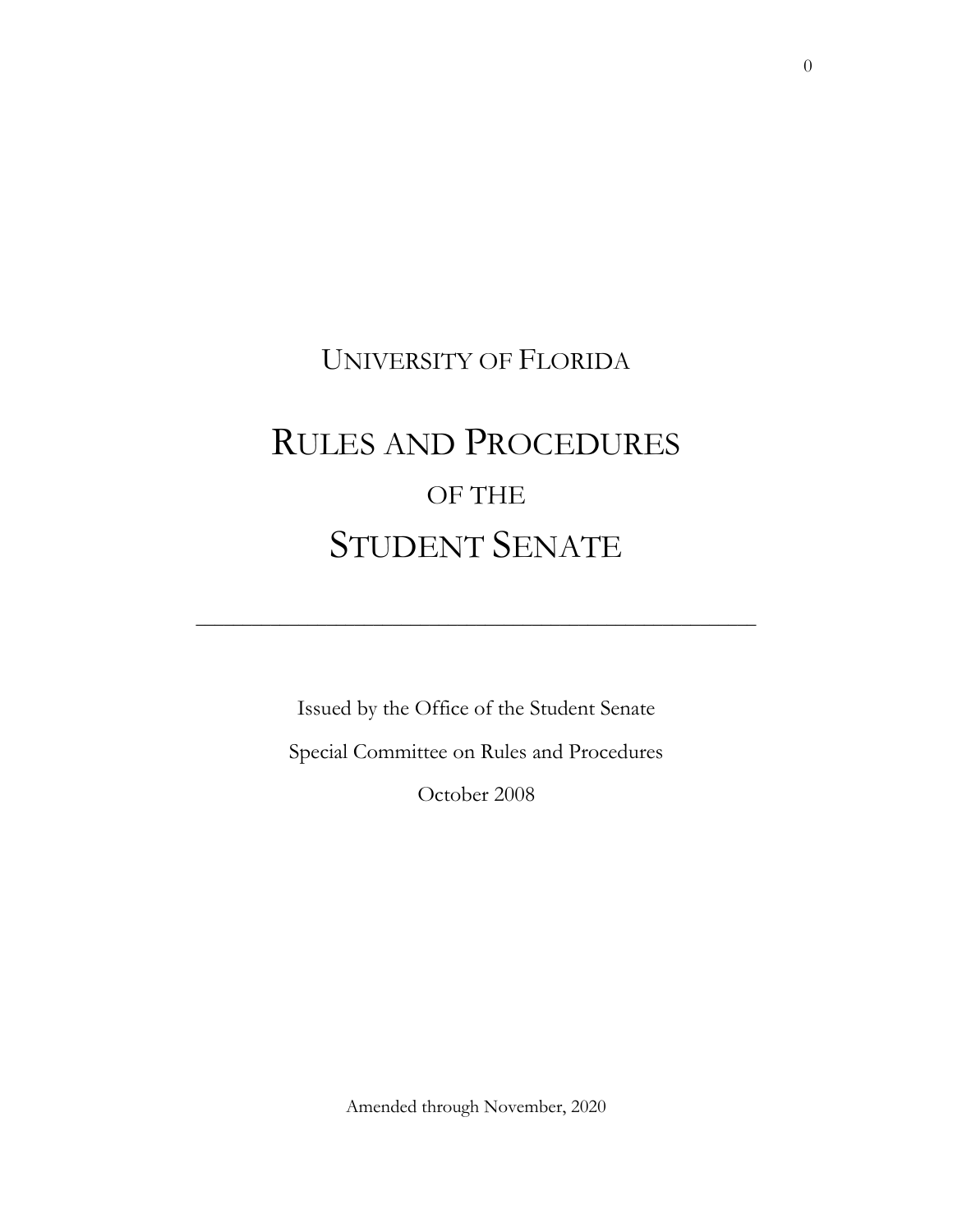### RULES AND PROCEDURES OF THE STUDENT SENATE

# TABLE OF CONTENTS

\_\_\_\_\_\_\_\_\_\_\_\_\_\_\_\_\_\_\_\_\_\_\_\_\_\_\_\_\_\_\_\_\_\_\_\_\_\_\_\_\_\_\_\_\_\_\_\_

| I.    | <b>Officers of the Senate</b>                    | 4  |
|-------|--------------------------------------------------|----|
|       | 1.<br>Senate President                           |    |
|       | 2.<br>Senate President Pro Tempore               |    |
|       | 3.<br>Senate Parliamentarian                     |    |
|       | 4.<br>Sergeant-at-Arms                           |    |
|       | 5.<br>Senate Secretary                           |    |
| П.    | <b>Senate Liaisons</b>                           | 7  |
|       | Appointment<br>1.                                |    |
|       | 2.<br>Cabinet Liaison                            |    |
|       | 3. Finance Liaison                               |    |
|       | 4. Judiciary Liaison                             |    |
|       | 5. University Police Department Liaison          |    |
|       | J. Wayne Reitz Union Student Union Liaison<br>6. |    |
| III.  | <b>Meetings of the Senate</b>                    | 9  |
|       | <b>Regular Meetings</b><br>1.                    |    |
|       | Special Meetings<br>2.                           |    |
| IV.   | <b>Attendance of Members</b>                     | 11 |
|       | 1.<br>Roll Call                                  |    |
|       | 2.<br>Absence Excuses                            |    |
|       | 3.<br>Quorum and Seating                         |    |
|       | 4.<br>Compelling Attendance                      |    |
| V.    | <b>Floor Rules and Privileges</b>                | 12 |
|       | 1.<br>The Chair of the Senate                    |    |
|       | 2.<br>Floor Privileges                           |    |
|       | 3.<br>Readings from Papers                       |    |
| VI.   | <b>Rules Governing Debate</b>                    | 14 |
|       | 1. Consideration of Bills                        |    |
|       | 2.<br>Consideration of Vetoed Legislation        |    |
|       | 3.<br>Debate of Other Motions                    |    |
| VII.  | Voting                                           | 17 |
|       | <b>Standard Voting Procedure</b><br>1.           |    |
|       | Roll Call Votes<br>2.                            |    |
| VIII. | <b>Executive Nominations</b>                     | 19 |
|       | Procedure<br>1.                                  |    |
|       | 2.<br>Review of Qualifications                   |    |
| IX.   | <b>Public Comment</b>                            | 20 |
|       | Rights to Comment<br>1.                          |    |
|       | Procedure<br>2.                                  |    |
|       |                                                  |    |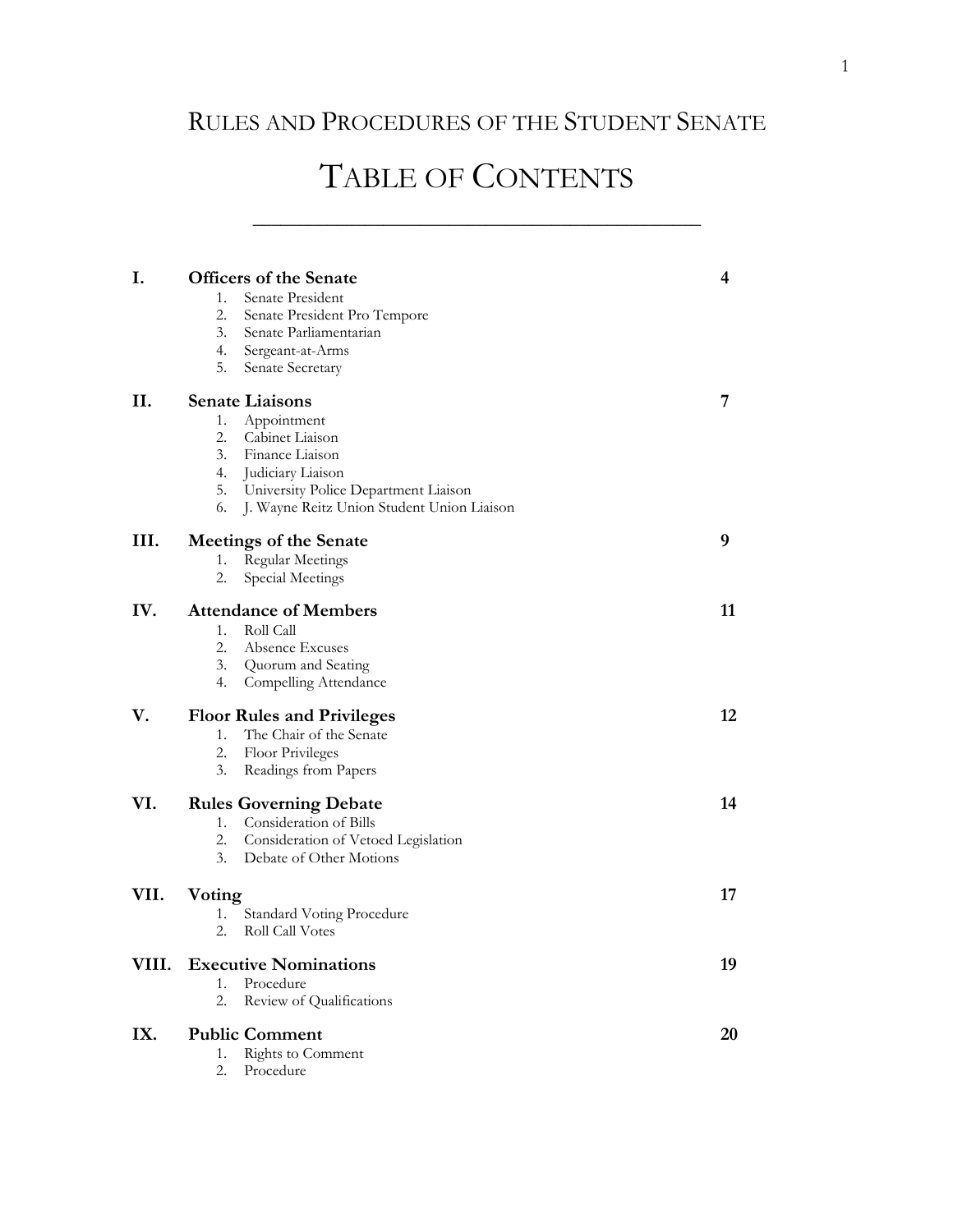| Χ.    | Committees                                    |                                                | 21 |
|-------|-----------------------------------------------|------------------------------------------------|----|
|       | 1.                                            | Types of Committees                            |    |
|       | 2.                                            | <b>Authority Over Committees</b>               |    |
| XI.   |                                               | <b>Standing Committees of the Senate</b>       | 22 |
|       | 1.                                            | Replacement and Agenda Committee               |    |
|       | 2.                                            | <b>Budget and Appropriations Committee</b>     | 22 |
|       | 3.                                            | Judiciary Committee                            | 27 |
|       | 4.                                            | Rules and Ethics Committee                     | 29 |
|       | 5.                                            | Information and Communication Committee        | 31 |
|       | 6.                                            | Assignment to Standing Committees              | 32 |
|       | 7.                                            | Chairs of Standing Committees                  | 32 |
|       | 8.                                            | <b>Standing Committee Attendance</b>           | 34 |
| XII.  |                                               | <b>Vacancy Replacement</b>                     | 36 |
|       | 1.                                            | Standard Vacancies in Senate                   |    |
|       | 2.                                            | Summer Replacements                            |    |
| XIII. |                                               | <b>Censure, Expulsion, and Officer Removal</b> | 38 |
|       | 1.                                            | Censure                                        |    |
|       | 2.                                            | Expulsion from the Senate                      |    |
|       | 3.                                            | Removal of Officers and Liaisons               |    |
| XIV.  |                                               | Legislation                                    | 40 |
|       | 1.                                            | Submitting New Legislation                     |    |
|       | 2.                                            | Written Amendments to Legislation              |    |
| XV.   | <b>Senator Information and Voting Records</b> |                                                | 41 |
|       | 1.                                            | Senator Information Forms                      |    |
|       | 2.                                            | Voting Records                                 |    |
| XVI.  |                                               | <b>Senate Executive Board</b>                  | 42 |
|       | 1.                                            | Membership                                     |    |
|       | 2.                                            | Purpose and Meetings                           |    |
|       | XVII. Political Parties and Coalitions        |                                                | 43 |
|       | 1.                                            | Affiliation                                    |    |
|       | 2.                                            | Composition of Parties and Coalitions          |    |
|       |                                               | <b>XVIII. Precedence of Documents</b>          | 44 |
| XIX.  | <b>Suspension and Amendment of the Rules</b>  |                                                | 45 |
|       | 1.                                            | Suspension of the Rules                        |    |
|       | 2.                                            | Amendments to the Rules and Procedures         |    |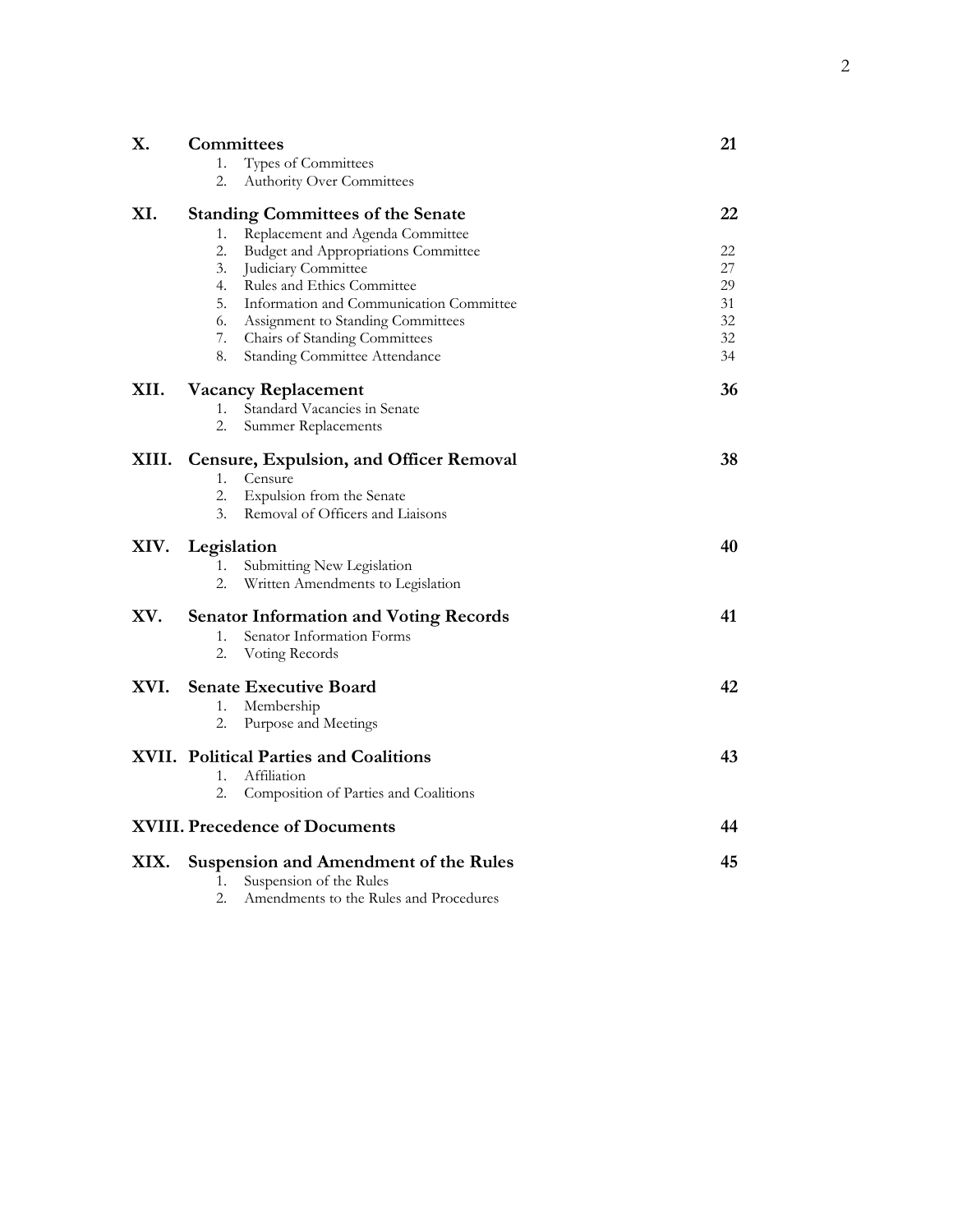### LEGISLATIVE HISTORY \_\_\_\_\_\_\_\_\_\_\_\_\_\_\_\_\_\_\_\_\_\_\_\_\_\_\_\_\_\_\_\_\_\_\_\_\_\_\_\_\_\_\_\_\_\_\_\_\_\_\_

During the Fall 2013 term, Senate President Cory Yeffet charged an Ad-hoc Committee on Rules & Procedures to review, clarify, and revise the version last updated by the Student Senate in the Spring of 2011. The Committee created a new document that replaced the Rules and Procedures amended in 2011 (Authorization 2011-116) and initially adopted by the Student Senate in 2008 (Resolution 2008-124).

#### **MEMBERS OF THE AD-HOC COMMITTEE ON RULES & PROCEDURES OF THE STUDENT SENATE FALL 2013 SESSION**

SUSAN WEBSTER, Ad-hoc Chairwoman ELLIOT GRASSO, Senate President Pro-Tempore JOSEPH MICHAELS, Budget and Appropriations Chairman DAVIS BEAN, Allocations Chairman AUSTIN SHERMAN, Judiciary Chairman DYLAN FISHER, Rules and Ethics Chairman JAMIE LOWSTETTER, Information and Communications Chairwoman SAVANNAH BOWDOIN, Senate Majority Party Leader MICHAEL CHRIST, Senate Minority Party Leader

Adopted with Student Senate Resolution 2014-106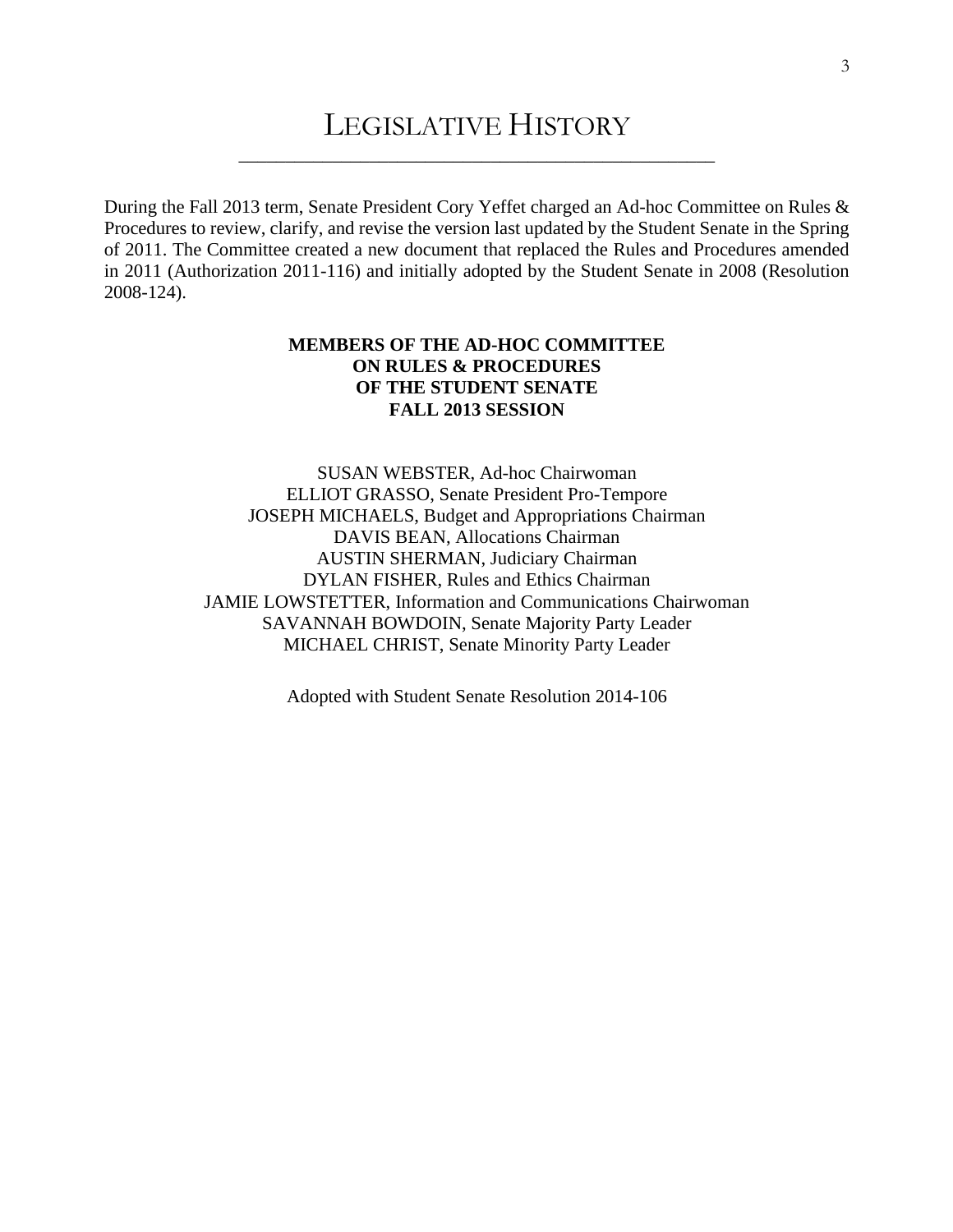### RULE I OFFICERS OF THE SENATE

#### (AMENDED: 2011-116, 2014-106, 2016-117, 2019-124, 2021-1003)

#### **1. Senate President:**

a. Elections:

The President of the Senate will be elected at the first meeting of the Senate following the validation of Senate elections results each Fall and Spring, or whenever the office otherwise becomes vacant. After nominations from the floor have closed, each nominee will have five minutes to address the body, followed by a five-minute question and answer period. The President of the Senate will be elected by roll call ballot from all Senators present and voting. A majority of all votes cast will be required to win the election. In the event that no candidate receives a majority of all votes cast, the Senate will hold a run-off election between the two candidates that received the greatest number of votes.

- b. Powers and Duties:
	- i. The President of the Senate will be the chief executive and administrative officer of the Senate.
	- ii. The President of the Senate will direct the legislative processes of the Senate.
	- iii. The President of the Senate will hold the chair at meetings of the Senate.
	- iv. The President of the Senate will preserve parliamentary law, maintain the decorum of meetings, and will serve as a neutral arbiter of the Senate.
	- v. The President of the Senate will enforce the Rules and Procedures of the Senate.
	- vi. The President of the Senate will issue subpoenas and/or subpoenas duces tecum to Student Body Officers, Officials, Senators, and officers of Student Government-funded organizations on behalf of the Senate in cases of investigations.
	- vii. The President of the Senate or the President's designee may administer oaths to Student Body Officers, Officials, Senators, and officers of Student Governmentfunded organizations in cases of investigations.
	- viii. The President of the Senate may issue warnings to Senators for disruptive conduct during meetings and any Senator who has received more than two warnings from the meeting will be considered absent. A Senator who is considered absent under this procedure will receive one-half absence for each roll call vote they miss up to one absence for the meeting.
	- ix. The President of the Senate will submit an end of session transition report at the end of each Fall and Spring session to the Senate Secretary that will detail the activities of that session and offer suggestions to future Senate Presidents.
	- x. The President of the Senate will have all other powers and duties listed in these Rules and Procedures.

#### **2. Senate President Pro Tempore:**

a. Elections:

The President Pro Tempore of the Senate will be elected in the same manner and at the same time as the President of the Senate, or whenever the office otherwise becomes vacant.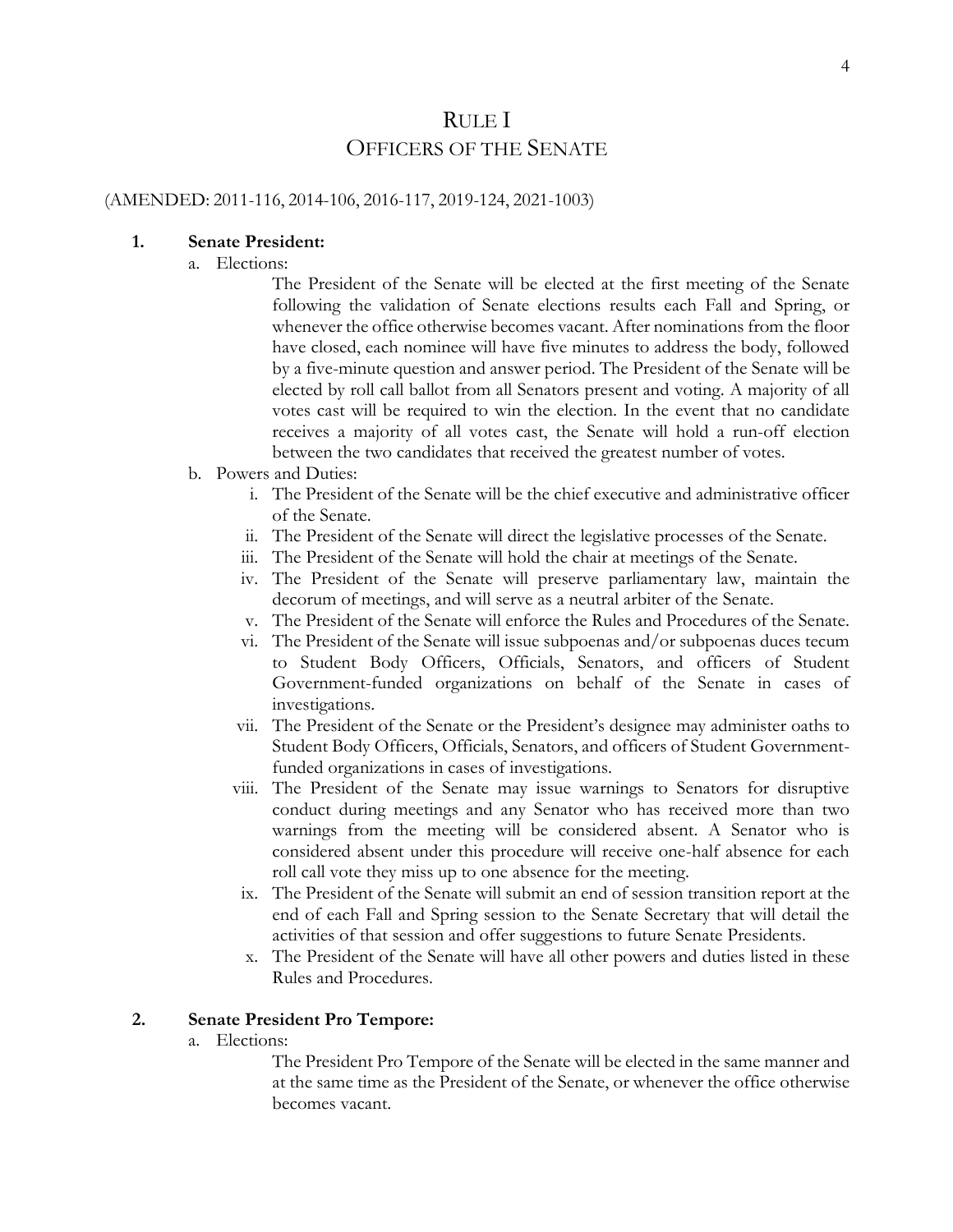- b. Powers and Duties:
	- i. The President Pro Tempore of the Senate will serve as the Chair of the Senate whenever the elected Senate President is absent from the chair.
	- ii. The President Pro Tempore of the Senate willl assist the President of the Senate in fulfilling the duties of said office.
	- iii. The President Pro Tempore of the Senate will serve as President of the Senate whenever that office becomes vacant, until such time as a successor may be chosen.
	- iv. The President Pro Tempore of the Senate will serve as the Chair of the Replacement and Agenda Committee.

#### **3. Senate Members-At-Large:**

a. Elections:

 The Senate will elect two (2) Members-At-Large at the same time as the President of the Senate, or whenever the office otherwise becomes vacant. After nominations from the floor have closed, each nominee will have five minutes to address the body, followed by a five-minute question and answer period. The Members-At-Large will be elected by a standing vote by all Senators present and voting. A majority of all votes cast will be required to win the election. In the event that no candidate receives a majority of all votes cast, the Senate will hold a runoff election between the two candidates that received the greatest number of votes.

- b. Powers and Duties
	- i. The Senate Members-At-Large will serve as voting members of the Replacement and Agenda Committee.
	- ii. The Senate Members-At-Large will assist the Senate President and the Senate President Pro Tempore in fulfilling the duties of the said office as requested.

#### **4. Senate Parliamentarian:**

- a. Appointment:
	- i. The President of the Student Senate will appoint the Senate Parliamentarian whenever the office becomes vacant.
	- ii. The Student Senate Parliamentarian will be considered an exclusionary office in accordance with Chapter 130 of the Student Body Statutes.
- b. Powers and Duties:
	- i. The Senate Parliamentarian will assist the chair in presiding over meetings of the Senate.
	- ii. The Senate Parliamentarian will, upon request, instruct the Senate President, President Pro Tempore, and committee chairs and vice chairs on the proper methods for chairing meetings.
	- iii. The Senate Parliamentarian will work to better the Senate's general understanding of parliamentary law, and will help any Senator with issues of parliamentary law.
	- iv. The Senate Parliamentarian will upon request from any Senator, issue in writing a non-binding opinion on matters of parliamentary law.

#### **5. Senate Sergeant-at-Arms:**

- a. Appointment:
	- i. The President of the Student Senate may appoint the Senate Sergeant-at-Arms whenever the office becomes vacant.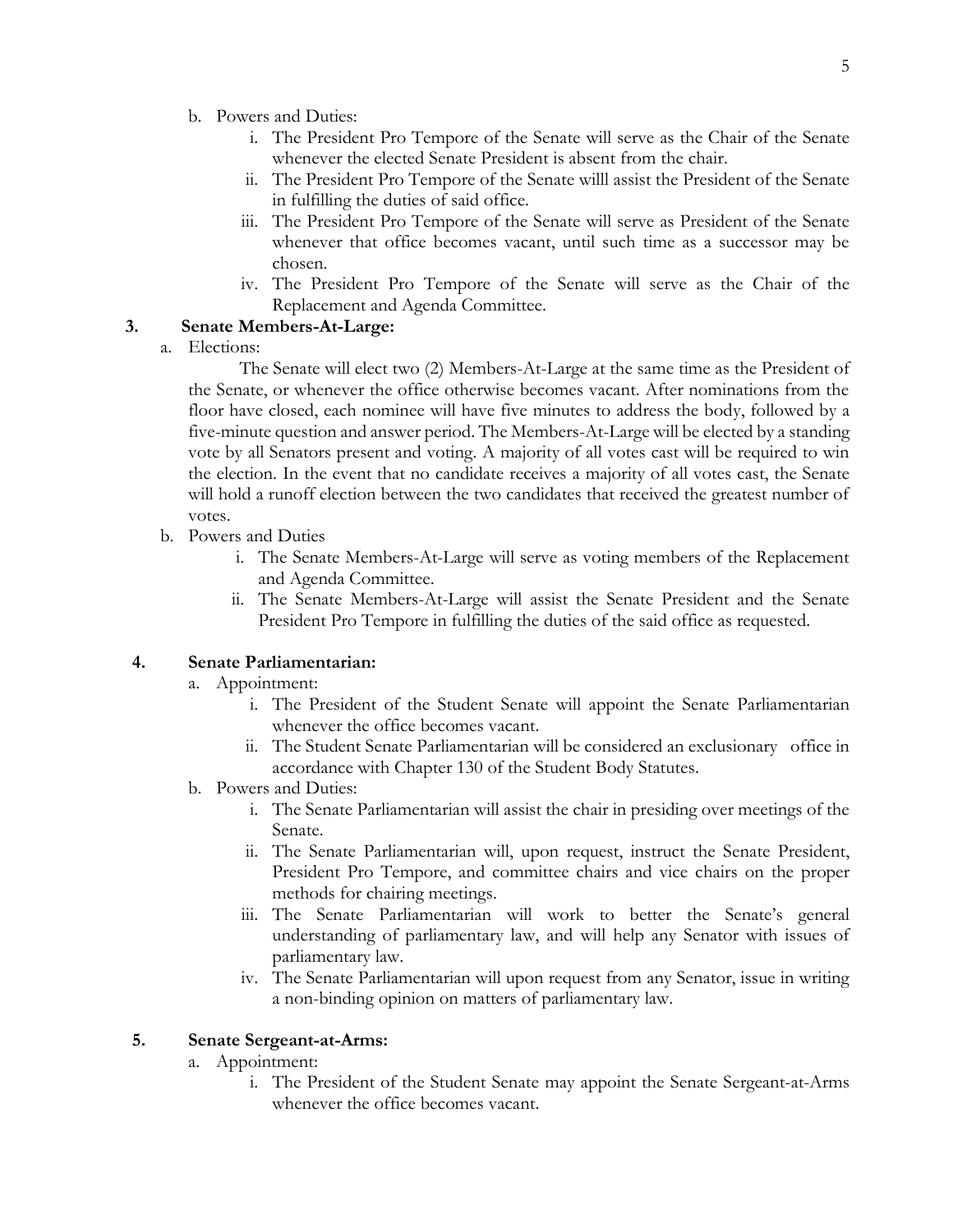- ii. The Senate Sergeant-at-Arms may hold other office in Student Government, including a Senate seat.
- b. Powers and Duties:
	- i. The Senate Sergeant-at-Arms will be tasked with maintaining order and preventing individuals from disrupting meetings of the Senate.
	- ii. The Senate Sergeant-at-Arms will remove individuals disrupting meetings of the Senate as deemed by the President of the Student Senate. Prior to removal the disruptive individual must be issued at least two warnings. The issuing of a warning on the basis of disruption will be left to the discretion of the Senate President.
	- iii. The Senate Sergeant-at-Arms will guard the doors of the Senate chambers, preventing Senators entering the room from joining the voting body once a vote has begun or once a quorum call has been made.

#### **6. Senate Secretary:**

- a. A member of the Student Government office staff will fill the role of the Senate Secretary.
- b. Powers and Duties:
	- i. The Senate Secretary will record the minutes of all meetings of the full Senate.
	- ii. The Senate Secretary will perform other clerical duties as determined by Student Government Advising and Operations.
	- iii. The Senate Secretary will have all other duties listed in the Rules and Procedures.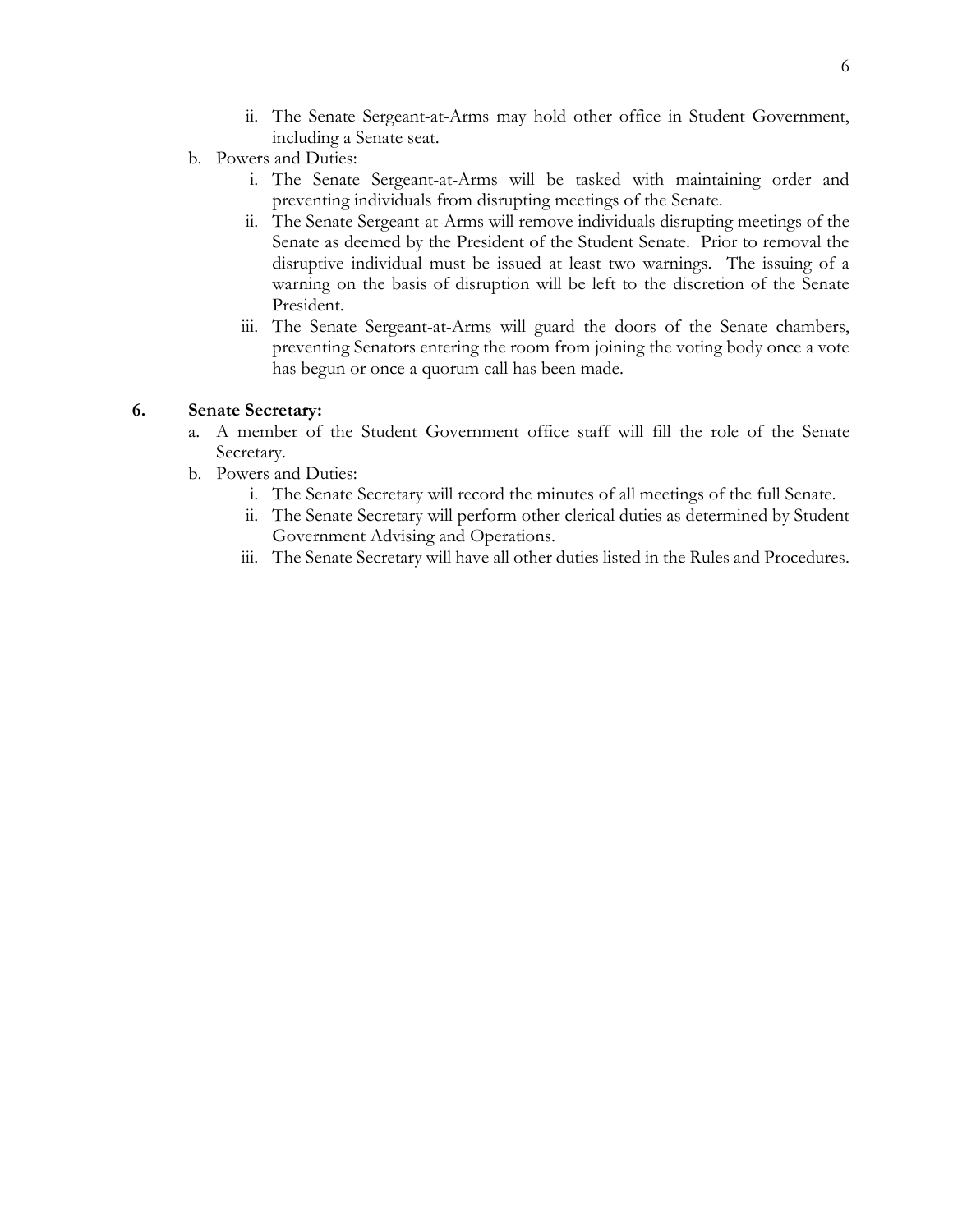### RULE II SENATE LIAISONS

#### (AMENDED: 2010-113, 2010-117, 2014-106, 2017-110, 2019-124, 2020-1064, 2021-1003)

#### **1. Appointments:**

- a. The President of the Senate may appoint Senate Liaisons to the other branches of Student Government and University auxiliaries.
- b. Senate Liaisons will serve at the leisure of the President of the Senate.
- c. Senate Liaisons may also hold Senate seats.
- d. The Senate President will meet with the Senate Liaisons at their leisure.

#### **2. Executive Branch Liaison:**

- a. The Executive Branch Liaison will attend meetings of the Vice-Presidential Student Government Executive Cabinet, as defined by 201.63 and will report on the meeting of the Vice-Presidential Cabinet to the Senate as requested by the Senate President.
- b. The Executive Branch Liaison will maintain an open and working relationship with the Student Body Vice President, as well as serve as a facilitator between the Student Body Vice President and the Senate. The liaison will report on the activities of the Student Body Vice President to the Senate as requested by the Senate President.

#### **3. University Police Department Liaison:**

- a. The University Police Department Liaison will report to the Senate on the activities of the University Police Department, including matters pertaining to the Student Nighttime Auxiliary Patrol (S.N.A.P.), crime prevention, and outreach programs as requested by the Senate President.
- b. The University Police Department Liaison will maintain an open and working relationship with the Chief of Police, as well as serve as a facilitator between the Chief of Police and the Senate. The liaison will report on the activities of the Chief to the Senate as requested by the Senate President.

#### **4. J. Wayne Reitz Student Union Liaison:**

- a. The J. Wayne Reitz Student Union Liaison will attend meetings of the Reitz Union Board of Managers and report on the activities of the J. Wayne Reitz Union to the Senate as requested by the Senate President.
- b. The J. Wayne Reitz Student Union Liaison will maintain an open and working relationship with the J. Wayne Reitz Union Executive Director, as well as serve as a facilitator between the Executive Director and the Senate. The liaison will report on the activities of the Executive Director to the Senate as requested by the Senate President.

#### **5. Department of Recreational Sports Liaison:**

a. The Department of Recreational Sports Liaison will attend meetings of the Department of Recreational Sports Board of Directors and report on the activities of the Department of Recreational Sports to the Senate as requested by the Senate President.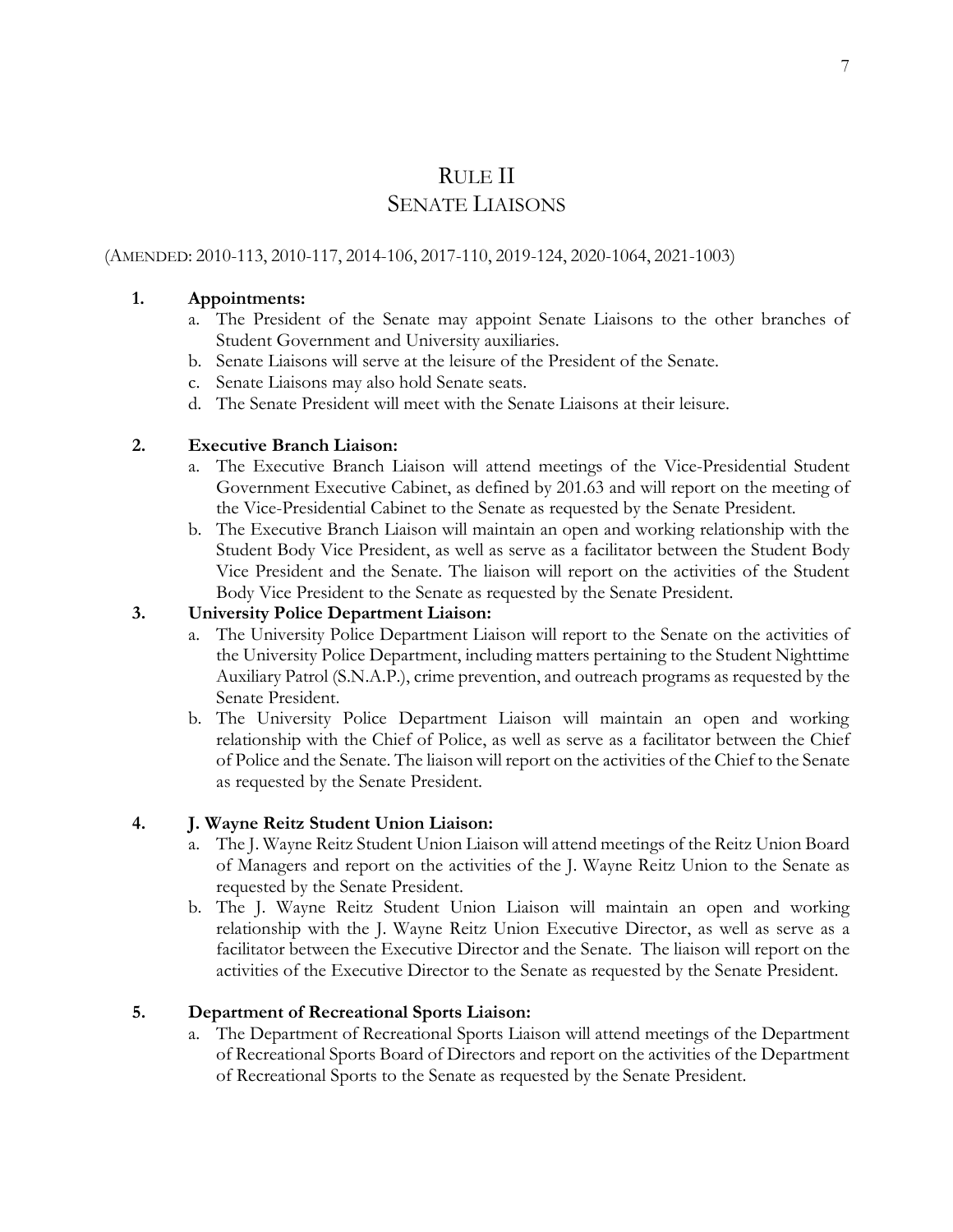b. The Department of Recreational Sports Liaison shall maintain an open and working relationship with the Department of Recreational Sports Director, as well as serve as a facilitator between the Director and the Senate. The liaison shall report on the activities of the Director to the Senate as requested by the Senate or by the Senate President.

#### **6. Student Activities and Involvement Liaison:**

- a. The Student Activities and Involvement Liaison will report to the Senate on the activities of Student Activities and Involvement, including matters pertaining to student organizations and campus events, Sorority and Fraternity Affairs, and the David and Wanda Brown Center for Leadership & Service as requested by the Senate President.
- b. The Student Activities and Involvement Liaison will maintain an open and working relationship with the Student Activities and Involvement Director, as well as serve as facilitator between the Director and the Senate. The liaison will report on the activities of the Director to the Senate as requested by the Senate President.

#### **7. Diversity, Equity, and Inclusion Liaison**

- a. The Diversity, Equity, and Inclusion Liaison will report to the Senate on the activities of the Office of the Chief Diversity Officer and Multicultural & Diversity Affairs as requested by the Senate President.
- b. The Diversity, Equity, and Inclusion Liaison will maintain an open and working relationship with the Chief Diversity Officer and the Director of Multicultural and Diversity Affairs, as well as serve as a facilitator between these individuals and the Senate. The liaison will report on the activities of the Chief Diversity Officer and the Director of Multicultural and Diversity Affairs to the Senate as requested by the Senate President.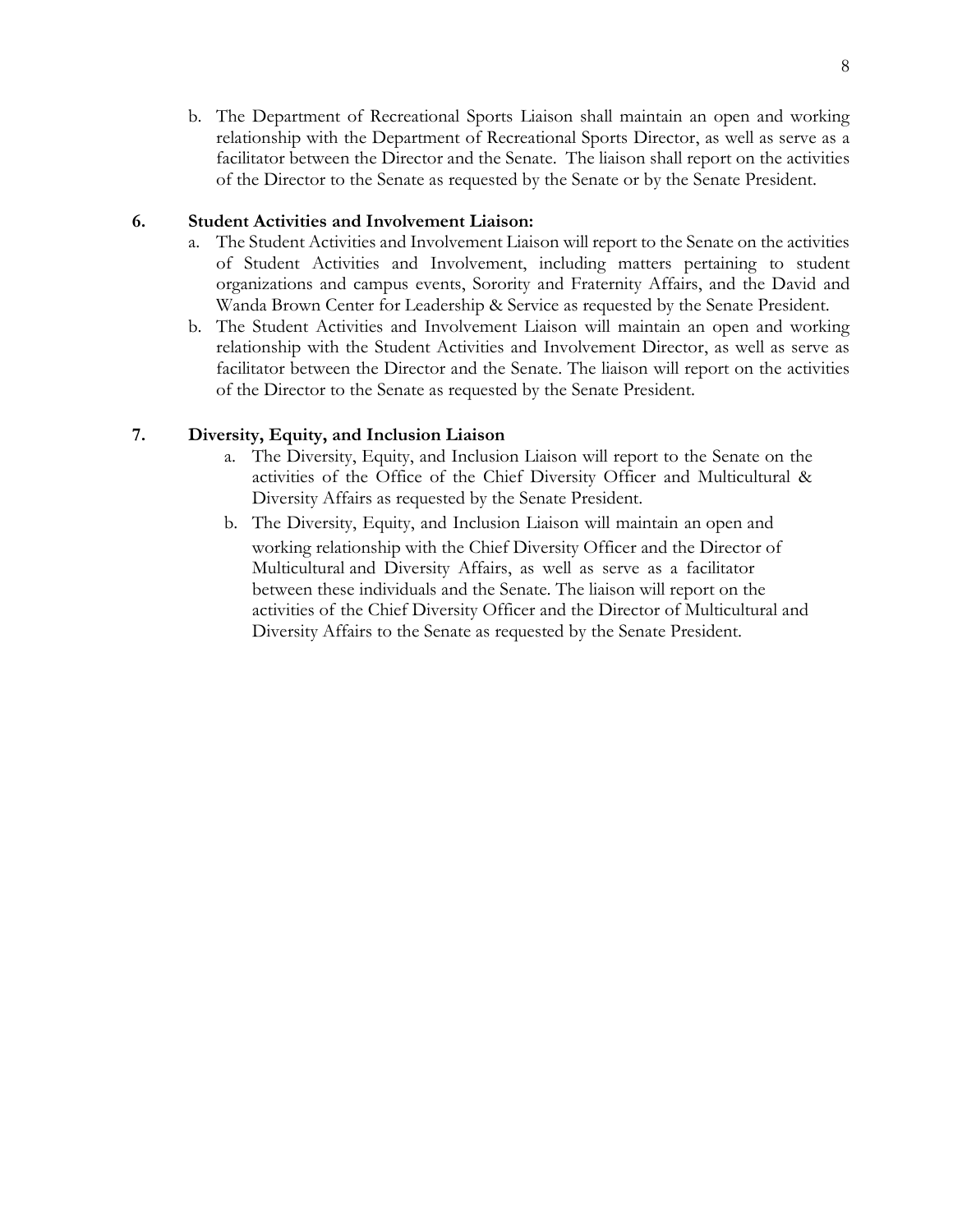### RULE III MEETINGS OF THE SENATE

#### (AMENDED: 2014-106, 2019-124, 2020-1064, 2021-1003)

#### **1. Regular Meetings:**

- a. Regular meetings will be conducted on campus at as consistent a time and location as is possible.
- b. The Replacement and Agenda Committee will set the time and location for regular meetings at the beginning of each academic term, but this decision can be overturned by a majority vote of the Senate.
	- i. The Senate Executive Board will release an amendable religious holiday calendar every fall, spring, and summer term.
- c. The Replacement and Agenda Committee will prepare the agenda for regular meetings.
	- i. The agenda may be amended from the floor at the specified time by a majority vote. The Senate may adopt the agenda by a majority vote and if passed, will end amendments to the agenda. This motion is nondebatable, non-amendable and does not yield to amendments to the agenda.
	- ii. The agenda will include sections for Roll Call, Pledge of Allegiance, Invocation/Moment of Silence, Amendments to the Agenda, Amendments to the Minutes, Public Comment, Student Body Officer Reports, Committee Reports, Vetoed Legislation (if any), Second Readings (if any), First Readings (if any), Announcements, Final Roll Call, and any other matters which the Replacement and Agenda Committee deem necessary.
	- iii. If the Replacement and Agenda Committee fails to meet, prepare, and send the agenda by 3:00 PM ET on the day before the meeting of the Senate, the Senate Secretary will prepare an agenda consisting only of Roll Call, Pledge of Allegiance, Invocation/Moment of Silence, Amendments to the Agenda, Amendments to the Minutes, Public Comment, Vetoed Legislation (if any), Second Readings (if any), Announcements, and Final Roll Call. This agenda may be amended from the floor during Amendments to the Agenda.
	- iv. All legislation to be considered at a Senate meeting will be provided to all Senators and will be made accessible to the public by being posted on the Student Government website no later than 5:00 PM ET the day before the meeting of the Senate for which the agenda will be used.
	- v. The agenda will begin with the following statement: "We will be respectful of each other even when we disagree. We will direct all comments to the issues. We will avoid personal attacks." A Student Senator who acts contrary to this statement, as determined by the Chair of the Senate, will be issued a warning for disruptive conduct.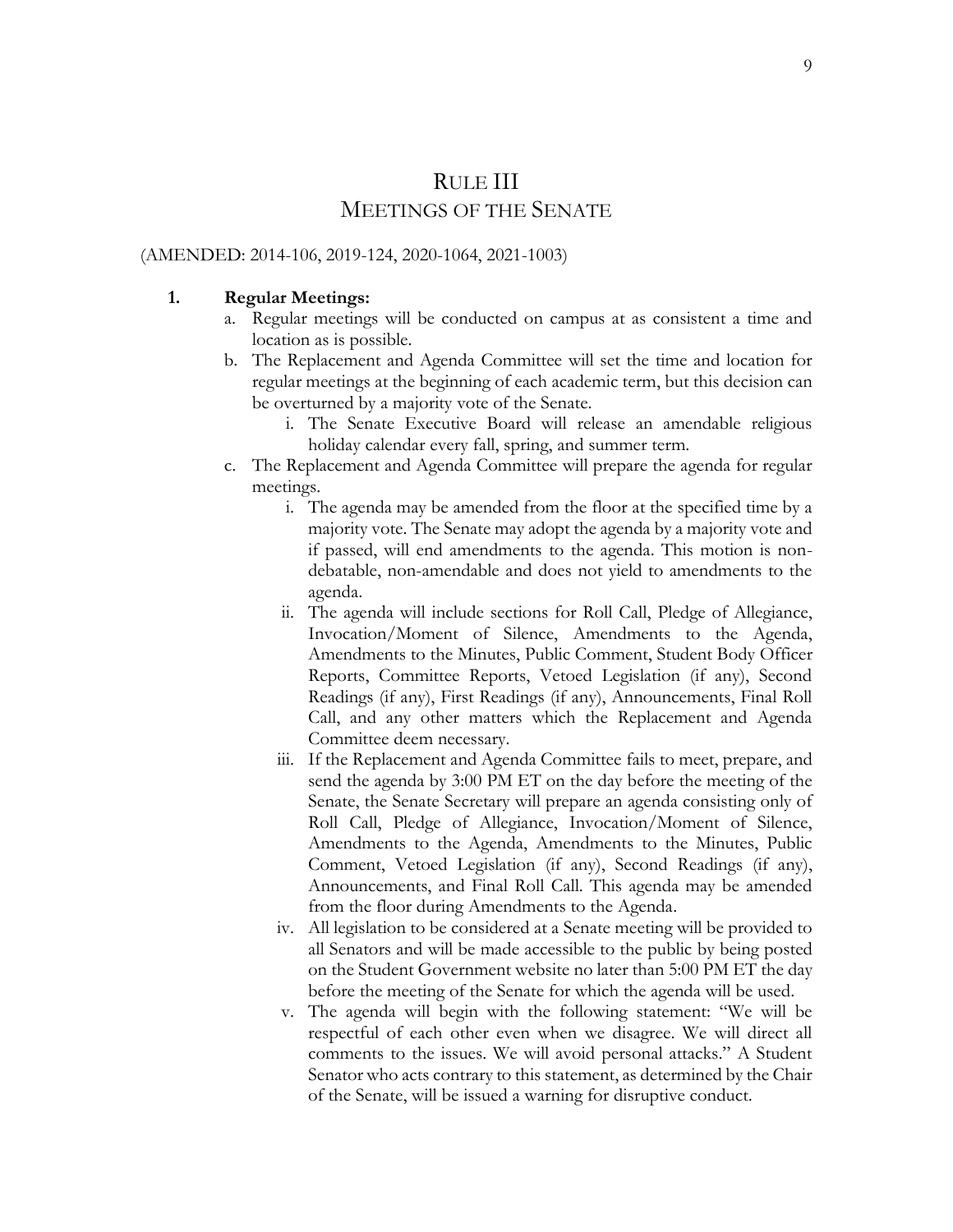d. The President of the Senate may cancel a regular meeting set by the Replacement & Agenda Committee at their individual discretion. The President of the Senate must cancel a regular meeting at least twenty-four (24) hours prior to the start of the regular meeting. The President of the Senate may cancel a regular meeting with less than twenty-four (24) hours notice if a meeting space is not reserved or the meeting was not properly public noticed. The President of the Senate may not cancel two consecutive regular meetings unless quorum is unattainable due to vacancies.

#### **2. Special Meetings:**

- a. The President of the Student Senate or the Student Body President may call special meetings of the Senate.
- b. The President of the Student Senate will call for a special meeting of the Senate upon receiving a petition requesting such bearing the signatures of a majority of sitting Senators. This petition must include the intended purpose for the special meeting, which must be reflected in the call for the meeting and the agenda (see below).
- c. Notice must be given a minimum of forty-eight (48) hours prior to the start of the meeting to all members of the Senate.
	- i. Notice may be given at a prior meeting of the Senate, so long as that meeting occurs more than forty-eight (48) hours prior to the special meeting.
	- ii. Notification may be given by email
	- iii. The purpose of the meeting must be included in the call for the meeting.
- d. The officer who called the special meeting will prepare the agenda for that meeting.
	- i. The agenda must remain germane to the purpose of the meeting, as mentioned in the call for the meeting.
		- i. The agenda may be amended from the floor during Amendments to the Agenda by a majority vote. The Senate may adopt the agenda by a majority vote and if passed, will end amendments to the agenda. This motion is non-debatable, non-amendable, and does not yield to amendments to the agenda.
	- ii. The agenda will begin with the following statement: "We will be respectful of each other even when we disagree. We will direct all comments to the issue at hand. We will avoid personal attacks." A Student Senator who acts contrary to this statement as determined by the Chair of the Senate will be issued a warning for disruptive conduct.

#### **3. Virtual Meetings:**

a. The Student Senate and the committees of the Student Senate may only conduct virtual meetings in the event of a federal, state, or local state of emergency as determined by the University of Florida administration impacting the Student Senate's ability to meet in-person.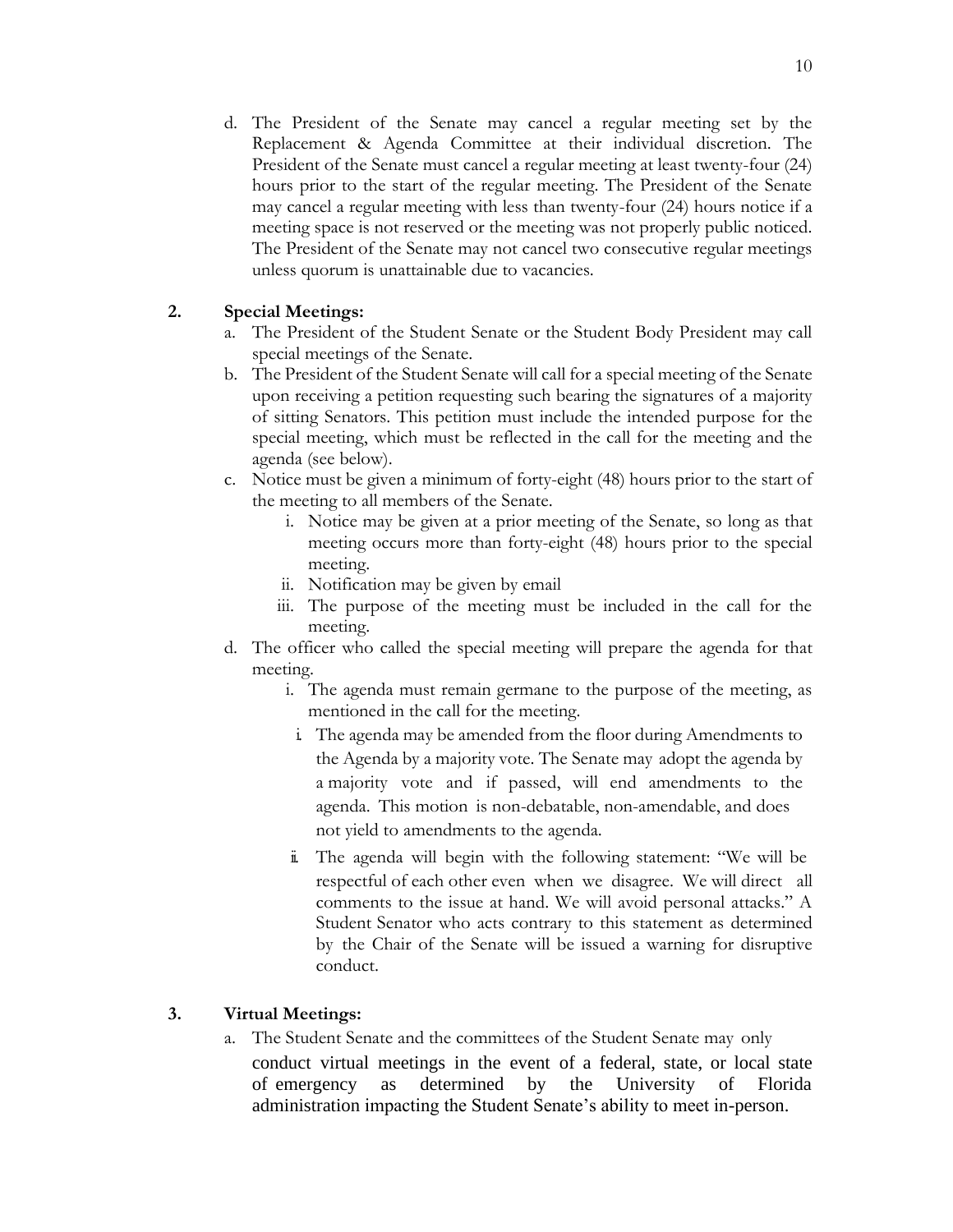- b. Virtual meetings must comply with all applicable open meeting and public notice requirements as established by Student Body Law.
- c. Virtual meetings will be conducted in a manner consistent with these Rules and Procedures of the Student Senate. The Replacement and Agenda Committee may by a two-thirds vote adopt special rules to ensure the orderly conduct of virtual meetings.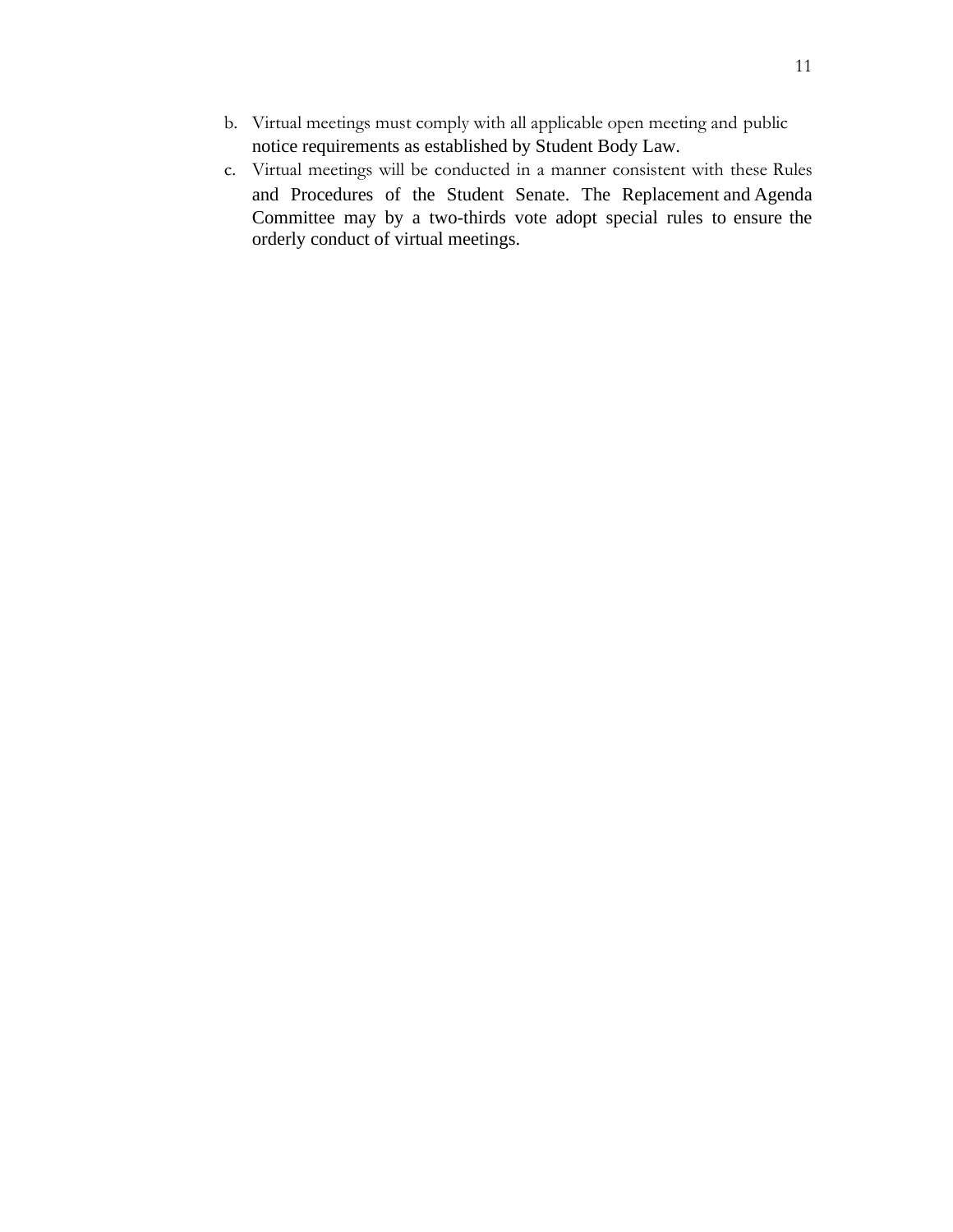### RULE IV ATTENDANCE OF MEMBERS

#### (AMENDED: 2011-116, 2014-106, 2019-124, 2019-1104, 2021-1003)

#### **1. Roll Call:**

- a. The Chair of the Rules and Ethics Committee (or Vice-Chair in the Chair's absence) or their designee will call the roll of the Senate whenever needed. If no members of the Rules and Ethics Committee are present for roll call, the Senate President may designate a Senator to call the roll of the Senate.
- b. The roll will be called at the start of every meeting, as well as for any quorum call or roll call vote.
- c. Any Senator that fails to answer a roll call; or quorum call, will receive a onehalf absence, with a maximum of one absence being given to a Senator per meeting.
- d. Voting records (see Rule VII §1) will be used to determine the final roll call unless the final roll call is called for by a majority vote.
- e. If a Senator turns in an incomplete voting record for final roll call the Senator will receive one-half absence.

#### **2. Absence Excuses:**

- a. If a Senator believes that an absence should be recorded as excused, that Senator must submit an excuse to the Rules and Ethics Committee no later than one week following the absence (see Rule XII §5).
- b. The Rules and Ethics Committee will submit their recommendations of excusal to the Senate for approval during the committee's report.

#### **3. Quorum:**

- a. A quorum to conduct business will be a majority of the total membership of the Senate.
- b. Any Senator may raise a point of order regarding the presence of a quorum, at which point the Chair of the Senate will instruct the Chair of the Rules and Ethics Committee (or Vice Chair or their designee) to call the roll.
- c. The Senate Sergeant-at-Arms will prevent any Senators entering the chambers during the roll call from being recorded as present.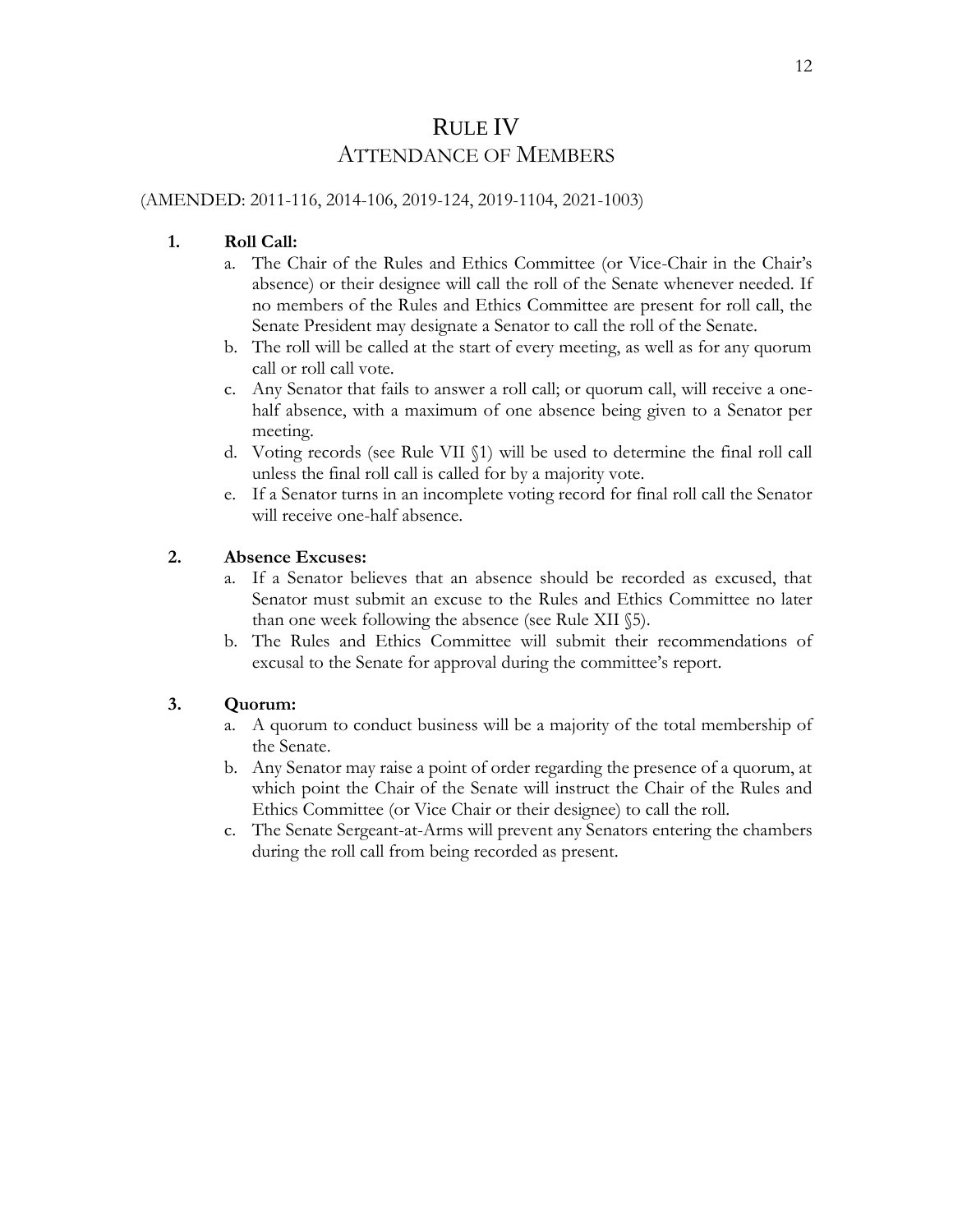### RULE V FLOOR RULES AND PRIVILEGES

#### (AMENDED: 2011-116, 2016-117, 2019-124, 2019-1104, 2020-1064, 2021-1009)

#### **1. The Chair of the Senate:**

- a. The President of the Senate will hold the chair of the Senate; or in the Senate President's absence, first the Senate President Pro Tempore, second the Chair of the Judiciary Committee, third the Chair of the Budget and Appropriations Committee, fourth the Chair of the Rules and Ethics Committee, fifth the Chair of the Information and Communication Committee, and sixth a Senator elected from the body.
- b. The chair will call meetings of the Senate to order. If fifteen minutes have elapsed since the start time proposed in the call for the meeting, any member of the Senate may call the meeting to order and surrender the chair to whomever is first in the above line of succession. If none of these members are present, the Senate will elect a temporary chair from the floor in the same manner as the President of the Senate.
- c. The chair will rule on all points of order and issues of parliamentary law.
- d. The chair will deny the hearing of any dilatory motions and will issue a warning for disruptive conduct to any Senator who has made a dilatory motion.
	- i. A dilatory motion is any motion that seeks to disrupt the business of the Senate, is frivolous or absurd, or contains no rational proposition. The chair does not have to recognize any motion that they hold the independent subjective belief is dilatory.
	- ii. Motions to reconsider a question will be ruled dilatory when the Senate President determines a vote has a clear and convincing majority.
	- iii. This section will also apply to incidental motions including, but not limited to, points of information and parliamentary inquiries.
- e. The Senate may appeal any decision of the chair with a three-fifths vote by a rising vote.
	- i. When a decision of the chair on a question of order is appealed, the appeal will be considered non-debatable.
	- ii. Points of order related to responses of parliamentary inquiries, points of information, and decisions of recognition made by the chair may not be appealed.

#### **2. Floor Privileges:**

- a. Senators who are rightfully able to vote will be able to speak in debate on the floor.
- b. The following people or their designees will be allowed as much time before the Senate as is necessary to present items germane to their administrations, and will have a total of five minutes each to yield to other speakers, so long as the presentation remains germane to the administration of the yielding individual.
	- i. The President, Vice President, and Treasurer of the Student Body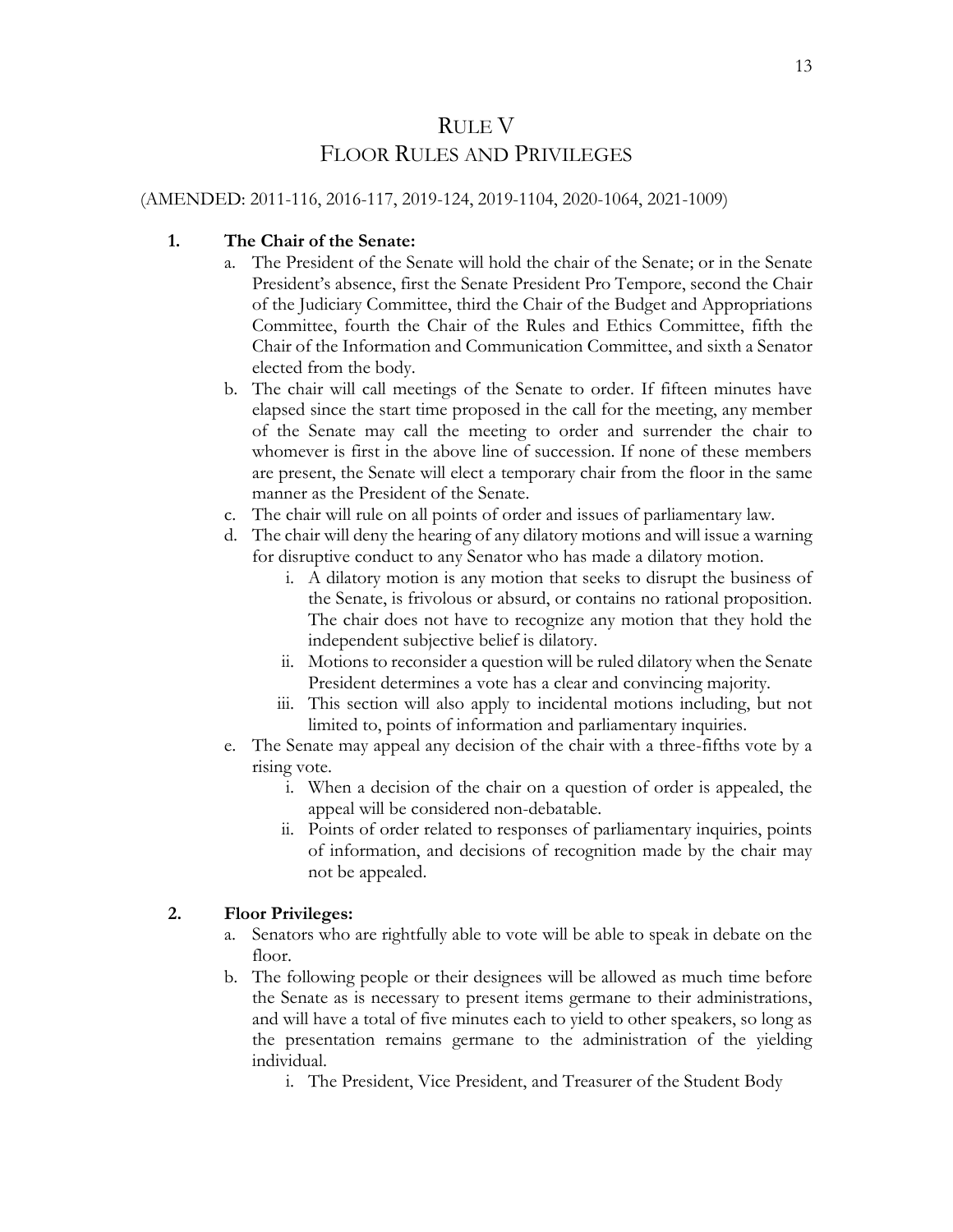- ii. The President-elect, Vice President-elect, and Treasurer-elect of the Student Body
- iii. Any Student Government Cabinet Chair, Cabinet Director, or Agency Chair
- iv. The President and President Pro Tempore of the Senate,
- v. Any Justice of the Supreme Court of the Student Body
- vi. The Chair of the Honor Court of the Student Body
- vii. Any University Administrative Officer or Dean.
- viii. The Senate Parliamentarian
- c. Any committee of the Senate will be allowed as much time before the Senate as is necessary to report on the activities of the committee and to make recommendations to the Senate germane to the purview of the committee.

#### **3. Readings:**

- a. Any member may call for the reading of any section of the Student Body Constitution and Statutes, Rules and Procedures of the Student Senate, or Robert's Rules of Order as it pertains to any motion, parliamentary inquiry, or point of order being heard.
- b. If any member should object to the reading, the question of entertaining the reading will be put to a vote without debate, requiring a majority for the reading to be entertained.
- c. The Parliamentarian of the Senate, or, in their absence, the President Pro Tempore of the Senate will perform all readings to the Senate.
- d. Messages from any of the individuals listed in Section 2(c) of this Rule delivered to the President of the Senate will be read in the place of their report.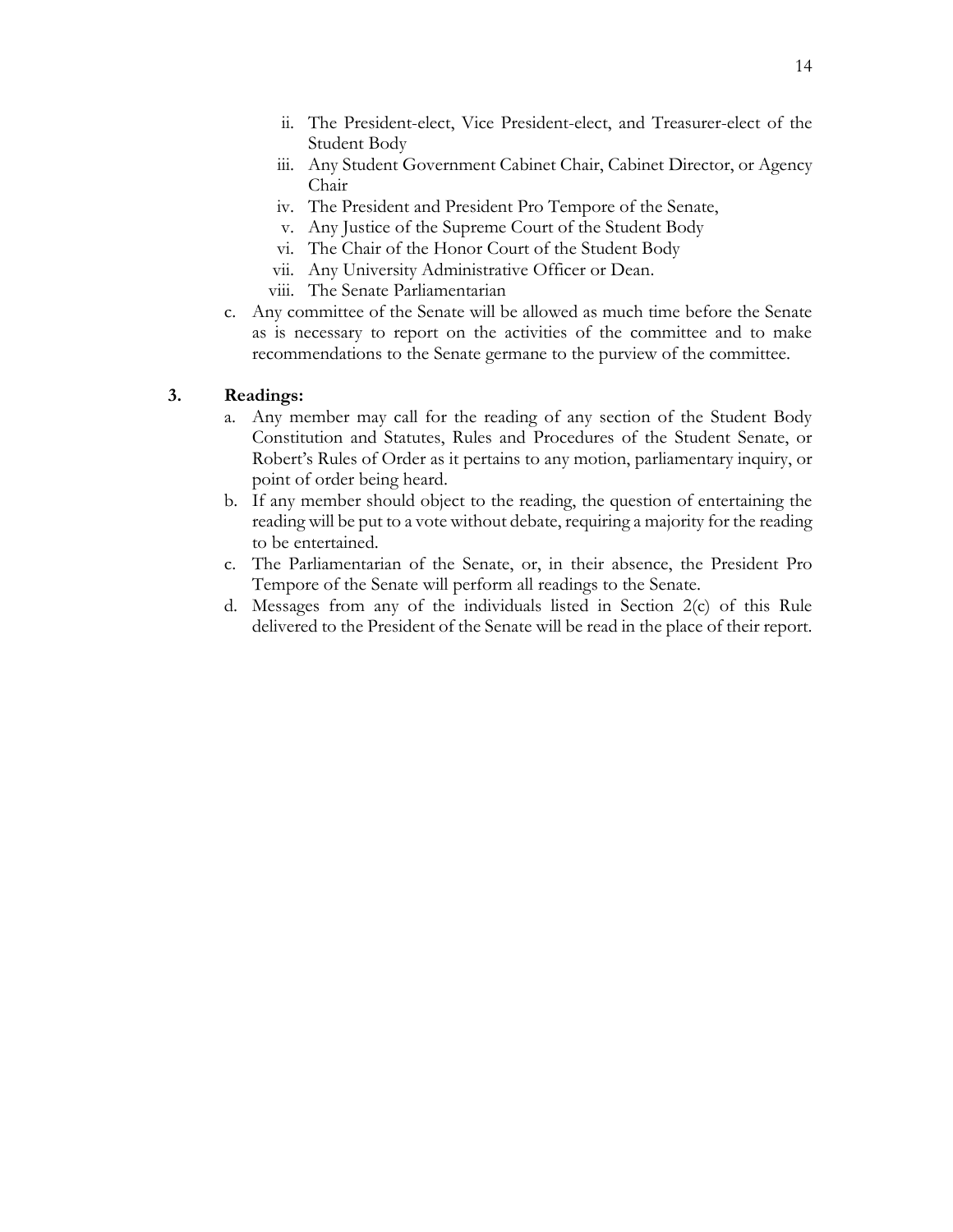### RULE VI RULES GOVERNING DEBATE

#### (AMENDED: 2011-116, 2016-117, 2019-124, 2019-1104, 2021-1003)

#### **1. Consideration of Bills:**

- a. Any bill of law, authorization, special request, or resolution will be debated pursuant to this section.
- b. Readings will be by title only, except when otherwise called for by a majority of those present and voting, in which case the Senate Parliamentarian will read the bill in its entirety.
- c. The authors and sponsors of the bill will be afforded five minutes to present the bill to the Senate.
- d. Following bill presentation, five minutes shall be allowed for non-debatable technical questions of the bill's authors and sponsors.
	- i. A non-debatable technical question will be any question that can be answered with "yes," "no," or a known fact.
	- ii. The bill's authors and sponsors may not be compelled to answer a question.
	- iii. The question period may be extended by a majority vote.
	- iv. If there are no questions to be asked, the Senate will move into debate.
- e. Following the question period, there shall be a period of pro/con debate.
	- i. Debate will be structured with three rounds of alternating con and pro with three minutes per side per round, followed by one round of four minutes per side.
	- ii. Any Senator may yield their debate time to a specific Senator or to like-minded speakers.
	- iii. Debate may be limited or extended by a two-thirds vote so long as each side is afforded an equal amount of time.
	- iv. If a Senator's speech is hostile to the side whose time they are using, that Senator will be issued a warning for disruptive conduct and any time used by that speech should be returned to the clock.
	- v. If, during the course of debate, it is deemed necessary to return to a question period, the Senate may do so with a three-fifths vote. The question period will again last for five minutes, then moving back into debate.
	- vi. If there are no Senators wishing to speak on concurrent rounds of con and pro, the Senate will move into amendments or final privilege.
- f. Amendments that have been filed with the Senate Secretary pursuant to Rule XV §2 or reported by committees will be heard following debate on the original bill or upon motion during debate.
	- i. Two minutes of presentation, two minutes of non-debatable technical questions, two rounds of con and pro debate with one minute per round per side, and then one minute of final privilege will be in order when hearing amendments.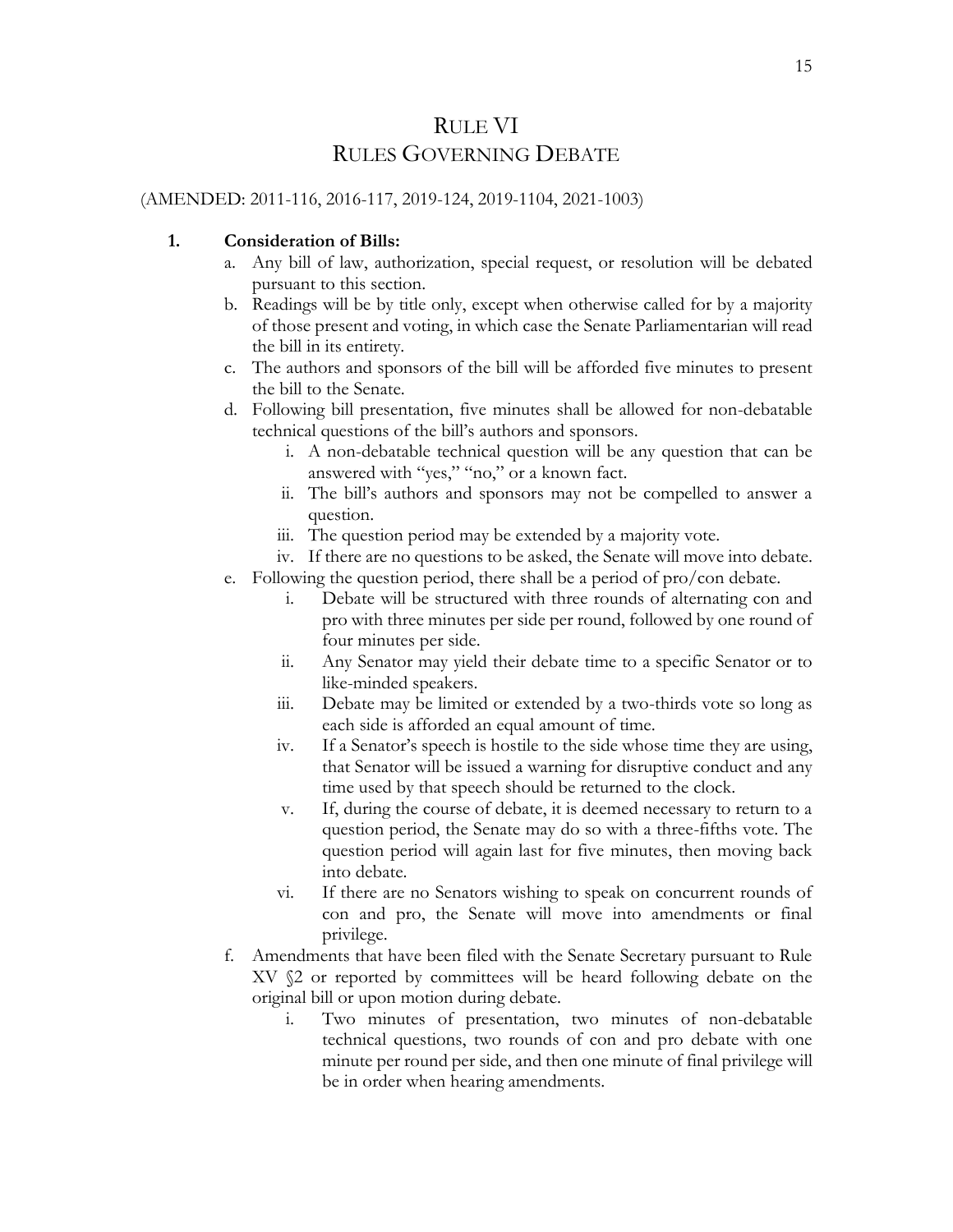- ii. Following the above debate procedure, the amendment will be put to a vote.
- g. Following the debate period, the authors and sponsors of the bill will be afforded three minutes of final privilege.
- h. Following final privilege, the chair will put the question and the Senate will vote on the adoption of the bill.
- i. Amendments from the floor are prohibited unless the amendment is made by unanimous consent. Amendments must be filed with the Senate Secretary pursuant to Rule XV §2 to be heard by the Senate unless the amendment is made by unanimous consent.

#### **2. Consideration of Vetoed Legislation:**

- a. Whenever the Student Body President has vetoed any legislation and returned it to the Senate, that legislation may be added to the agenda under Vetoed Legislation by the Replacement and Agenda Committee after the Judiciary Committee has re-evaluated the legislation on the established criteria and will be debated pursuant to this section.
- b. The Student Body President will have three minutes to explain the reasoning behind the veto to the Senate; alternately, the Senate President will read a statement from the executive not to exceed three minutes. Following this, the bill's authors and sponsors will have three minutes to again present the bill and respond to the executive veto.
- c. Following the presentation period, five minutes will be allowed for nondebatable technical questions for the bill's authors and sponsors or for the Student Body President.
	- i. A non-debatable technical question will be any question that can be answered with "yes," "no," or a known fact.
	- ii. The bill's authors and sponsors or the executive may not be compelled to answer a question.
	- iii. The question period may be extended by a majority vote.
	- iv. If there are no questions to be asked, the Senate will move into debate.
- d. Following the question period, there will be a period of pro/con debate, with pro being in support of overriding the veto and con in support of sustaining the veto.
	- i. Debate will be structured with three rounds of alternating con and pro with three minutes per side per round, followed by one round of four minutes per side.
	- ii. Any Senator may yield their debate time to a specific Senator or to likeminded speakers.
	- iii. Debate may be limited or extended by a two-thirds vote so long as each side is afforded an equal amount of time.
	- iv. If a Senator's speech is hostile to the side whose time they are using, that Senator will be issued a warning for disruptive conduct and any time used by that speech will be returned to the clock.
	- v. If, during the course of debate, it is deemed necessary to return to a question period, the Senate may do so with a majority vote. The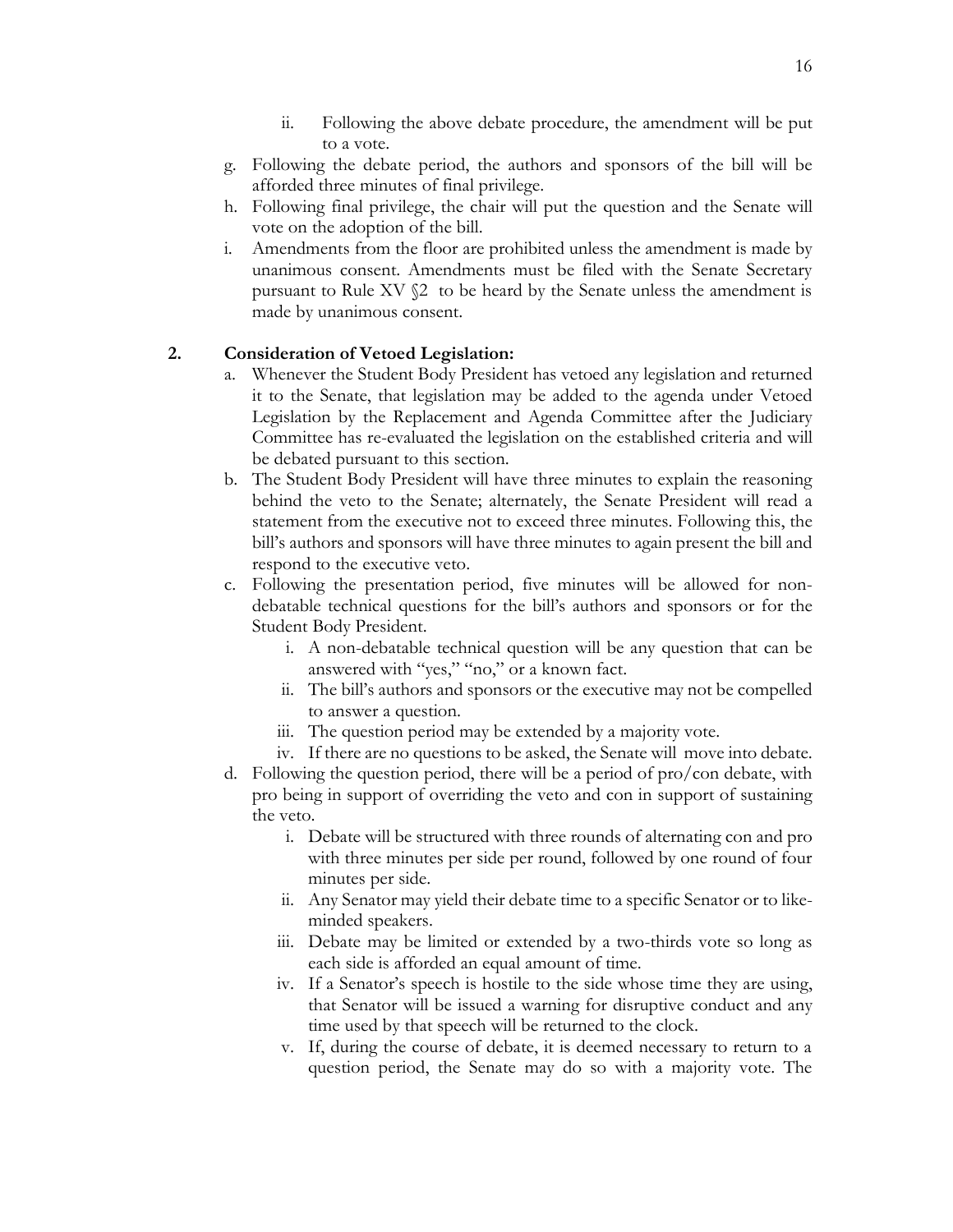question period will again last for five minutes, then moving back into debate with all debate times being reset.

- vi. If there are no Senators wishing to speak on concurrent rounds of con and pro, the Senate will move into amendments or final privilege.
- e. Amendments that have been filed with the Senate Secretary pursuant to Rule XV §2 will be heard following debate on the vetoed legislation or upon motion during debate.
	- i. Two minutes of presentation, two minutes of non-debatable technical questions, two rounds of con and pro debate with one minute per round per side, and then one minute of final privilege will be in order when hearing amendments.
	- ii. Following the above debate procedure, the amendment will be put to a vote.
	- iii. If the Senate agrees to an amendment to vetoed legislation, said legislation will be treated as a second reading from that point forward.
- f. Following the debate period, the bill's authors and sponsors will be afforded two minutes of final summation. Following that, the executive who vetoed the bill will be afforded two minutes of final summation.
- g. Following final summation, the Chair will put the question and the Senate will vote on overriding the veto of the bill, with the affirmative in favor of overriding the veto.
- h. Amendments from the floor are prohibited unless the amendment is made by unanimous consent. Amendments must be filed with the Senate Secretary pursuant to Rule XV §2 to be heard by the Senate unless the amendment is made by unanimous consent.

#### **3. Debate of Other Motions:**

- a. When the Senate is hearing any other debatable motion, there will be two rounds of alternating con and pro debate with one minute per round per side.
- b. The time afforded to all speakers may be limited or extended by a two-thirds vote, provided that any limitation applies to all subsequent speakers.
- c. Following the above debate procedure, the motion will be put to a vote.

#### **4. Special Rules Governing Debate:**

- a. The Senate may add special rules to the agenda from the floor during Amendments to the Agenda pertaining to the structure of debate with a twothirds vote of the Senate.
- b. The Replacement and Agenda Committee may add special rules to the agenda pertaining to the structure of debate with a two-thirds vote of the committee. The Senate may suspend these special rules by a two-thirds vote from the floor during Amendments to the Agenda.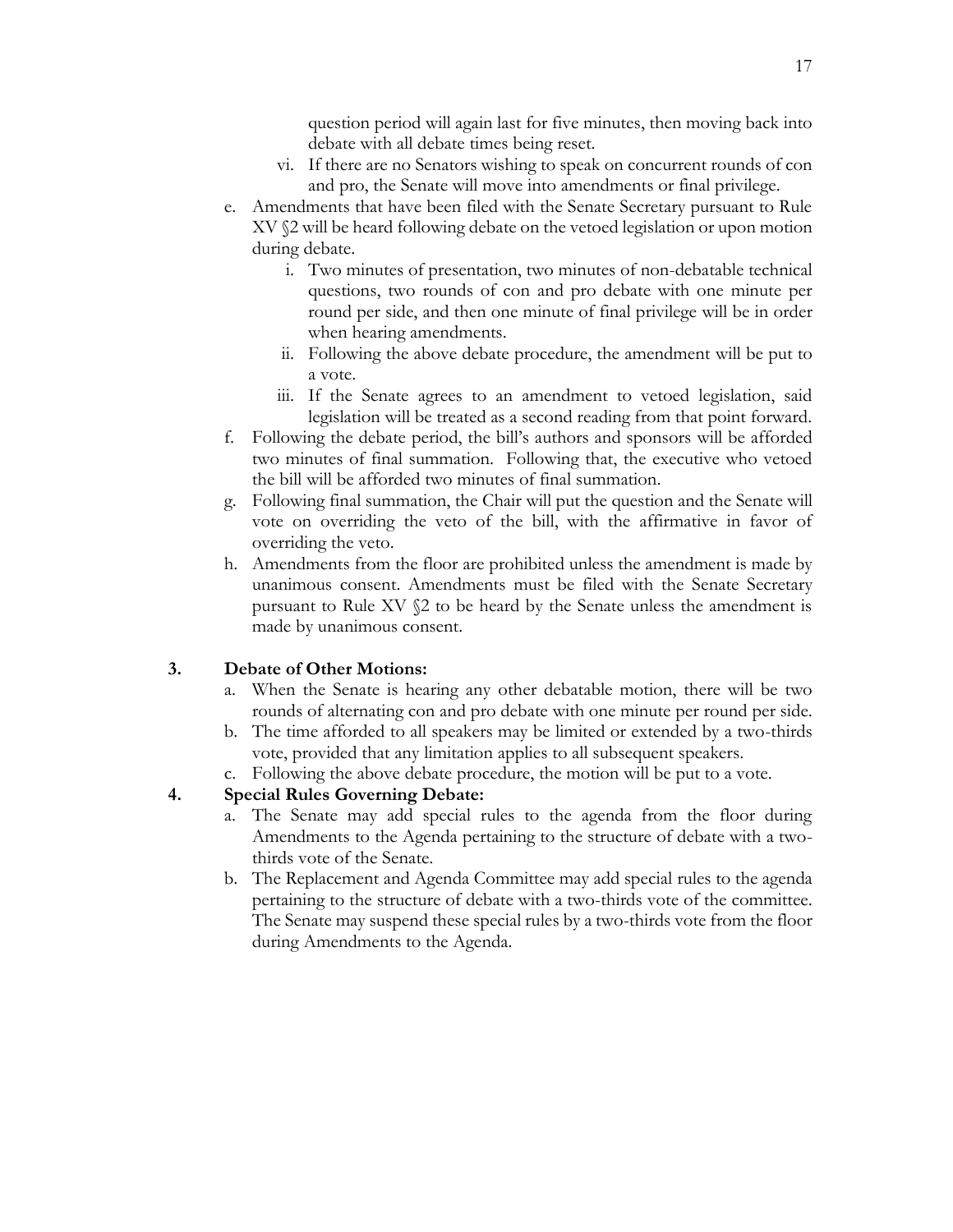### RULE VII VOTING

#### (AMENDED: 2014-106, 2016-117, 2018-123, 2019-124, 2019-1104, 2020-1064, 2021-1003)

#### **1. Standard Voting Procedure:**

- a. Unless otherwise stated, the standard method for all votes requiring a majority will be by voice, and the method for all votes requiring two-thirds, two-fifths, or one-fifth of the body will be done by rising (not counted) vote.
- b. The chair will declare the outcome of all votes.
- c. Whenever a member doubts the result of a voice vote or rising vote (not counted), either because the result appears close or because they doubt that the representative number of members present have voted, they can call for Division of the Assembly, thereby requiring the vote to be taken again.
	- i. Divisions will be conducted by counted rising vote.
	- ii. Divisions take precedence over any motion on which a vote is being taken or has just been taken. It may be called for from the moment the negative votes have been cast until the announcement of the result is complete, or immediately thereafter before any debate or business has intervened.
	- iii. Divisions can be applied to any motion on which the Senate is called upon to vote by voice or rising (not counted). No subsidiary motion can be applied to it.
	- iv. Divisions do not require a second, are non-debatable and are nonamendable.
	- v. Divisions cannot be reconsidered.
	- vi. When it is clear that there has been a full vote and there can be no reasonable doubt as to which side is in the majority, a call for Division is dilatory.
- d. No one may cast a vote for another Senator, under pain of penalty as outlined in Chapter 309 of the Student Body Statutes.
- e. Senators will indicate how they voted on all main motions on voting records to be kept in the Senate's collection of public records.
- f. No Senator may explain their vote when a vote is taking place. A Senator may only state yes, no, or abstain when voting. If a Senator does not comply with this provision, the Chair of the Senate will issue a warning for disruptive conduct.
- g. No Senator may raise a privileged motion not related to the vote while a vote is taking place.
- h. A Senator has the right to change their vote up until the result is announced.
- i. No Senator may abstain from a vote except in cases wherein voting would present a conflict of interest.
	- i. A conflict of interest exists whenever a Senator stands to gain an individual benefit from the matter being considered.
	- ii. Senators who abstain from voting in a voice vote due to a conflict of interest must indicate a reason for the abstention on their voter record.
- j. The chair will not be required to vote except in the event of a roll call vote where their vote would affect the result.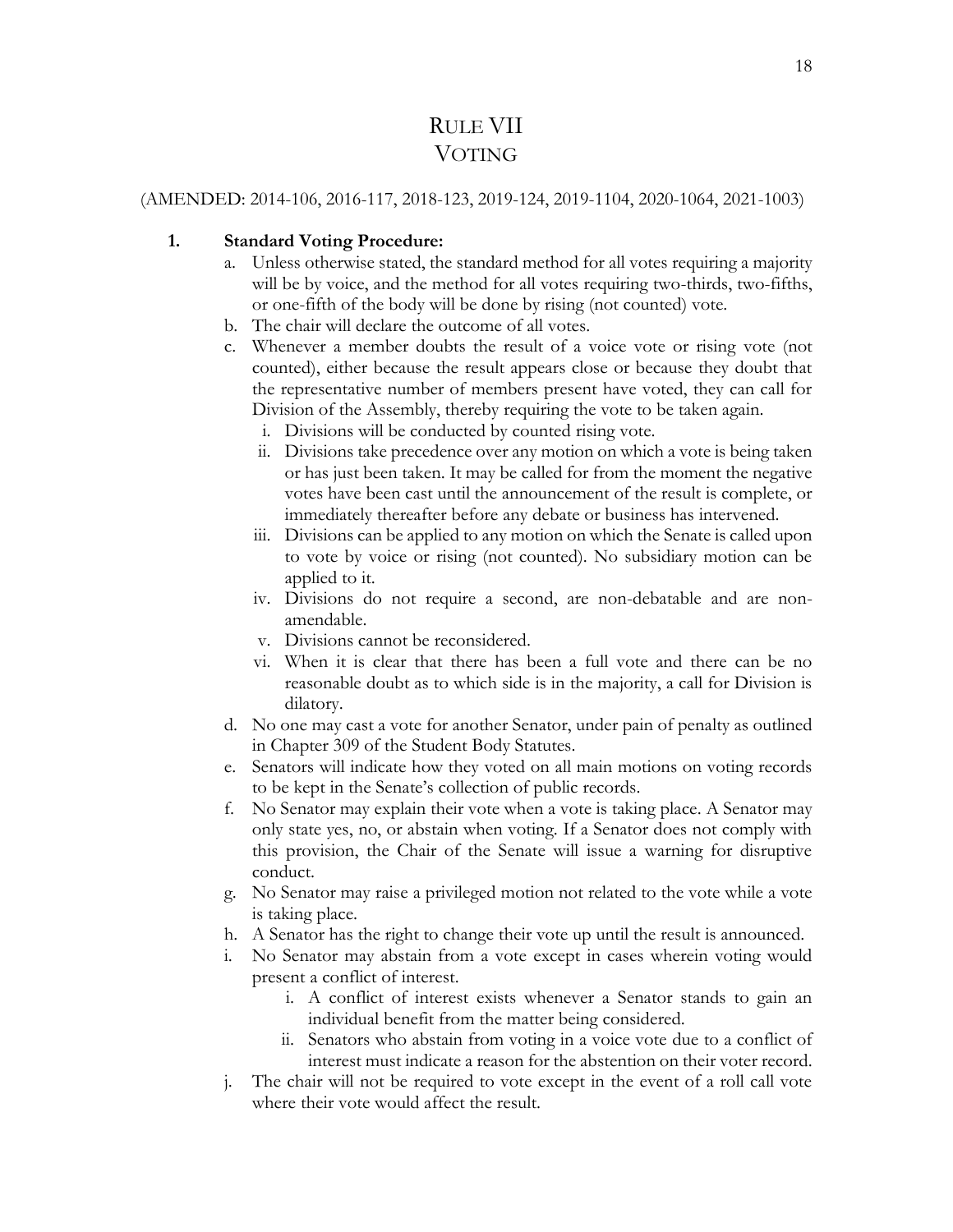- k. The following types of legislation will be subject to the number of readings as listed below.
	- i. Bills that require one reading:
		- a. An Authorization
		- b. A Resolution
		- d. A Rules and Procedures Change
		- e. A Special Request
	- ii. Bills that require two readings:
		- a. A Constitutional Amendment
		- b. A Reserve Transfer
		- c. A Statute Change
		- d. A Student Body Law
	- iii. Bills that require three readings:
		- a. A Vetoed Bill
- l. Unless stated otherwise, the standard method for hearing the Activity and Service Fee Budget will be as follows:
	- i. The Activity and Service Fee Budget must be presented to the Student Senate no less than six days prior to first readings.
	- ii. The Activity and Service Fee Budget must be passed through two readings. If the budget is amended, the amended budget must pass through two readings with identical form.

#### **2. Roll Call Votes:**

- a. When not otherwise called for, a roll call vote may be ordered by a majority of the Senators present and voting at any time before the next question is spoken on.
- b. The roll call will be conducted in accordance with Rule IV §1.
- c. Senators may abstain from voting in the roll call vote in cases of conflict of interest pursuant to Section 1(h) of this rule.
	- i. When the Senator wishing to abstain has their name called, they will explain the reason for the abstention to the Senate for consideration.
	- ii. The Senator abstaining will write the reason for abstention on their voting record.
- d. Roll call votes will be recorded in the minutes of the meeting, indicating how each Senator present voted.

#### **3. Special Rules Governing Voting:**

- a. The Senate may add special rules to the agenda from the floor during Amendments to the Agenda pertaining to voting with a two-thirds vote of the Senate.
- b. The Replacement and Agenda Committee may add special rules to the agenda pertaining to voting with a two-thirds vote of the committee. The Senate may suspend these special rules by a two-thirds vote from the floor during Amendments to the Agenda.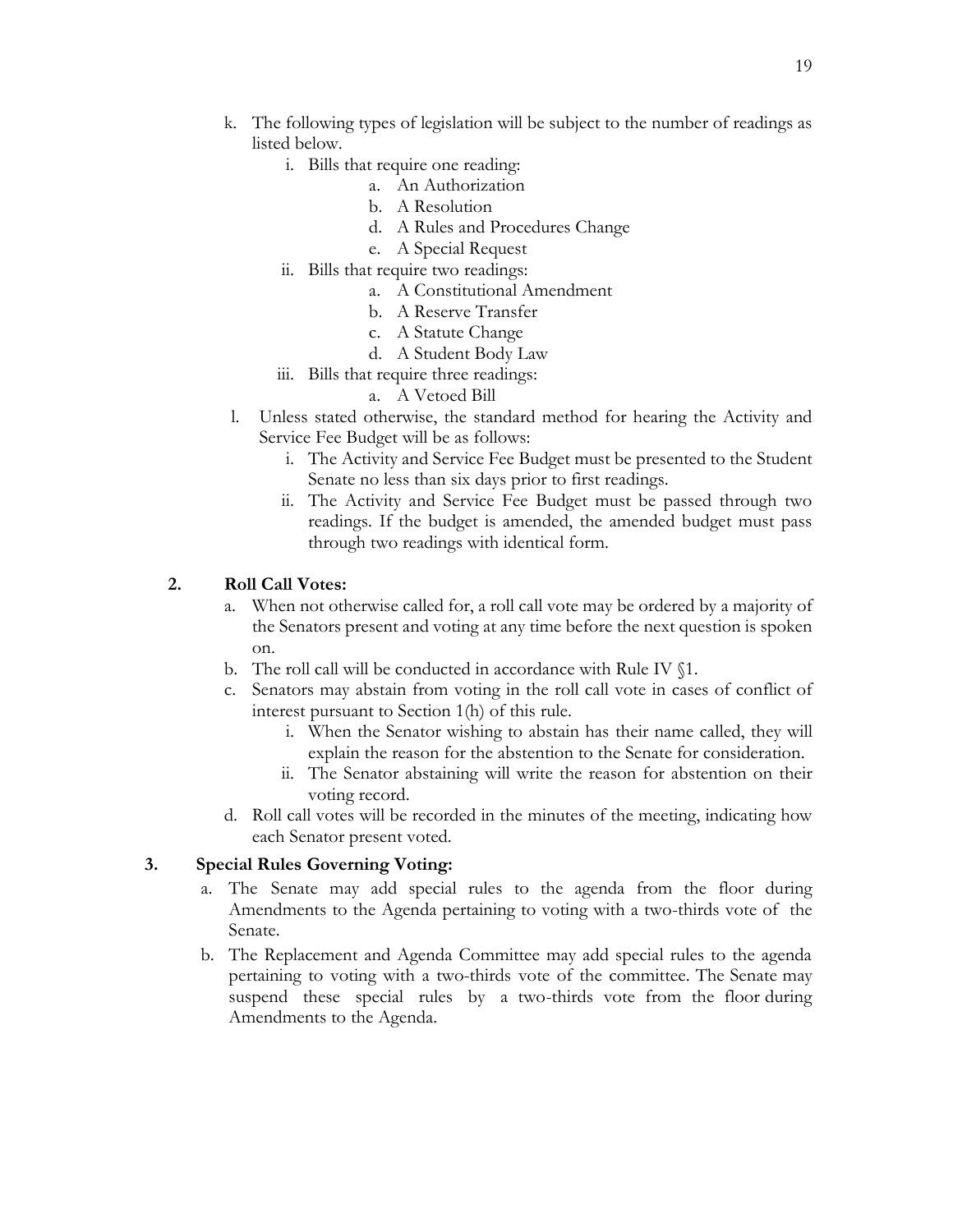### RULE VIII EXECUTIVE NOMINATIONS

#### (AMENDED: 2011-116, 2016-117, 2019-124, 2019-1104, 2021-1003)

#### **1. Procedure:**

- a. Whenever the Student Body President (or their designee) makes a nomination that requires the approval of the Senate, the final question will always be, "Will the Senate approve this nomination?"
	- i. This question will be considered automatically, and as such it is unnecessary to make a main motion regarding executive nominations.
	- ii. Debate over this question will begin with five minutes of questions of the Student Body President (or their designee) or the nominee in question.
	- iii. After the question period, debate will be structured with three rounds of alternating con and pro with three minutes per side per round, followed by one round of four minutes per side.
	- iv. The same parliamentary motions regarding question periods and debate in bill consideration will be in order for executive nominations.

#### **2. Review of Qualifications:**

- a. Executive nominations will be submitted to the Replacement and Agenda Committee Chair, no later than 12:00 PM ET, two days before the Replacement and Agenda Committee's meeting date.
- b. Judicial Branch nominations will be submitted to the Judiciary Committee Chair no later than 12:00 PM ET, two days before the Judiciary Committee's meeting date.
- c. The above listed committees will review each nominee and will determine if they meet all qualifications required to hold the office for which they are appointed.
- d. The above listed committees may be recognized to report their findings to the Senate when the Senate is considering the nomination in question.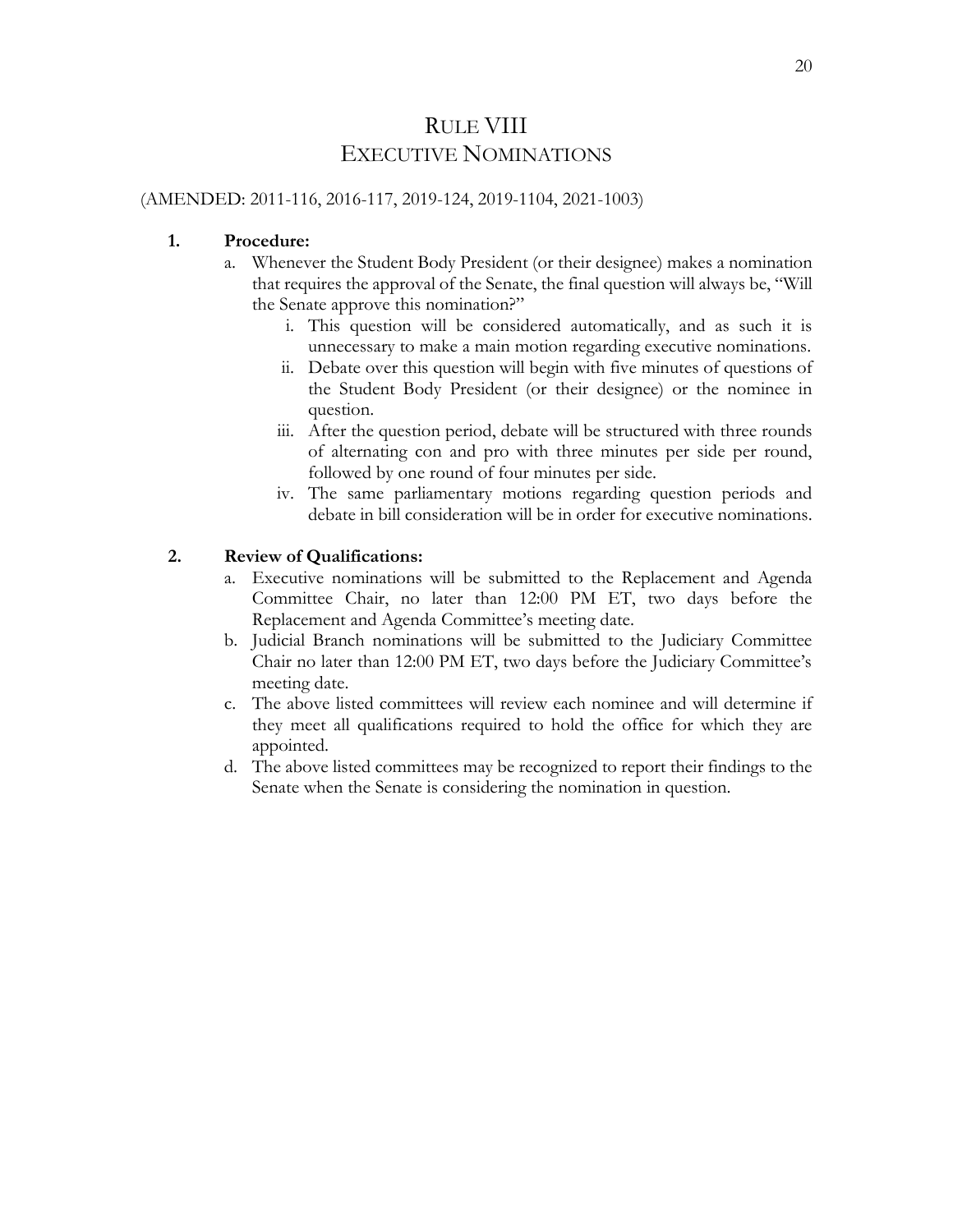### RULE IX PUBLIC COMMENT

(AMENDED: 2011-116, 2018-101, 2018-115, 2018-125, 2019-1104, 2020-1064, 2021-1003, 2021-1051)

#### **1. Rights to Comment:**

- a. Each member of the Student Body may speak in public comment.
- b. Students may sign-up for public comment by submitting an electronic request that specifies the matter on which the student wishes to speak to the Senate President and Senate Secretary by 5:00 PM ET the day of the meeting of the Senate.
- c. Students must be present in the Senate chambers to receive public comment time.

#### **2. Procedure:**

- a. Public comment must be held before any pending legislation or nominations are heard.
- b. Each student signed up for public debate must have five minutes to speak.
- c. Students may only yield their speaking time to the Chair of the Senate.
- d. If a student does not exhaust their speaking time, it will automatically be yielded to the Chair of the Senate.
- e. The Senate is prohibited from extending or limiting the speaking time of any speaker.
- f. Students may reserve their speaking time once during public comment, causing their name to be passed on the list.
- g. Speakers must direct all comments to the Chair of the Senate. Any speaker that directs a comment at an individual other than the Chair of the Senate will be issued a warning for disruptive conduct. A speaker will automatically yield their time to the chair if they receive more than two warnings.
- h. Speakers may project a presentation or other digital media during public comment. All materials projected must be submitted to the Senate President and Senate Secretary along with the electronic request to speak by 5:00 PM ET the day of the meeting of the Senate.

#### **3. Goodbye Speeches:**

- a. During the last meeting of the Fall and Spring term before the validation of Senate election results, the Replacement & Agenda Committee will add a period following public debate for goodbye speeches for Senators not returning to the Senate.
- b. A Senator who is giving a goodbye speech will be allowed the time necessary to adequately deliver their speech.
- c. A Senator must notify the Senate President and Senate Secretary in writing by 5:00 PM ET the day of the meeting of the Senate to give a goodbye speech.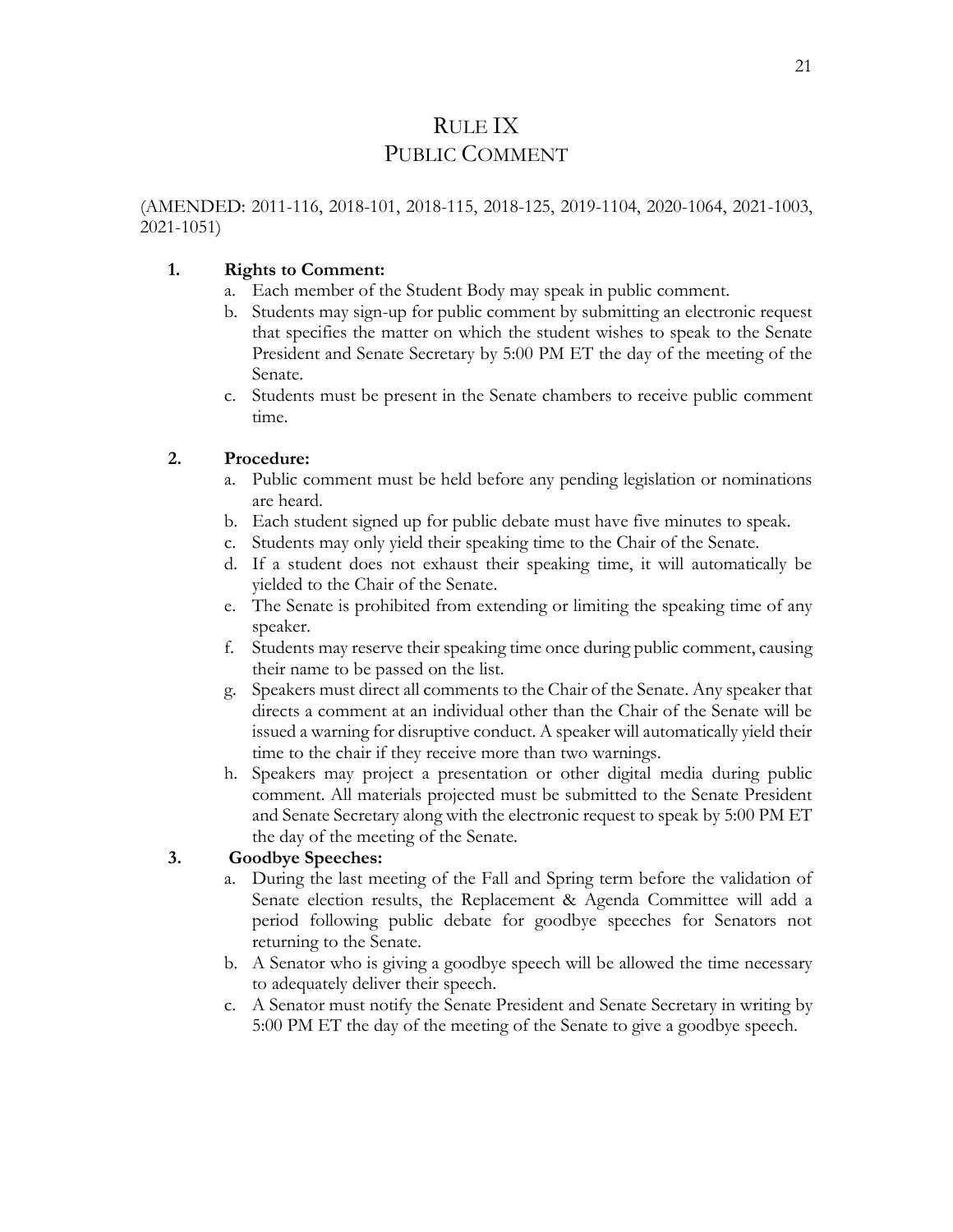### RULE X **COMMITTEES**

#### (AMENDED: 2011-116, 2016-117, 2019-124, 2020-1064, 2021-1003)

#### **1. Types of Committees:**

- a. Standing Committees of the Senate will be established by Rule XI of these Rules and Procedures.
- b. Standing Committees will report verbally at every meeting of the Senate on their activities since they last reported to the Senate. Standing Committee reports can be sent electronically by a majority vote of the Senate in place of a verbal report.
- c. The Senate President may establish ad-hoc committees to hear business as established in their creation.
	- i. The Senate President will appoint the members and the chair of adhoc committees.
	- ii. The Senate President may discharge any ad-hoc committee of the Senate.
	- iii. The Senate may, by a two-thirds vote, discharge any ad-hoc committee of the Senate.
	- iv. The Senate President will be kept informed of any ad-hoc committee business.
- d. Ad-hoc committees may report to the Senate once they have completed the task(s) that they were created for.
- e. Ad-hoc committees may report to the Senate on their current activities and progress as needed.

#### **2. Authority Over Committees:**

- a. The Senate may refer any legislation to a committee of the Senate (already in existence or to be newly created) by a majority vote.
- b. Legislation that has already been referred or is automatically referred may be discharged from a committee by a two-thirds vote. To discharge legislation from an ad-hoc committee which is the sole purpose of that committee's creation will be to discharge that committee altogether.
- c. The Senate may order any committee to create a report to the Senate by a majority vote on any matter germane to that committee's normal duties.
- d. The Senate may, by a two-thirds vote, remove any member from a special committee or remove a member as Chair of a special committee (see Rule XII §§7 and 8 for removal from Standing Committees).
- e. The Senate may also receive minority reports following the regular report of any committee.
	- i. Minority reports may be issued by one or more members of a committee dissenting from the official report of the committee.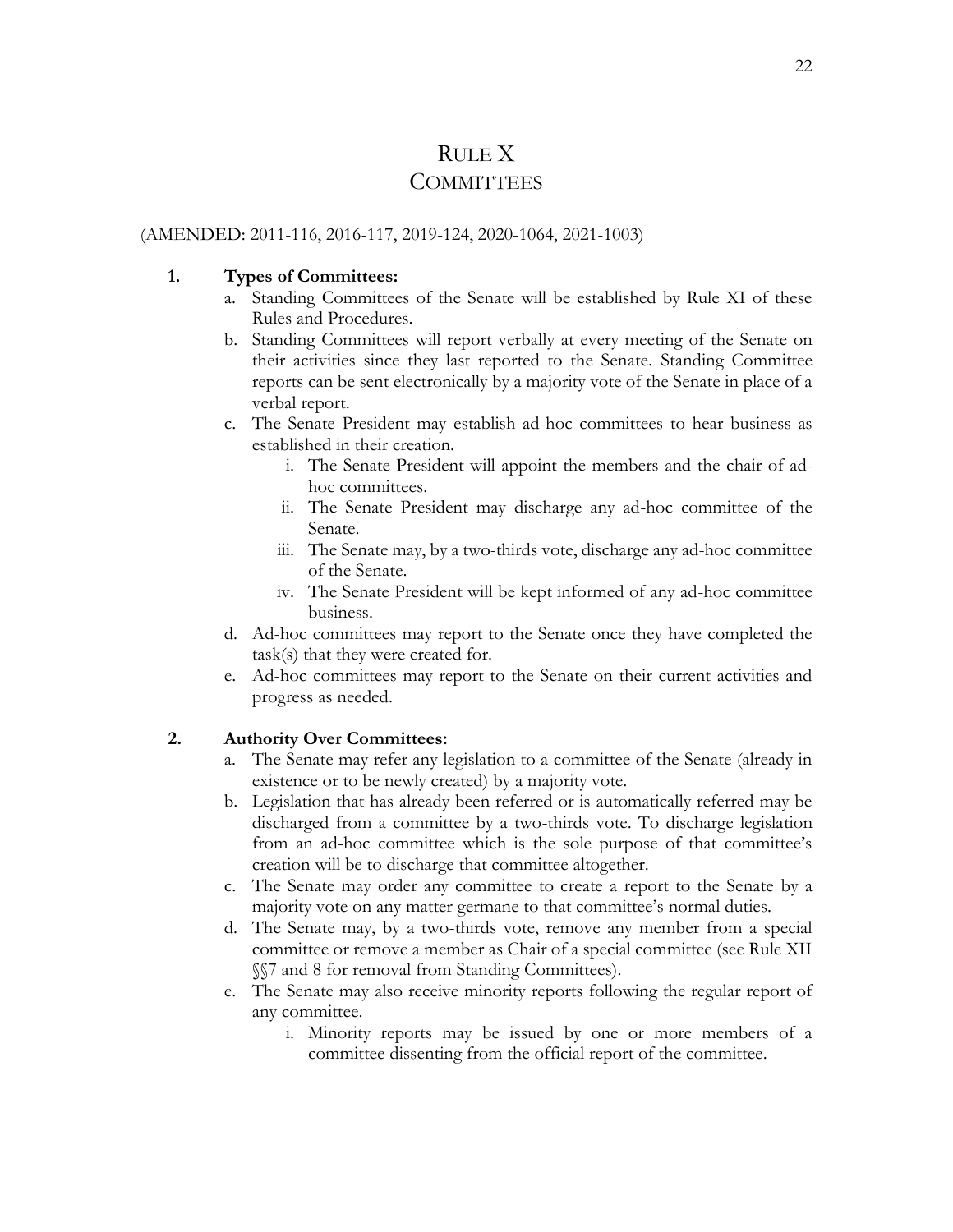ii. If any Senator should object to the reading of a minority report, the support of one-fifth of those Senators present and voting is required for the report to be entertained.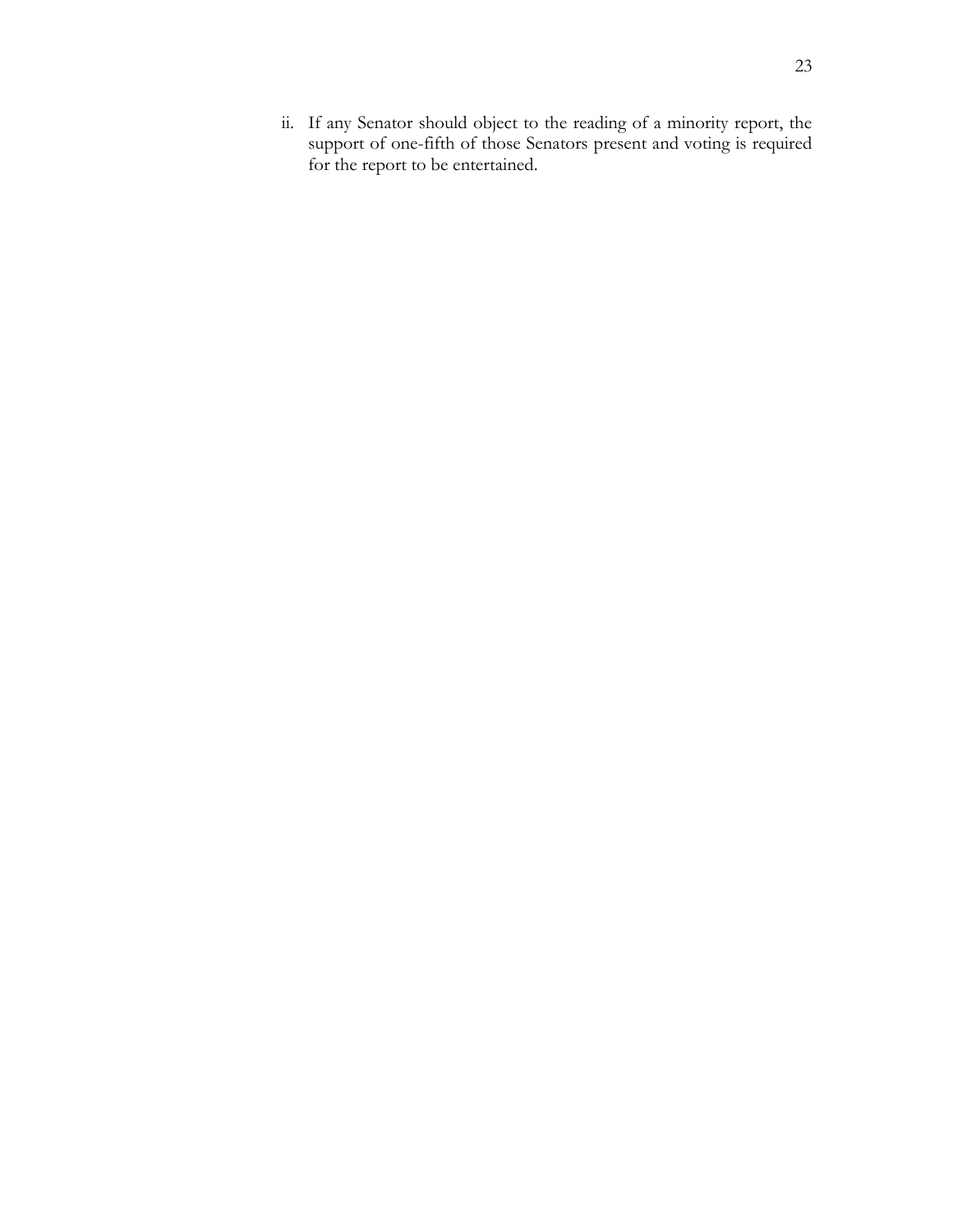#### RULE XI

#### STANDING COMMITTEES OF THE SENATE

(AMENDED: 2009-100, 2009-104, 2009-121, 2009-140, 2010-122, 2011-114, 2011-116, 2011- 130, 2014-106, 2014-111, 2016-117, 2018-114, 2018-121, 2019-124, 2019-1104, 2020-1034, 2020-1064, 2021-1003)

#### **1. Replacement and Agenda Committee:**

- a. The Replacement and Agenda Committee will consist of the following members:
	- i. The Senate President Pro Tempore, as Chair
	- ii. The Senate President
	- iii. The leader of each political party or coalition (see Rule XVII)
	- iv. The Two Senate Members-At-Large
	- v. A member of the Student Body that is appointed by the Senate President Pro Tempore as the Replacement and Agenda Committee Clerk, who serves as the taker of minutes, for the Replacement and Agenda Committee, as an ex-officio non-voting, non-speaking member.
		- 1. Should the chair choose not to fill this position, a committee member will serve as the taker of minutes.
- b. Duties:
	- i. The Replacement and Agenda Committee will prepare the agenda for regular meetings of the Senate in accordance with Rule III §1.
	- ii. The Replacement and Agenda Committee may add special rules to the agenda pertaining to the structure of debate and voting with a twothirds vote of the committee. The committee may not change the threshold required to approve a nominee or legislation. The Senate may suspend these special rules by a two-thirds vote.
	- iii. The Replacement and Agenda Committee will recommend to the Senate the voting members of the other standing committees. The Senate shall hear these recommendations during the committee's report (See §7 of this Rule).
	- iv. The Replacement and Agenda Committee will recommend to the Senate the voting members of the other standing committees. The Senate shall hear these recommendations during the committee's report (See §8 of this Rule).
	- v. The Replacement and Agenda Committee will recommend to the Senate replacement Senators to fill any vacant seats. The Senate will hear these recommendations during the committee's report (See Rule XIII).
		- 1. Following a vote by the committee regarding a vacant position, the Replacement and Agenda Committee Chair will notify all applicants within twenty-four (24) hours of the committee's decision.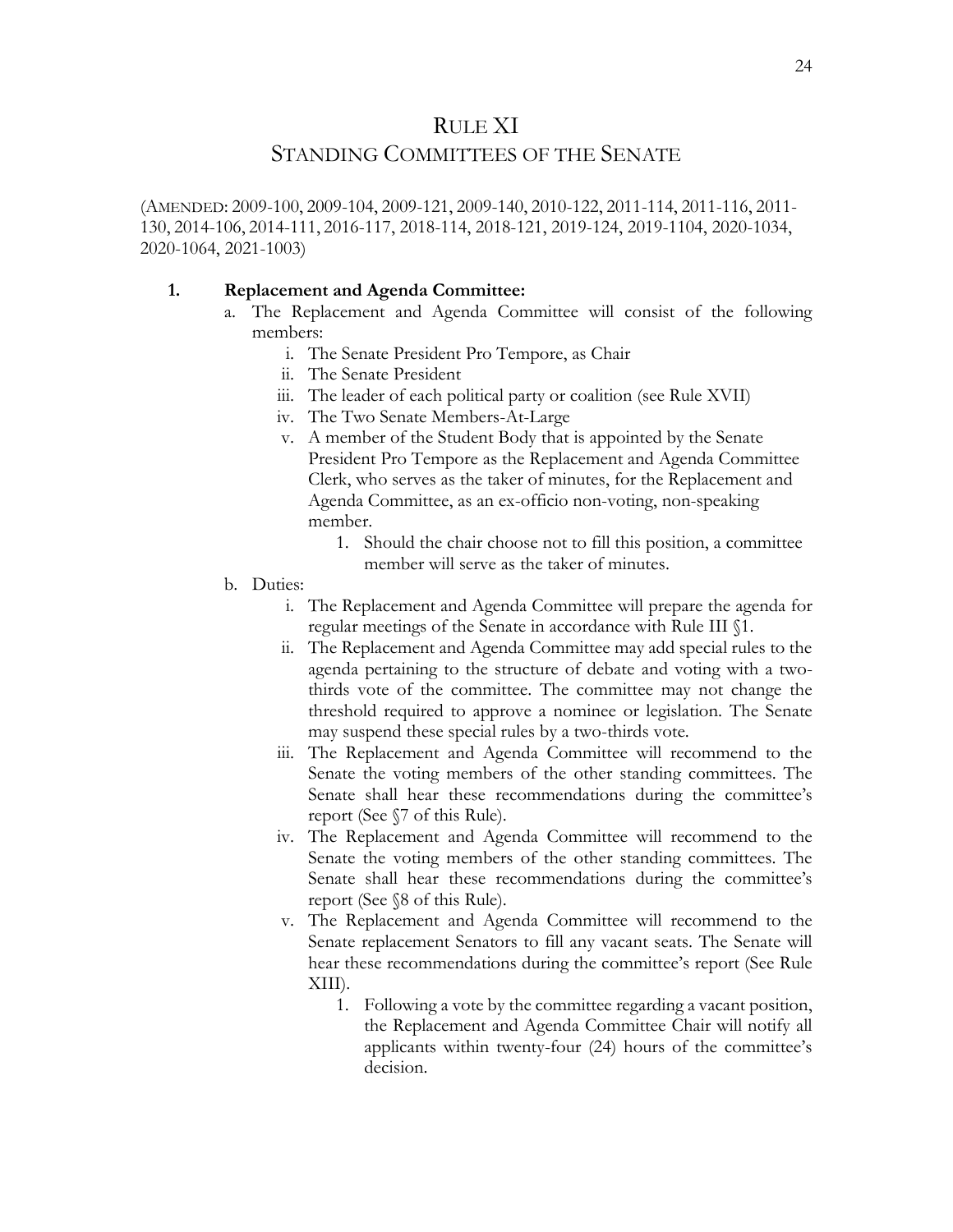- vi. The Replacement and Agenda Committee will review the qualifications of all executive nominations that require Senate approval, except for those nominations to the judicial branch, determining if they are eligible to hold said office.
- vii. The chair of the committee will submit an end of session transition report at the end of each Fall and Spring session to the Senate Secretary that will detail the committee's activities of that session and offer suggestions to future chairs.
- c. The Replacement and Agenda Committee will meet at least once every two school weeks at the time and place determined by the chair, unless there is no business to be heard by the committee, and as otherwise ordered by the Senate by a two thirds vote. The Chair may call additional meetings at their leisure.

#### **2. Budget and Appropriations Committee:**

- a. The Budget and Appropriations Committee will consist of the following members:
	- i. Nine Senators named to the committee by the Senate (See §7 of this Rule), one of which will be the Committee Chair (See §8 of this Rule).
	- ii. A member of the Student Body that is appointed by the Budget and Appropriations Committee Chair as the Budget and Appropriations Committee Clerk, who serves as the taker of minutes, for the Budget and Appropriations Committee, as an ex-officio non-voting, nonspeaking member.
		- 1. Should the chair choose not to fill this position, a committee member will serve as the taker of minutes
- b. Duties:
	- i. The Budget and Appropriations Committee will examine, amend as needed, and report to the Senate the Activity and Service Fee Budget.
	- ii. The Budget and Appropriations Committee will examine, amend as needed, and report to the Senate on all student organization operational budgets.
	- iii. The Budget and Appropriations Committee will examine, amend as needed, and report to the Senate on all student organization event requests.
	- iv. The Budget and Appropriations Committee will examine, amend as needed, and report to the Senate on all student organization travel requests.
	- v. The Budget and Appropriations Committee will hear and decide on all appeals stemming from decisions of the Travel Grant Sub-Committee.
	- vi. The Budget and Appropriations Committee will examine, amend as needed, and report to the Senate on any requests for line-item budget changes and reserve funds.
	- vii. The Budget and Appropriations Committee Chair will submit into the Senate records all budget requests and other documents submitted to the committee.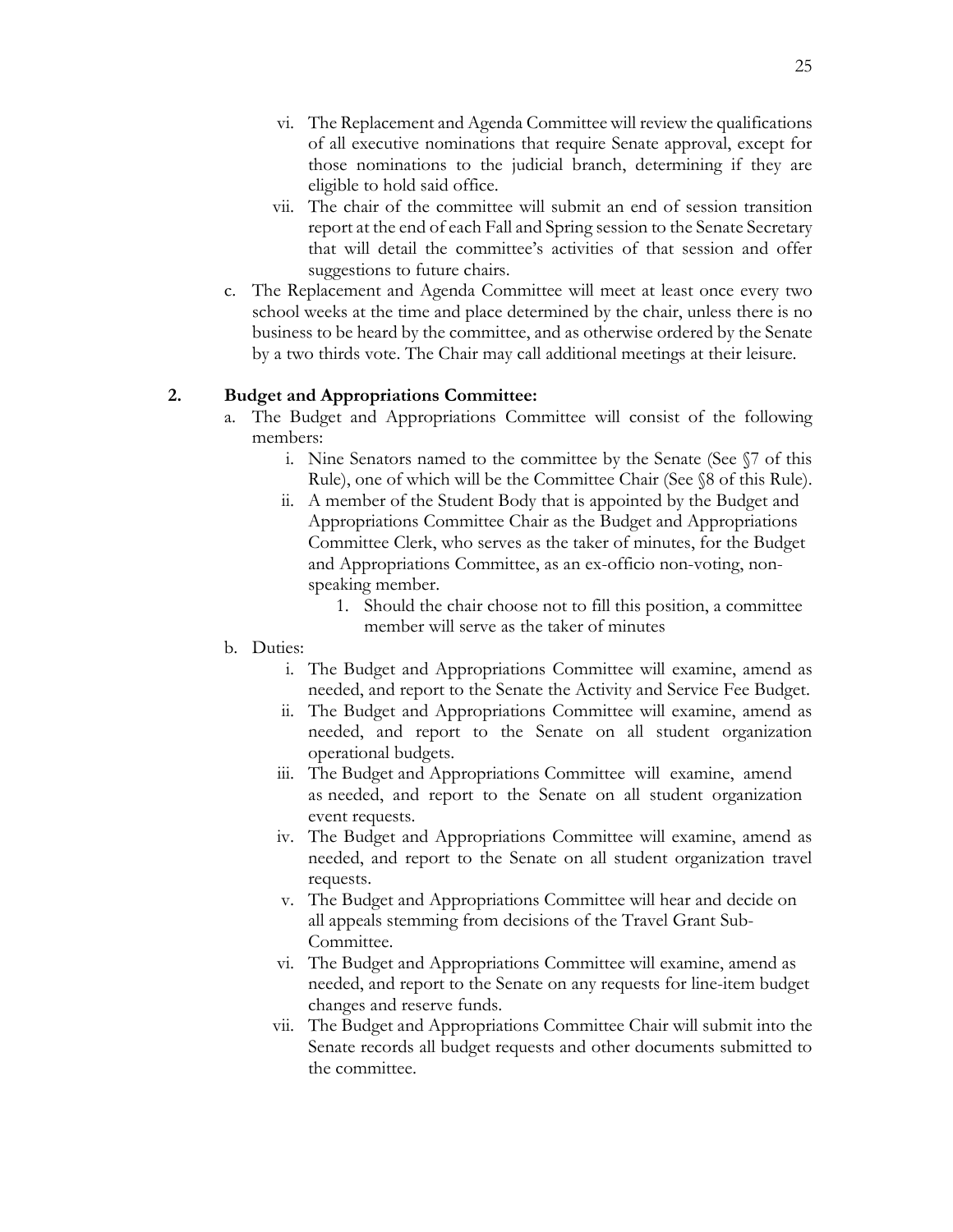- viii. The Budget and Appropriations chair of the committee will submit an end of session transition report at the end of each Fall and Spring session to the Senate Secretary that will detail the committee's activities of that session and offer suggestions to future chairs.
- c. Student Government-Funded Organizations:
	- i. Any organization requesting funding through the Budget and Appropriations Committee must submit all forms and documents required by the committee.
	- ii. All Student Government-funded organization requests are to be sent to all Senators at least twenty-four (24) hours in advance of the committee hearing at which said request should be heard.
- d. The Budget and Appropriations Committee will meet at least once every two school weeks at the time and place determined by the Chair, unless there is no business to be heard by the committee. The committee will also meet as otherwise ordered by the Senate by a two-thirds vote. The Chair may call additional meetings at their leisure.
- e. The Budget and Appropriations Committee Chair must send any reserve transfer bills or changes to the originally approved budget to all Senators twenty-four (24) hours before the duly called budget meeting.

#### **3. Judiciary Committee:**

- The Judiciary Committee shall consist of the following members:
	- i. Nine Senators named to the committee by the Senate (See §7 of this Rule), one of which will be selected as the Committee Chair (See §8 of this Rule).
	- ii. A member of the Student Body that is appointed by the Judiciary Committee Chair as the Judiciary Committee Clerk, who serves as the taker of minutes, for the Judiciary Committee, as an ex-officio nonvoting, non-speaking member.
		- 1. Should the chair choose not to fill this position, a committee member will serve as the taker of minutes
- b. Duties:
	- i. The Judiciary Committee will review all non-budgetary bills, resolutions, and proposed constitutional amendments submitted to the Senate (see below).
	- ii. The Judiciary Committee will review the qualifications of all nominations to the judicial branch, determining if they are qualified to hold said office.
	- iii. The Judiciary Committee will submit into the Senate records all documents created by or submitted to the committee and make copies available at the next meeting of the Senate following their creation/submission.
	- iv. The Judiciary Committee will, before every Fall general election, submit to the Senate legislation regarding the apportionment of the Senate (see below).
	- v. The Judiciary Committee Chair will submit an end of session transition report at the end of each Fall and Spring session to the Senate Secretary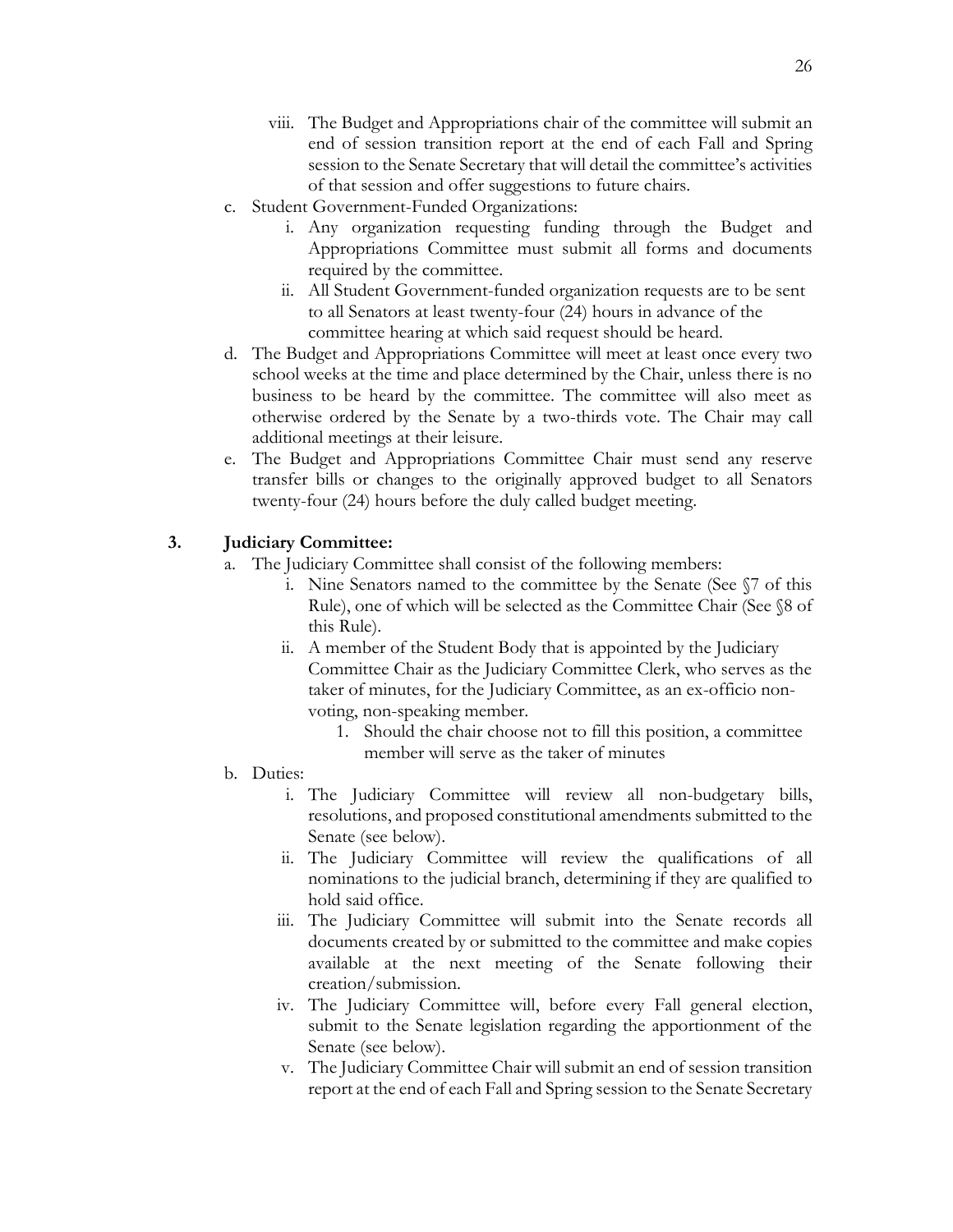that will detail the committee's activities of that session and offer suggestions to future chairs.

- vi. The Judiciary Committee Chair will once every fall and spring terms present a workshop on how to draft and submit legislation. This workshop can be done in conjunction with or separate from the new Senator orientation.
- c. Review of Legislation:
	- i. Proposed legislation that is to be reviewed by the Judiciary Committee will be submitted to the committee no later than 12:00 PM ET, two days before the committee meeting at which it is scheduled to be heard.
	- ii. The Judiciary Committee will review legislation as to its constitutionality, implication, legality, format, and clarity, and may submit to the Senate amendments to legislation reviewed by the committee.
	- iii. The Judiciary Committee reserves the right to debate, amend and review all bills. The process of review shall be as follows:
		- 1) Five minutes of presentation from an author or sponsor
		- 2) Five minutes of question-and-answer period
		- 3) Five minutes of debate
		- 4) Two minutes of final privilege
	- iv. If a bill is amended by the Judiciary Committee, any author or sponsor may withdraw their name from the bill. If the bill then has no listed author, the Judiciary Committee will become the author of said bill.
	- v. The Judiciary Committee may pass, postpone, table, or fail each bill:
		- 1) Each bill postponed by the Judiciary Committee shall be reviewed in the next committee meeting or it will be considered failed.
		- 2) The Judiciary Committee Chair of the committee will inform the author of the bill as to why it failed using the aforementioned criteria in the meeting the bill was reviewed.
		- 3) Only bills passed by the Judiciary Committee will be sent to the full Senate.
		- vi. Proposed legislation that is to be reviewed by the Judiciary Committee will be sent to all Senators by the Judiciary Committee Chair no later than twenty-four (24) hours before the committee meeting at which it is scheduled to be reviewed.
- d. Apportionment of the Senate:
	- i. The Judiciary Committee will draft legislation to set the apportionment of the Senate, either reapportioning it with a bill amending the section of the Student Body Statutes regarding apportionment or recommending to the Senate that the apportionment of the Senate be maintained in its current state.
	- ii. The committee will begin drafting apportionment legislation no earlier than the start of the Summer A term and must submit the legislation to the Senate no later than three weeks before the Fall general election.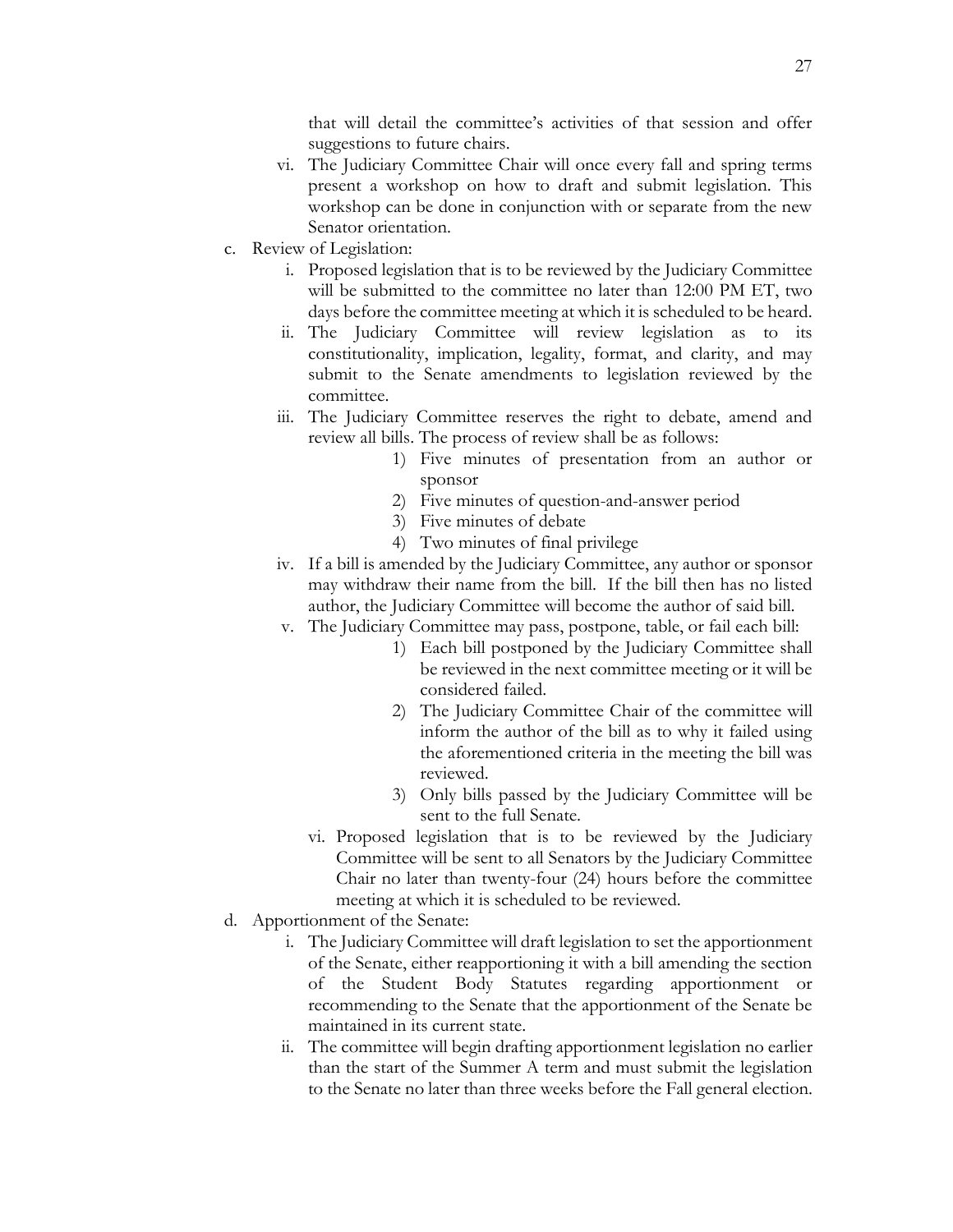- iii. If the legislation proposed by the committee fails to be adopted by the Senate, the Senate may either recommit the legislation with instructions or may adopt other legislation setting apportionment.
- e. The Judiciary Committee will meet at least once every two school weeks at the time and place determined by the Chair unless there is no business to be heard by the committee. The committee will also meet as otherwise ordered by the Senate by a two-thirds vote. The Chair may call additional meetings at their leisure.

#### **4. Rules and Ethics Committee:**

- a. The Rules and Ethics Committee will consist of the following members:
	- i. Nine Senators named to the committee by the Senate (See §7 of this Rule), one of which will be selected as the Committee Chair (See §8 of this Rule).
	- ii. A member of the Student Body that is appointed by the Rules and Ethics Committee Chair as the Rules and Ethics Committee Clerk, who serves as the taker of minutes, for the Rules and Ethics Committee, as an ex-officio non-voting, non-speaking member.
		- a) Should the chair choose not to fill this position, a committee member will serve as the taker of minutes.
- b. Duties:
	- i. The Rules and Ethics Committee will investigate whenever a Senator files a petition with the Senate Secretary calling for a Senator's censure or expulsion, whenever ordered by the Senate, or otherwise at the discretion of the committee, the conduct of any Senator (see below).
	- ii. The Rules and Ethics Committee will receive complaints from the student body regarding the compliance of Student Government funded organizations with the Student Body Constitution and Statutes, and University of Florida Rules and Regulations, and shall investigate complaints as deemed necessary by the committee (see below).
	- iii. The Rules and Ethics Committee will review all absence excuses and recommend action on these excuses to the Senate.
	- iv. The Rules and Ethics Committee will hear appeals from resignations by non-attendance and may expunge absences from a Senator's attendance record as outlined in Chapter 323 of the Student Body Statutes.
	- v. The Rules and Ethics Committee will issue warning letters and letters of resignation by non-attendance to Senators as outlined in Chapter 323 of the Student Body Statutes.
	- vi. The Rules and Ethics Committee will enforce constituency requirements as outlined in Chapter 324 of the Student Body Statutes.
	- vii. The Rules and Ethics Committee or Senate Secretary shall collect all voting records at meetings of the Senate and file them in the Senate office.
	- viii. The chair of the Rules and Ethics Committee Chair will submit an end of session transition report at the end of each Fall and Spring session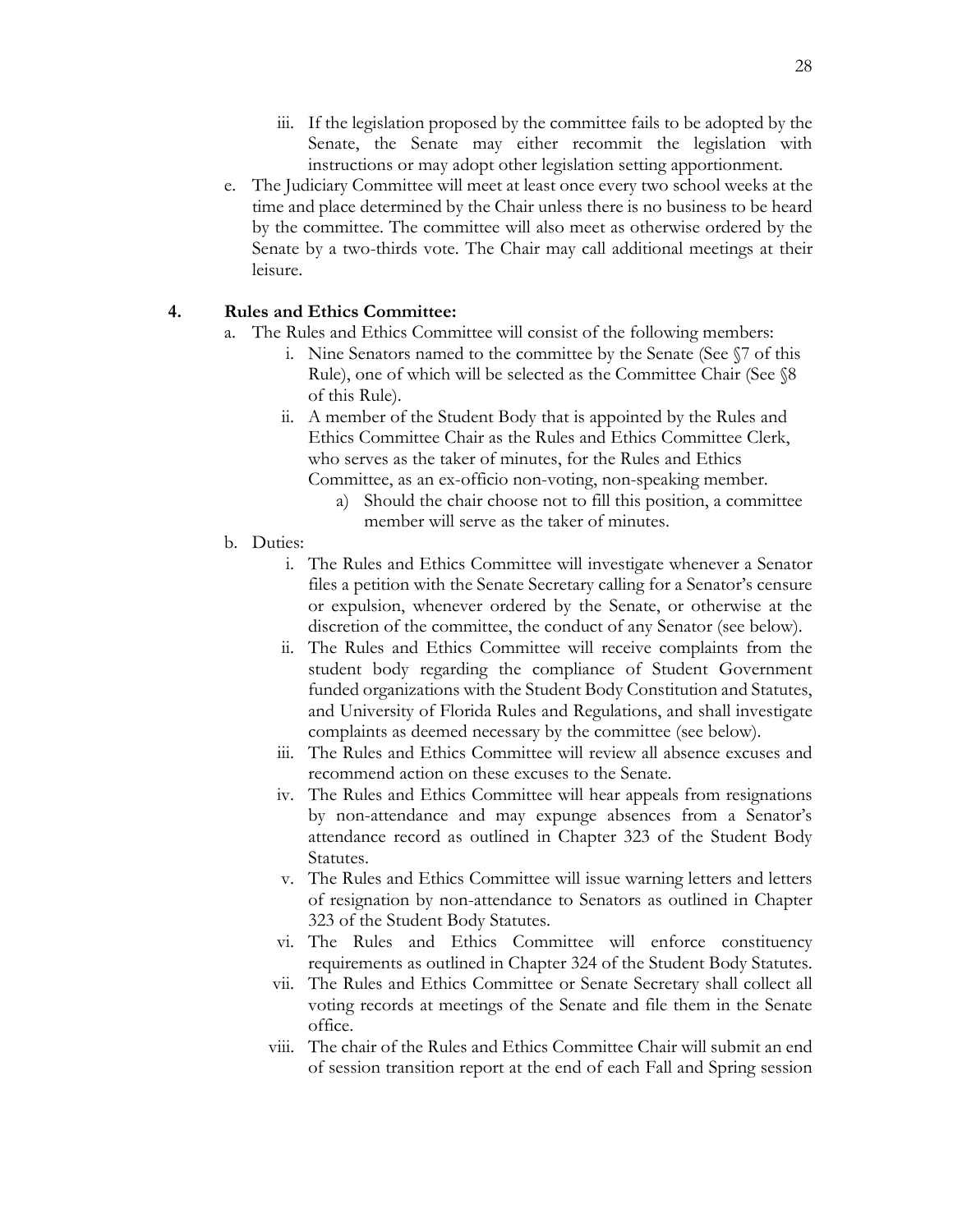to the Senate Secretary that will detail the committee's activities of that session and offer suggestions to future chairs.

- c. Investigation of Senators:
	- i. The Rules and Ethics Committee will set dates and times for hearings regarding the investigation and shall set deadlines regarding evidence submission.
	- ii. The Rules and Ethics Committee will serve Senators with notice that they are being investigated by the committee and shall include in this or subsequent notice the times and locations of any hearings pertaining to the investigation no later than three days prior to a hearing.
	- iii. The Rules and Ethics Committee will issue all subpoenas required to conduct the investigation as outlined in Chapter 308 of the Student Body Statutes.
	- iv. The Senator(s) that filed the resolution of censure or expulsion will act as the plaintiff(s) in any hearing regarding the investigation, presenting evidence calling for disciplinary action against the Senator(s) under investigation. The plaintiff(s) may obtain a student designee to represent them at hearings of the committee. When conducting an investigation on orders from the Senate or on the committee's own initiative, the Rules and Ethics Committee will appoint a willing Senator to act as the plaintiff, unless another Senator is chosen to act as the plaintiff by the Senate.
	- v. The Senator(s) being investigated will be considered the defendant(s) in any hearing regarding the investigation. The defendant(s) may obtain a student designee to represent them at hearings of the committee.
	- vi. Both sides may present opening statements to the committee before evidence is heard, with the plaintiff presenting first.
	- vii. Following opening statements, both sides will present their arguments to the committee. During the presentation of arguments, members of the committee may interject to ask questions, but such questioning and answers thereof shall not use time afforded to the side presenting its arguments.
	- viii. Following the presentation of arguments, both sides may present closing remarks to the committee, with the plaintiff presenting first.
	- ix. The Rules and Ethics Committee may impose time restrictions on each stage of the hearing, so long as each side is afforded an equal amount of time for each stage of the hearing.
	- x. Following closing remarks, the committee will move into deliberations. No new evidence may be presented and only committee members will be recognized to speak.
	- xi. If the committee deems that the charges presented are well founded, the committee shall report to the Senate a resolution calling for the defendant's censure or expulsion. If the committee deems the charges to be not well founded, the committee shall recommend to the Senate that the defendant be exonerated.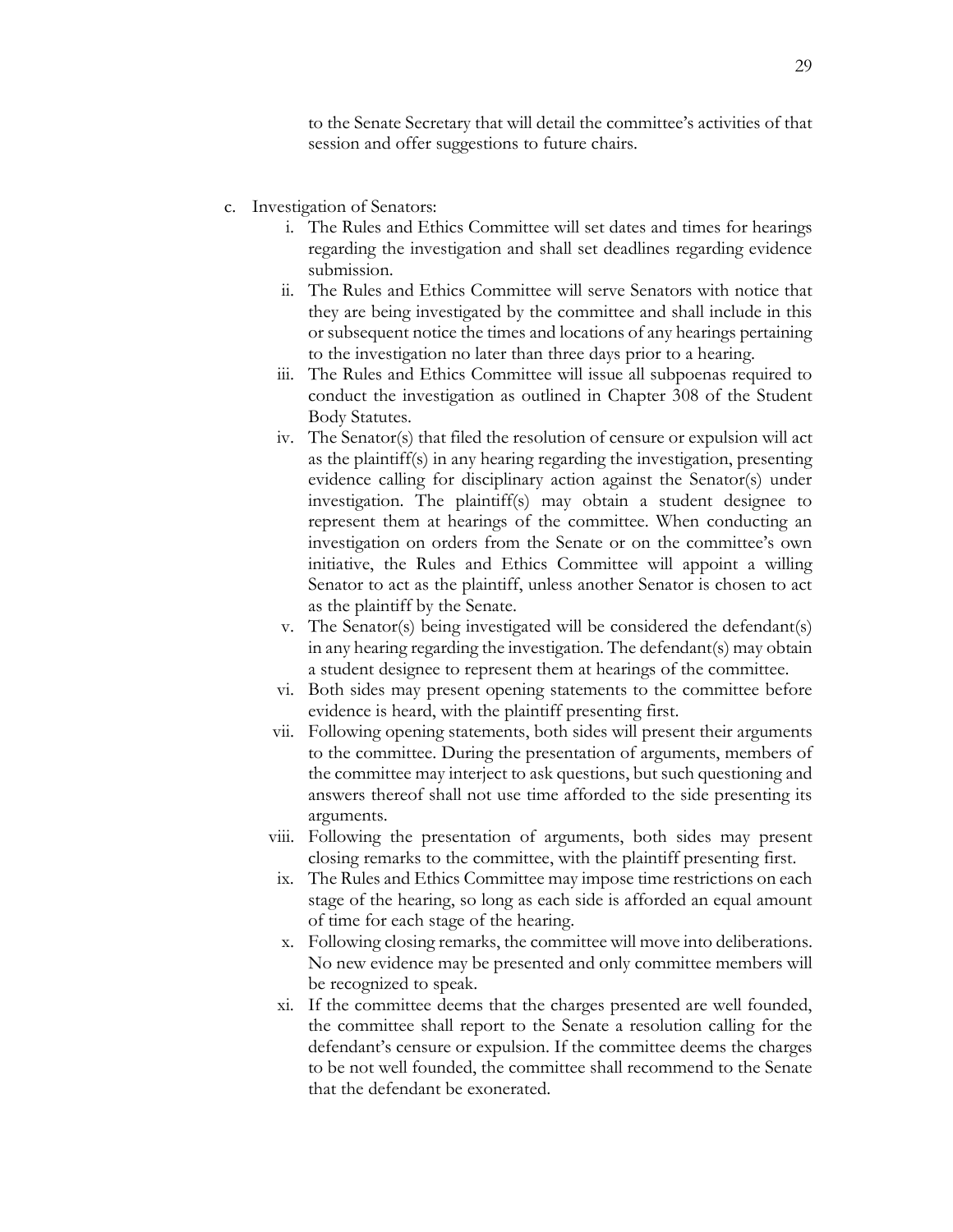- d. Investigation of Student Organizations:
	- i. The Rules and Ethics Committee will inform the president of a student organization that their organization is being investigated by the committee and shall inform them of the times and locations of any hearings pertaining to the investigation no later than three days prior to the hearing.
	- ii. The investigation will be conducted in the same manner as the investigation of Senators (see above), with the student(s) filing the complaint (or the designee of the committee) acting as the plaintiff, and the president of the organization or their student designee acting as the defendant.
	- iii. The committee may recommend to the Senate any appropriate action, including, but not limited to, the suspension or termination of Student Government funding.
- e. The Rules and Ethics Committee will meet at least once every two school weeks at the time and place determined by the Chair, unless there is no business to be heard by the committee. The committee will also meet as otherwise ordered by the Senate by a two-thirds vote. The Chair may call additional meetings at their leisure.
- f. No Senator who is currently on probation for not completing constituency requirements may be appointed to the Rules and Ethics Committee. Any Senator on the Rules and Ethics Committee placed on constituency probation will be automatically removed from the committee.

#### **5. Information and Communication Committee:**

- a. The Information and Communication Committee shall consist of the following members:
	- i. Nine Senators named to the committee by the Senate (See §7 of this Rule), one of which will be selected as the Committee Chair (See §8 of this Rule).
	- ii. A member of the Student Body that is appointed by the Information and Communication Committee Chair as the Information and Communication Committee Clerk, who serves as the taker of minutes, for the Information and Communication Committee, as an ex-officio non-voting, non-speaking member.
		- a) Should the chair choose not to fill this position, a committee member will serve as the taker of minutes
- b. Duties:
	- i. The Information and Communication Committee will organize Senate social events.
	- ii. The Information and Communication Committee will administer orientation sessions for all new Senators, Senators-elect, and Replacement and Agenda Committee nominees to vacant seats (see below).
	- iii. The Information and Communication Committee will organize at least one Senate retreat during the fall, spring, and summer Senate semesters (see below).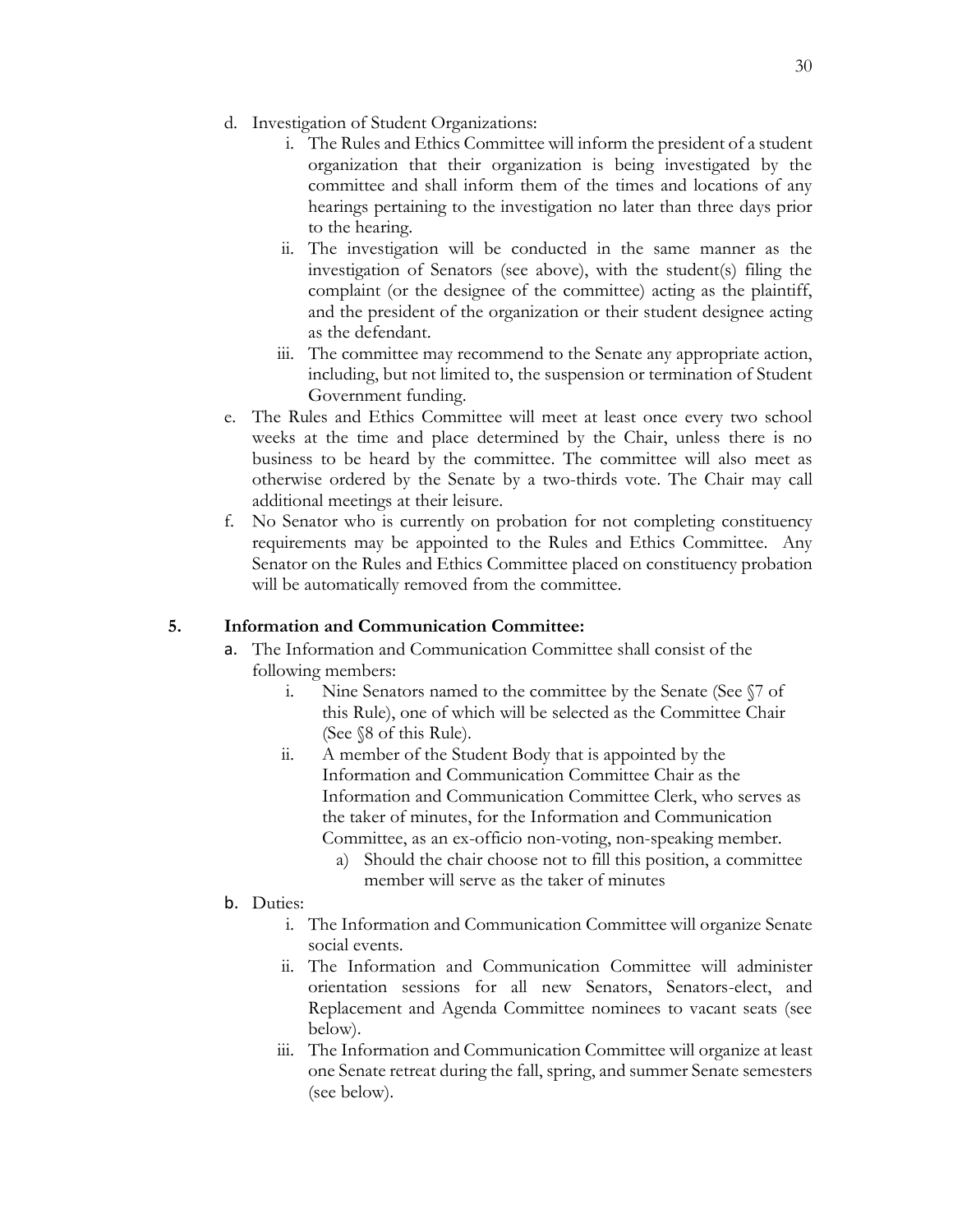- iv. The Information and Communication Committee shall be responsible for the Senate's public relations.
- v. The Information and Communication Committee will post information regarding any open Senate seats in a conspicuous place at the J. Wayne Reitz Union and Turlington Plaza no later than four days before the Replacement and Agenda Committee conducts interviews for any open seats.
- vi. The Information and Communication Committee will ensure that information regarding any open Senate seats is posted in a conspicuous place on the official Student Government website no later than four days before the Replacement and Agenda Committee conducts interviews for any open seats.
- vii. The Information and Communication Committee may, at its discretion, distribute information regarding any open Senate seats to electronic mailing lists maintained by Student Government Advising and Operations
- viii. These notices must be posted no later than four days before the Replacement and Agenda Committee interviews for any open seats.
- ix. The Information and Communication Committee will, at the request of any committee chair or Senate officer, distribute relevant information to Student Government agencies, cabinets, officers and officials, Student Government-funded organizations, faculty members, or other campus and community officials.
- x. The Information and Communication Committee will be responsible for live streaming all Senate meetings from a set location in the Senate Chamber that allows all speakers to be visible at all times. The Information and Communication Chair or their designee will be responsible for starting and ending the live stream. The equipment utilized by the Information and Communication Committee to live stream Senate meetings must be owned by Student Government.
- xi. The Information and Communication Committee Chair will submit an end of session transition report at the end of each Fall and Spring session to the Senate Secretary that will detail the committee's activities of that session and offer suggestions to future chairs.
- c. Orientation Sessions:
	- i. The Information and Communication Committee will hold an orientation session prior to any new Senator's second regular meeting of the Senate. These orientations will be mandatory and any Senator failing to attend will be removed from Senate. The Rules and Ethics Committee may excuse this absence in the same manner as any other Senate absence.
		- 1. If a Senator is excused from an orientation session, they will be required to attend a make-up session within a two-week period.
		- 2. Failure to attend a make-up session will result in removal from Senate.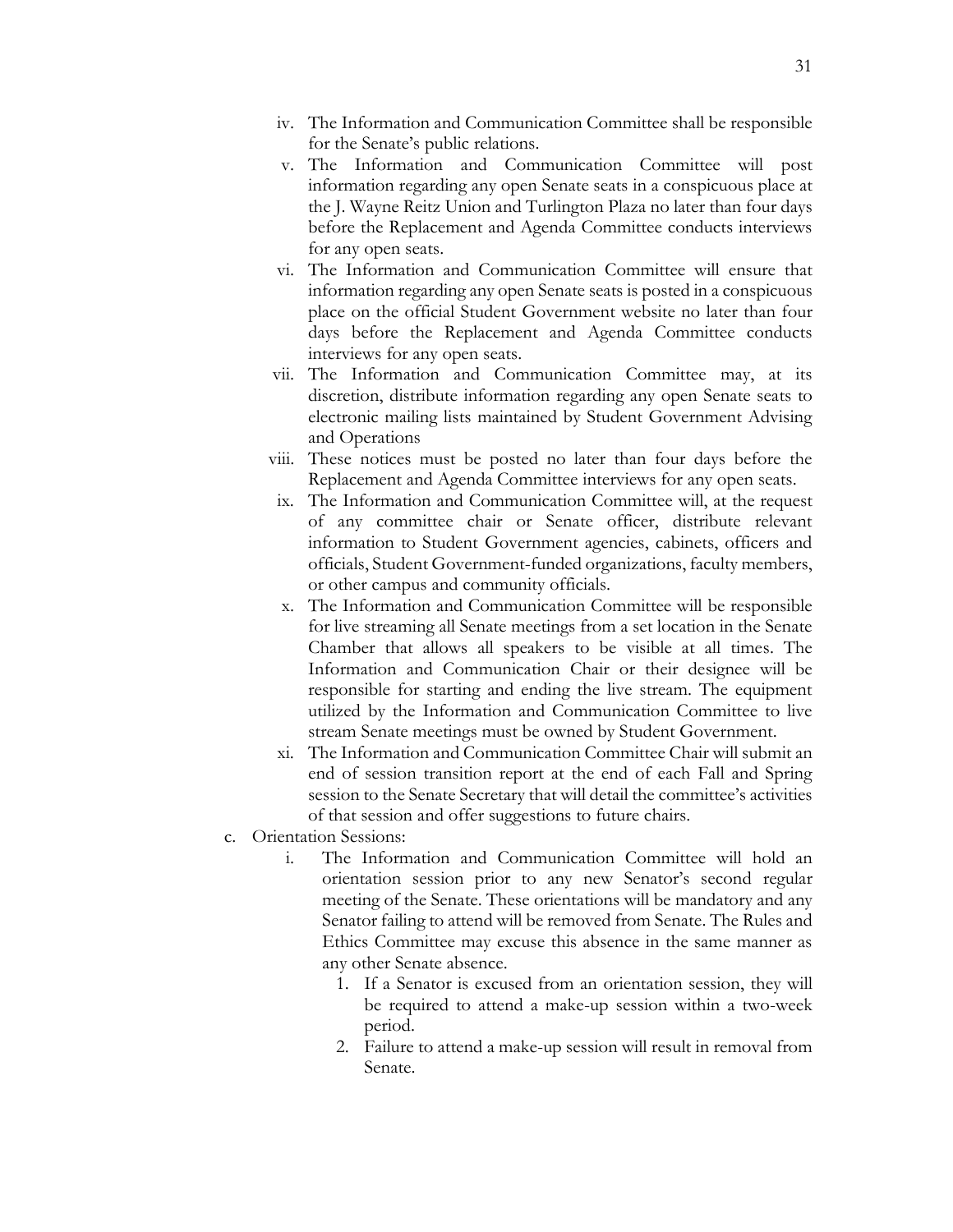- ii. The orientation session will include, but not be limited to, instruction regarding the Student Body Constitution, Titles III and VIII of the Student Body Statutes, the Senate Rules and Procedures, parliamentary procedure (as it applies to meetings of the Senate), the drafting of Senate legislation, and the requirements of Senators.
- iii. Senators and Senators-elect in attendance will be given directions to find the Student Body Constitution, Student Body Statutes, and the Senate Rules and Procedures, as well as a supplement containing all amendments to these documents made after the date they were last revised.
- iv. The orientation session will include all other activities deemed necessary to prepare new Senators for their positions. These may include mock Senate sessions, clinics for drafting legislation or parliamentary law, and question and answer sessions with existing Senators.
- d. Senate Retreats:
	- i. During the fall and spring semesters, Senate retreats will be held no earlier than the second week of classes and no later than seven days before the first day of final exams.
	- ii. During the summer semester, the Senate retreat will be held no earlier than the second week of the summer A/C semester and no later than seven days before the first day of final exams for the summer B/C semester.
	- iii. Senate retreats should not be held during any university-recognized break or holiday if possible.
	- iv. The retreat will not be held in the Senate Chamber and should be held at a location where no formal Senate business occurs if possible.
	- v. Senators who attend a retreat will receive a one-half absence credit on their attendance record.
- e. The Information and Communication Committee will meet at least once every two school weeks at the time and place determined by the Chair unless there is no business to be heard by the committee. The committee will also meet as otherwise ordered by the Senate by a two-thirds vote. The Chair may call additional meetings at their leisure.

#### **6. Assignment to Standing Committees:**

- a. The Replacement and Agenda Committee will announce in their report to the Senate all open standing committee seats.
- b. Members of the Senate seeking a committee seat must submit a request for the seat with the Replacement and Agenda Committee no later than 12:00 PM ET, two days before the meeting at which the interviews will be held.
- c. The Replacement and Agenda Committee will interview all Senators who have requested open committee seats, and will recommend to the Senate the Senator the committee deems best suited for the seat.
- d. The Senate will hear these recommendations individually, unless otherwise agreed to by a two-thirds vote.
- e. The appointment process for these recommendations will be as follows: three minutes of presentation, three minutes of questions and answers, three rounds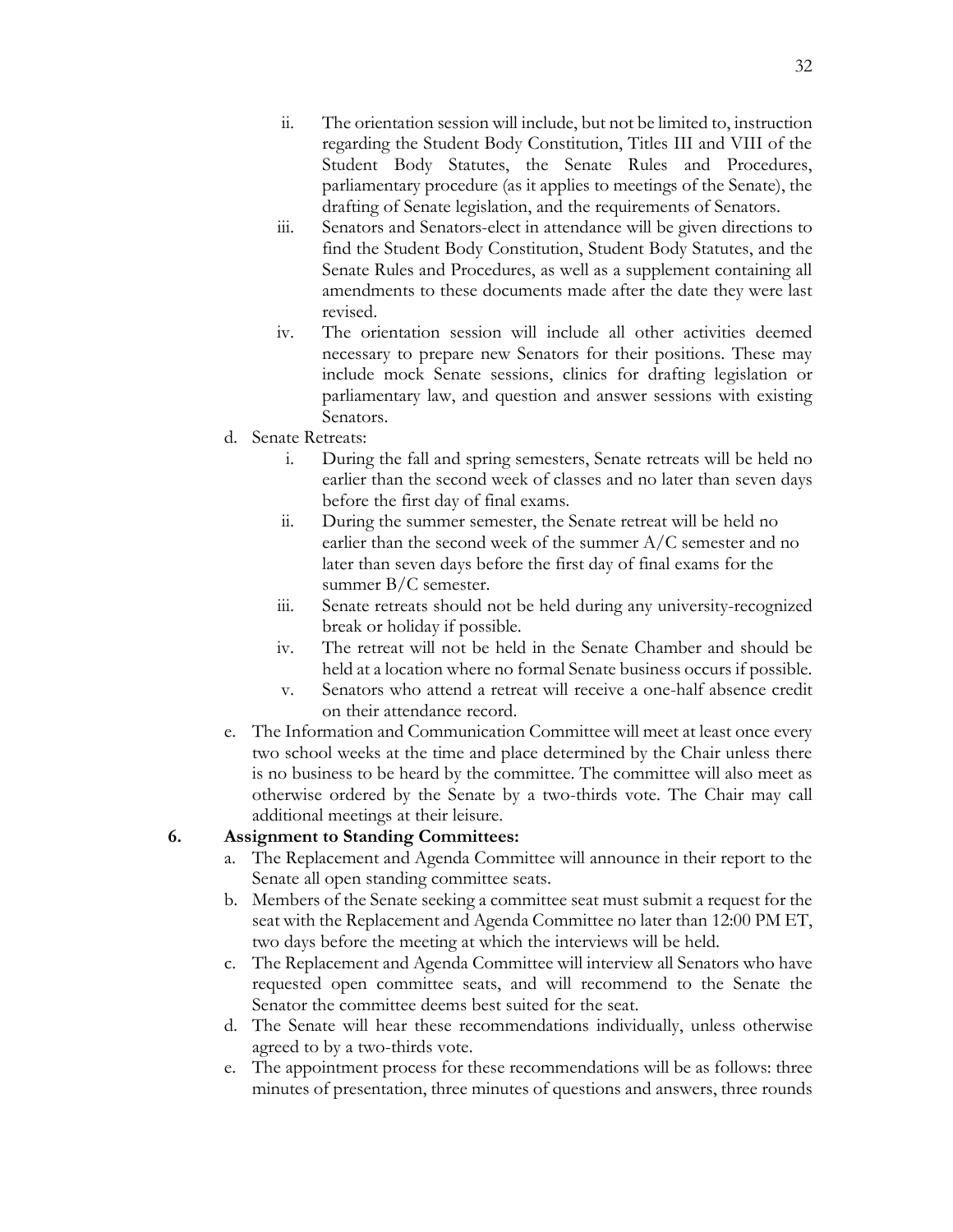of alternating con and pro debate with three minutes per round per side, and two minutes final privilege.

- f. The Senate may, when considering the committee's recommendation, open the floor to nominations with the support of two-fifths of the members present.
	- i. If other nominations are made, elections will be held for the committee seat by rising vote, unless ordered to be by a roll call vote.
	- ii. If a nomination from the floor is made, debate will proceed with three alternating rounds of con/pro for each candidate, each to be one minute in length, followed by one round of two minutes per candidate. If more than one additional floor nomination is made, there will still be three alternating rounds of con/pro for each candidate, each to be one minute in length, followed by one round of two minutes per candidate.
- g. If the Senate does not adopt the committee's recommendation, the floor will immediately be opened to nominations, and elections will be held for the committee seat by rising vote, unless ordered to be by a roll call vote.
- h. Senators may serve on no more than two standing committees as a voting member at the same time.
- i. The Senate may remove a member from a standing committee of the Senate in accordance with Rule XIII. Members of the Replacement and Agenda Committee may not be removed in this manner.

#### **7. Chairs of Standing Committees:**

- a. The Replacement and Agenda Committee will announce in their report to the Senate all open chair positions of standing committees.
- b. Senators seeking the Chair of a standing committee will submit a request for chair with the Replacement and Agenda Committee no later than 12:00 PM ET, two days before the meeting at which the interviews will be held. If the Senator is not a member of the standing committee they are seeking to chair, they will also be considered for an open committee seat.
- c. The Replacement and Agenda Committee will interview Senators who have requested to be a chair and will recommend to the Senate the Senator the committee deems best qualified to hold the Chair.
- d. The Senate will hear these recommendations individually, unless otherwise agreed to by unanimous consent.
- e. The appointment process for these recommendations will be as follows: three minutes of presentation, three minutes of questions and answers, three rounds of alternating con and pro debate with three minutes per round per side, and two minutes final privilege.
- f. The Senate may, when considering the committee's recommendation, open the floor to nominations of other members of the standing committee in question with the support of two-fifths of the members present.
	- i. If other nominations are made, elections will be held for chair by rising vote, unless ordered to be by a roll call vote.
	- ii. If a nomination from the floor is made, debate will proceed with three alternating rounds of con/pro for each candidate, each to be one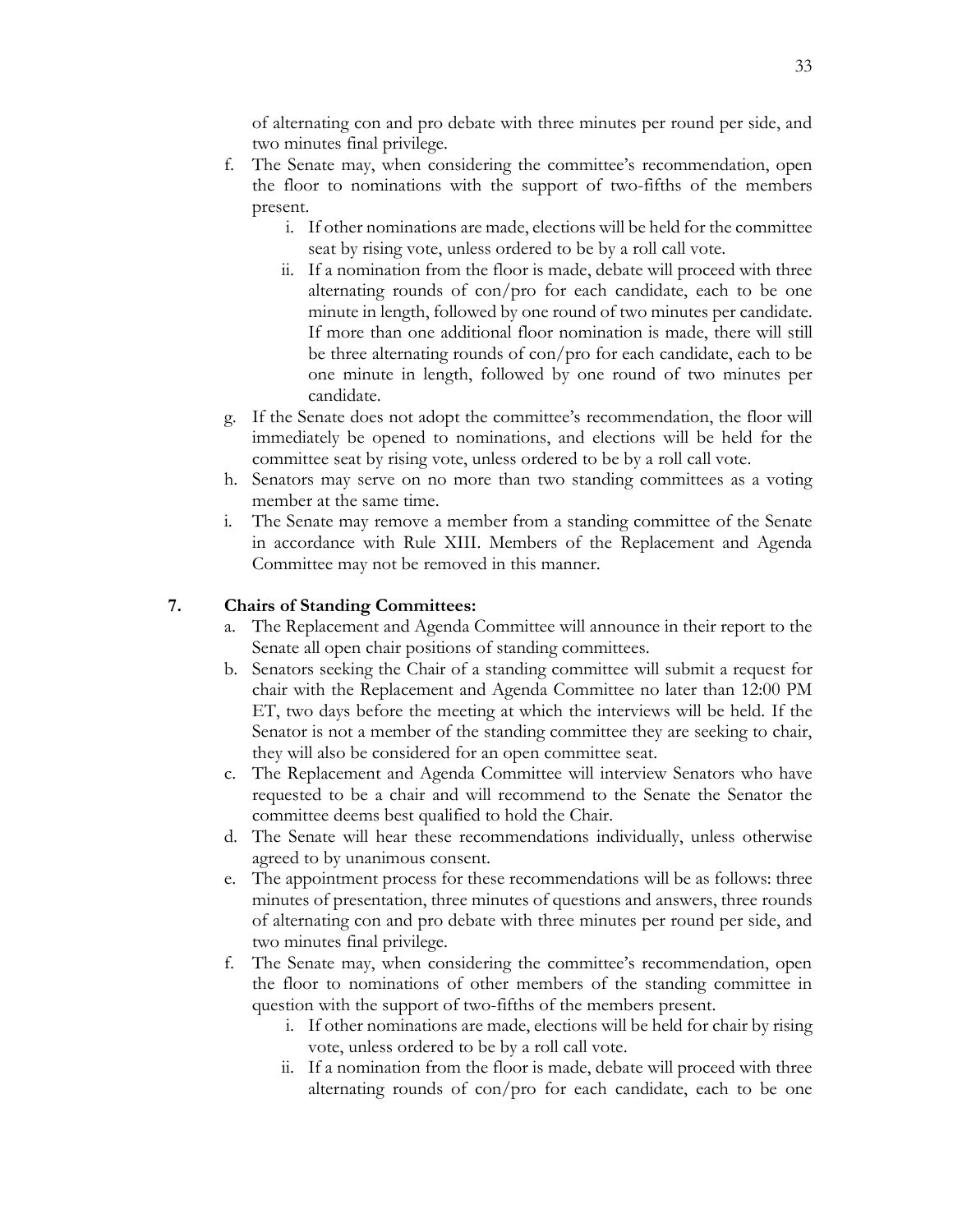minute in length, followed by one round of two minutes per candidate. If more than one additional floor nomination is made, there will still be three alternating rounds of con/pro for each candidate, each to be one minute in length, followed by one round of two minutes per candidate.

- g. If the Senate does not adopt the committee's recommendation, the floor will immediately be opened to nominations of other members of the standing committee in question, and elections will be held for chair by rising vote, unless ordered to be by a roll call vote.
- h. The chair of a standing committee is not permitted to be a member of any other standing Senate committee.
- i. The Senate may remove a Senator as chair of a standing committee in accordance with Rule XIII. The Chair of the Replacement and Agenda Committee may not be removed in this manner.
- j. The chair of each committee may rule absences from committee meetings as being either excused or unexcused and file attendance records with the Rules and Ethics Committee (See §9 of this Rule).
- k. Each committee chair may appoint a committee clerk who will be responsible for recording the minutes of the committee, placing the finalized minutes in the respective committee file, and submitting a copy to the Senate Secretary, before the following week's Senate meeting.
- l. The chair will appoint a vice-chair, who will carry out the duties of the Chair in their absence.
- m. In the Replacement and Agenda Committee, only a Senate Member-At-Large may be the Vice-Chair.
- n. If the chair and vice-chair are not present at a meeting of a standing committee, the committee will elect a temporary chair from among its membership by a majority of those present and voting.
- o. The Senate President may not act as the chair of any committee of the Senate, except for the Senate Executive Board.
- p. At the first meeting of the new Senate term, after the validation of Senate election results each Fall and Spring, following the election of the Senate President and Senate President Pro- Tempore, the chair of each standing committee must vacate their chair and committee seat.

#### **8. Standing Committee Attendance:**

- a. Upon accumulating one unexcused absence from committee meetings in the fall or spring semesters, or one absence in either of the summer terms, the Rules and Ethics Committee will notify a Senator that if another unexcused absence from that committee is added to their attendance record, they will resign from that committee by non-attendance.
- b. Upon accumulating two unexcused absences from committee meetings in the fall or spring semesters, or two unexcused absences in either of the summer terms, a committee member will automatically resign from that committee by non-attendance.
- c. Committee Chairs are responsible for reporting absences as excused or unexcused to the Rules and Ethics Committee.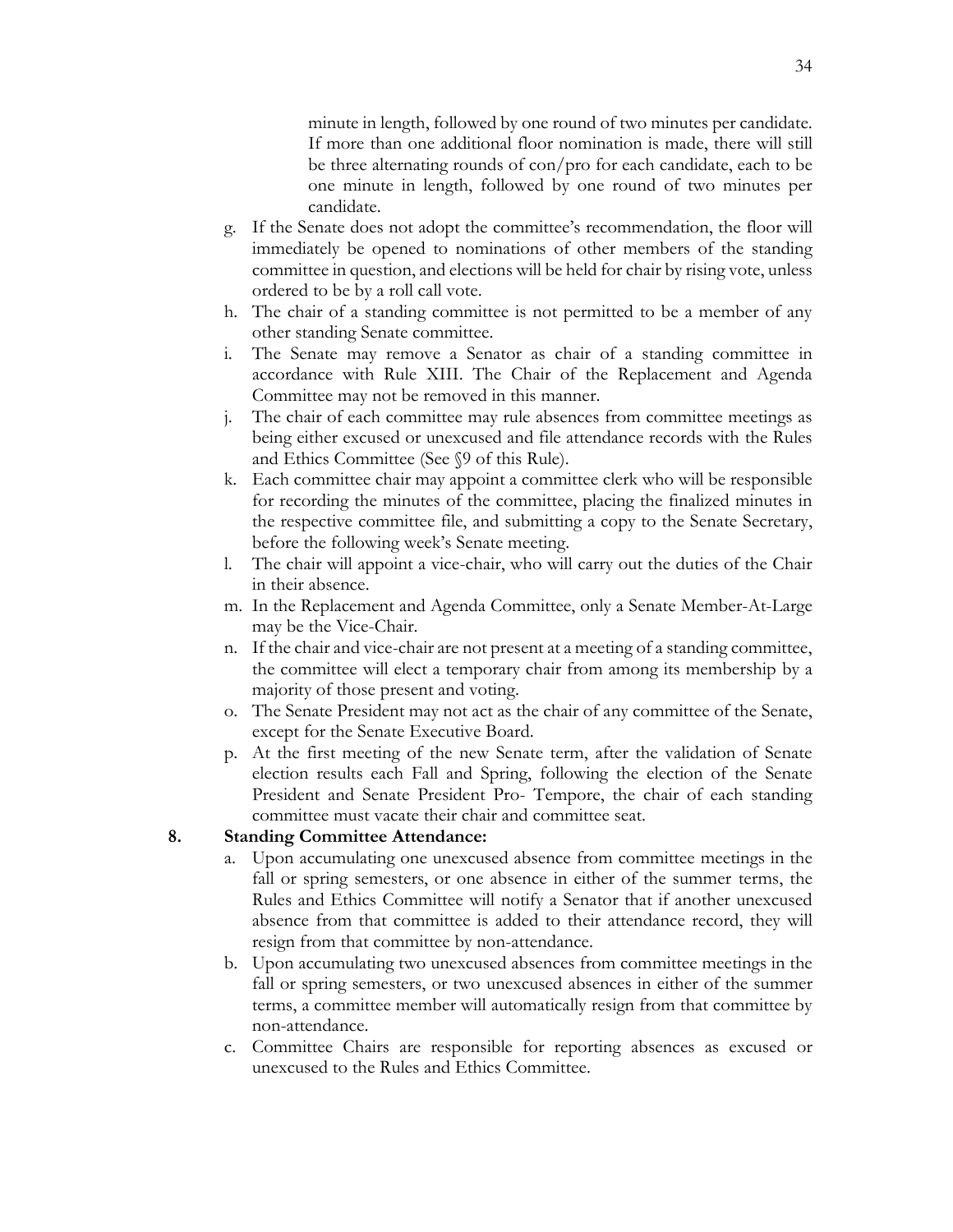- i. For an absence to be excused, committee members must submit their excuse to their committee chair no later than one week following the absence in question. Committee chairs must include these excuses in their attendance report to the Rules and Ethics Committee.
- ii. Reasons for absences to be excused include, but are not limited to, exams, death in the immediate family, severe illness, or other extenuating circumstances as determined by the committee chair.
- iii. Committee members may appeal the committee chair's decision regarding absence excuses to the Rules and Ethics Committee.
- d. Members of the Replacement and Agenda Committee cannot resign from the Replacement and Agenda Committee by non-attendance.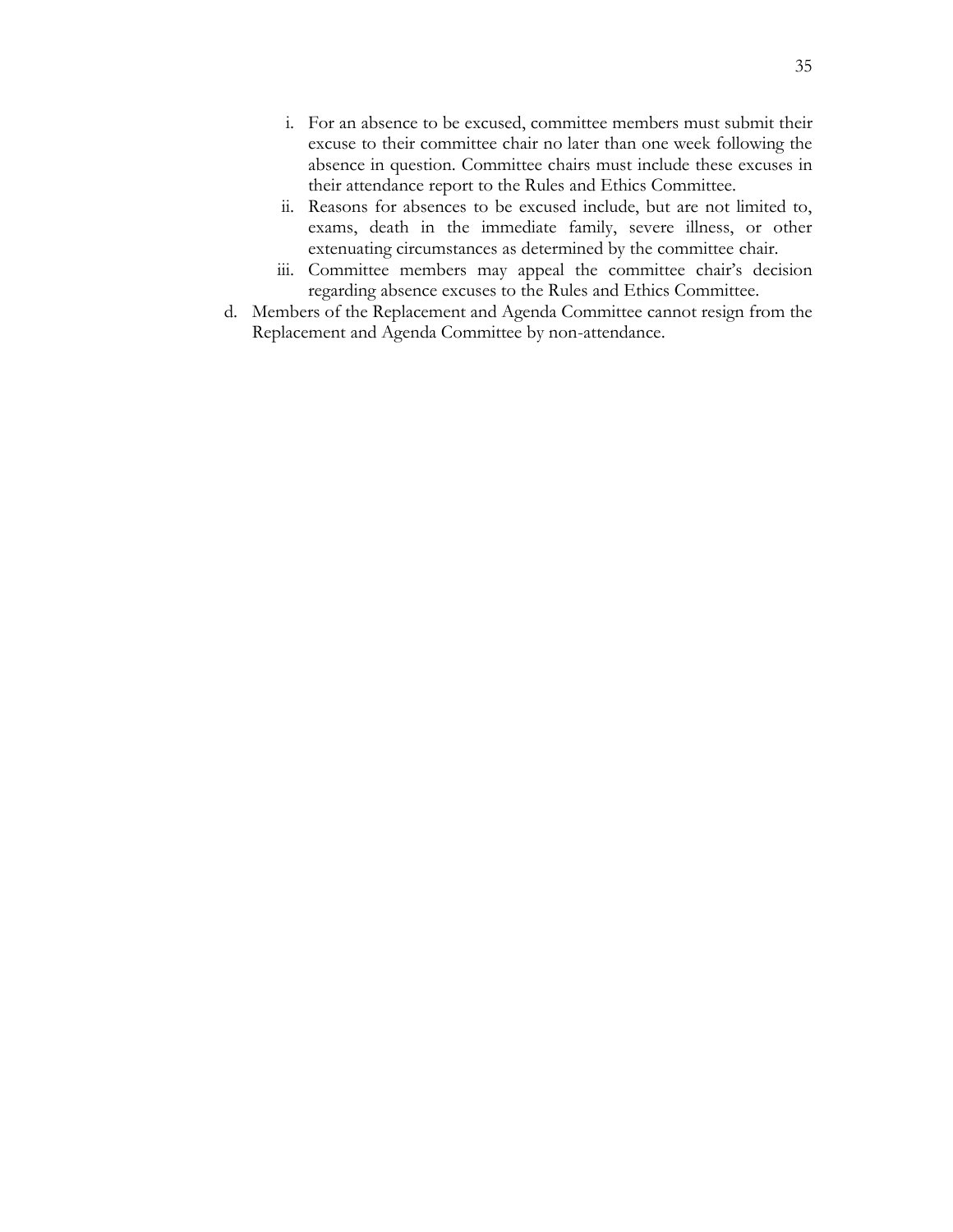### RULE XII VACANCY REPLACEMENT

(AMENDED: 2010-122, 2014-106, 2016-120, 2019-124, 2019-1104, 2020-1064, 2021-1003, 2021-1010)

#### **1. Standard Vacancies in Senate:**

- a. Whenever a vacancy occurs in the Senate, the Replacement and Agenda Committee will announce the vacancy in their report to the Senate, as outlined in Chapter 340 of the Student Body Statutes.
- b. Information regarding Senate vacancies will be made public by the Information and Communication Committee as soon as is possible (see Rule  $XII$  (6).
- c. The Replacement and Agenda Committee will interview all applicants for replacement Senate seats, and may recommend to the Senate the applicant the committee deems best suited for the seat in a fair, objective, unbiased manner.
- d. Applicants will submit any documents required by the Replacement and Agenda Committee, including an affidavit affirming to the qualifications of the applicant to hold the seat in question, no later than 12:00 PM ET, two days before the meeting at which the interviews will be held.
- e. The appointment process for these recommendations will be as follows: three minutes of presentation, three minutes of questions and answers, two rounds of alternating con and pro debate with one minute per round per side, and one-minute final privilege.
- f. The Senate may, when considering the committee's recommendation, open the floor to nominations of the other applicants for the seat in question with the support of the majority of the members present.
	- i. If other nominations are made, elections will be held for the Senate seat by rising vote, unless ordered to be by a roll call vote.
	- ii. If a nomination from the floor is made, debate will proceed with three alternating rounds of con/pro for each candidate, each to be one minute in length, followed by one round of two minutes per candidate. If more than one additional floor nomination is made, there will still be three alternating rounds of con/pro for each candidate, each to be one minute in length, followed by one round of two minutes per candidate.
- g. If the Senate does not adopt the committee's recommendation, the floor will immediately be opened to nominations of the other applicants for the seat in question, and elections will be held for the Senate seat by rising vote.

#### **2. Summer Replacements:**

a. Whenever a Senator is not enrolled in classes at the university's main campus in either of the summer terms, that Senator may appoint a summer replacement to hold their seat for the summer term(s) that they will not be enrolled in classes.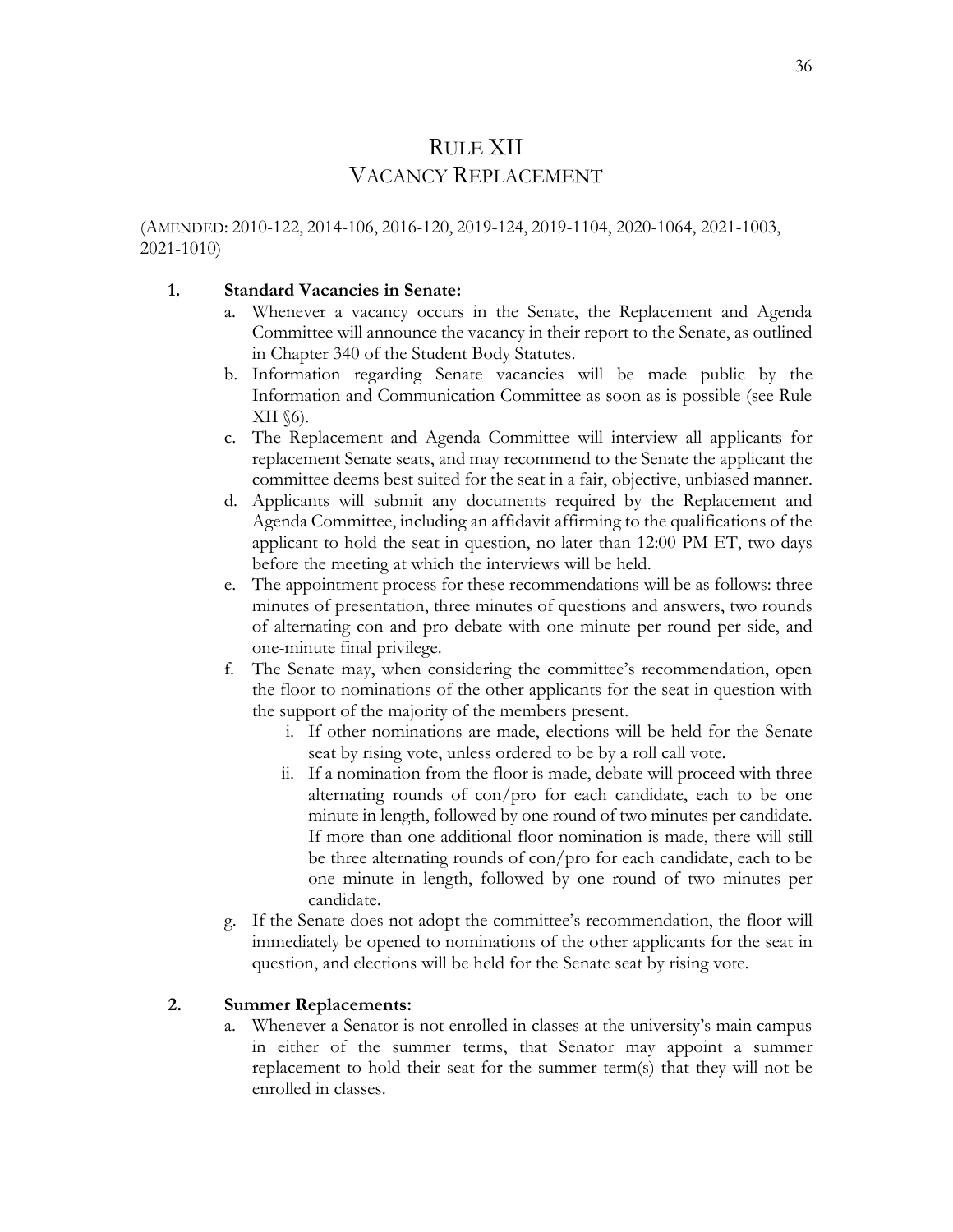- b. The Senator retaining a replacement will submit all necessary forms, including an affidavit affirming the qualifications of the applicant to hold the seat in question.
- c. If a Senator's summer replacement resigns or is expelled from the Senate, the vacancy will be filled pursuant to §1 of this Rule, provided that the original Senator will still regain their seat at the start of the fall semester (or Summer B if the original Senator is not enrolled for Summer A).
- d. Whenever a Senator is not enrolled in classes at the university in either of the summer terms, that Senator may, instead of appointing a replacement, request that the Replacement and Agenda Committee interview for a summer replacement as outlined in §1 of this Rule, so long as that Senator submits this request within the same timeline outlined in Chapter 309 of the Student Body Statutes for appointing a replacement.
- e. If a Senator chooses to appoint a summer replacement to hold their seat for the summer term(s) that they will not be enrolled in classes, then the Senate must confirm said appointment in accordance with the Constitution of the Student Body.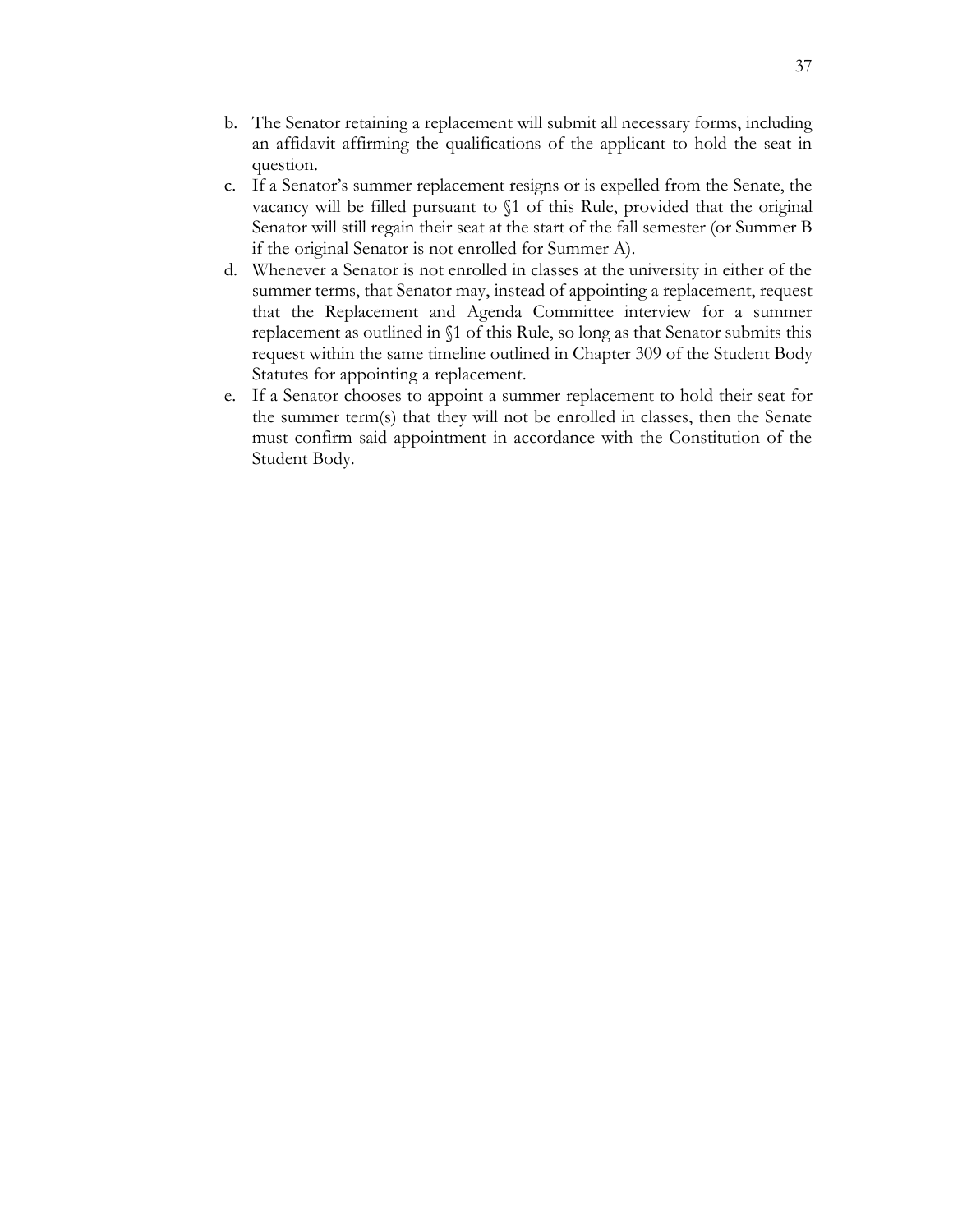### RULE XIII

### CENSURE, EXPULSION, AND OFFICER REMOVAL

#### (AMENDED: 2020-1064, 2021-1003)

#### **1. Censure:**

- a. Any Senator may request the censure of another Senator by filing a petition for censure with the Rules and Ethics Committee.
	- i. Censure will be the official warning of the Senate to refrain from similar actions in the future.
	- ii. Senators may be censured for repeatedly disrupting the business of the Senate, inappropriate actions during the discharge of statutorily mandated duties, or for violations of Student Body Law.
- b. Upon receiving a petition for censure, the Rules and Ethics Committee will investigate the charges as outlined in Rule XII §5(c). The Rules and Ethics Committee may choose to not investigate a petition for censure that is substantially similar to a petition that has already been heard.
- c. If the Rules and Ethics Committee recommends censure to the Senate, the Senator subject to censure will be informed by the Rules and Ethics Committee no later than three (3) days before the meeting of the Senate at which the resolution for censure will be heard.
- d. The Senator subject to censure will have final privilege when a resolution for censure is being debated in the Senate.
- e. A vote of two-thirds of the membership of the Senate is required to censure a Senator.
- f. When the Chair has called a Senator to order, and has subsequently named that Senator and asked the Senate of what actions should be taken, a Senator may move from the floor to censure that individual. The motion to censure in this case will be heard immediately after being properly moved and seconded.
- g. If a Senator is censured twice within a one-year period, the Rules and Ethics Committee will automatically investigate that Senator and may, at the committee's discretion, submit a resolution calling for that Senator's expulsion to the Senate.

#### 2. **Expulsion from the Senate:**

- a. Any Senator may request the expulsion of another Senator from the Senate by filing a petition calling for expulsion with the Rules and Ethics Committee.
- b. Upon receiving a petition calling for expulsion, the Rules and Ethics Committee will investigate the charges as outlined in Rule XII §5(c). The Rules and Ethics Committee may choose to not investigate a petition calling for expulsion that is substantially similar to a petition that has already been heard. A petition calling for expulsion of another Senator must have at least twenty (20) signatures of support.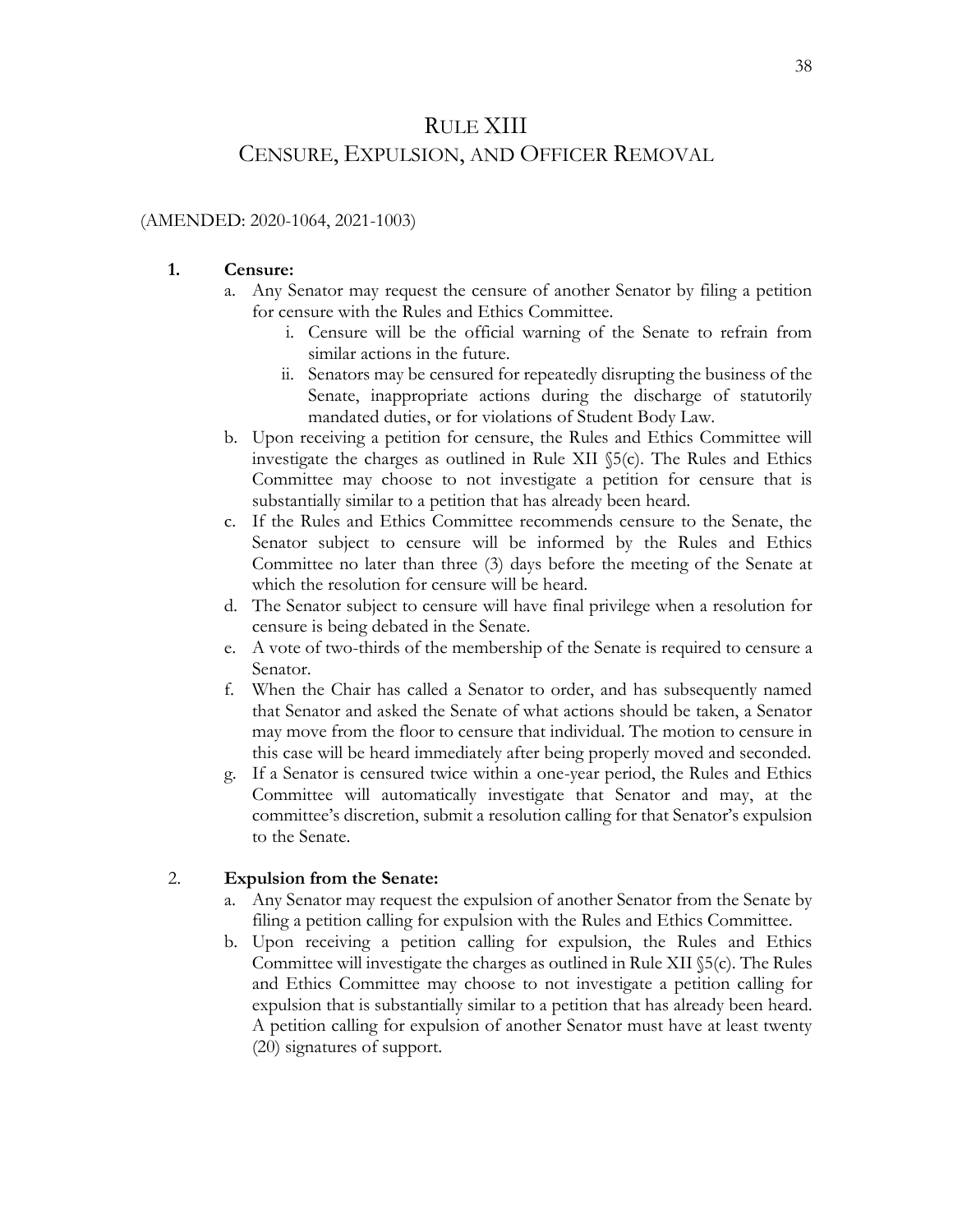- c. If the Rules and Ethics Committee fails to initiate proceedings within two weeks of the filing date of the petition or does not submit a recommendation to the Senate within four weeks, the full Senate will take up the matter.
- d. If the Rules and Ethics Committee recommends expulsion to the Senate, the Senator subject to expulsion will be informed by the Rules and Ethics Committee no later than three (3) days before the meeting of the Senate at which the resolution for expulsion will be heard.
- e. The Senator subject to expulsion will have final privilege when a resolution calling for expulsion is being debated in the Senate.
- f. A vote of two-thirds of the membership of the Senate is required to expel a Senator.
- g. The expulsion of a Senator becomes effective immediately after the final announcement of the vote.

#### **3. Removal of Officers, Liaisons, and Committee Members:**

- a. Senators may request the removal of a Senate Officer, Liaison, Committee Chair, or Committee Member from their respective offices in the same manner as requesting the expulsion of a Senator, namely by filing a petition to remove the Officer or Liaison with the Rules and Ethics Committee.
- b. If the Rules and Ethics Committee recommends removal to the Senate, the Officer, Liaison, Committee Chair, or Committee Member subject to removal will be informed by the Rules and Ethics Committee no later than three days before the meeting of the Senate at which the resolution for removal will be heard.
- c. The Officer, Liaison, Committee Chair, or Committee Member subject to removal will have final privilege when the resolution calling for removal is being debated in the Senate.
- d. A vote of two-thirds of the membership of the Senate is required to remove a Senate Officer, Liaison, Committee Chair, or Committee Member.
- e. The following Officers and Liaisons may be removed using this procedure:
	- i. Senate President
	- ii. Senate President Pro Tempore
	- iii. Senate Member-At-Large
	- iv. Senate Parliamentarian
	- v. Sergeant-at-Arms
	- vi. All Senate Liaisons
	- vii. All Committee Chairs
	- viii. All Committee Members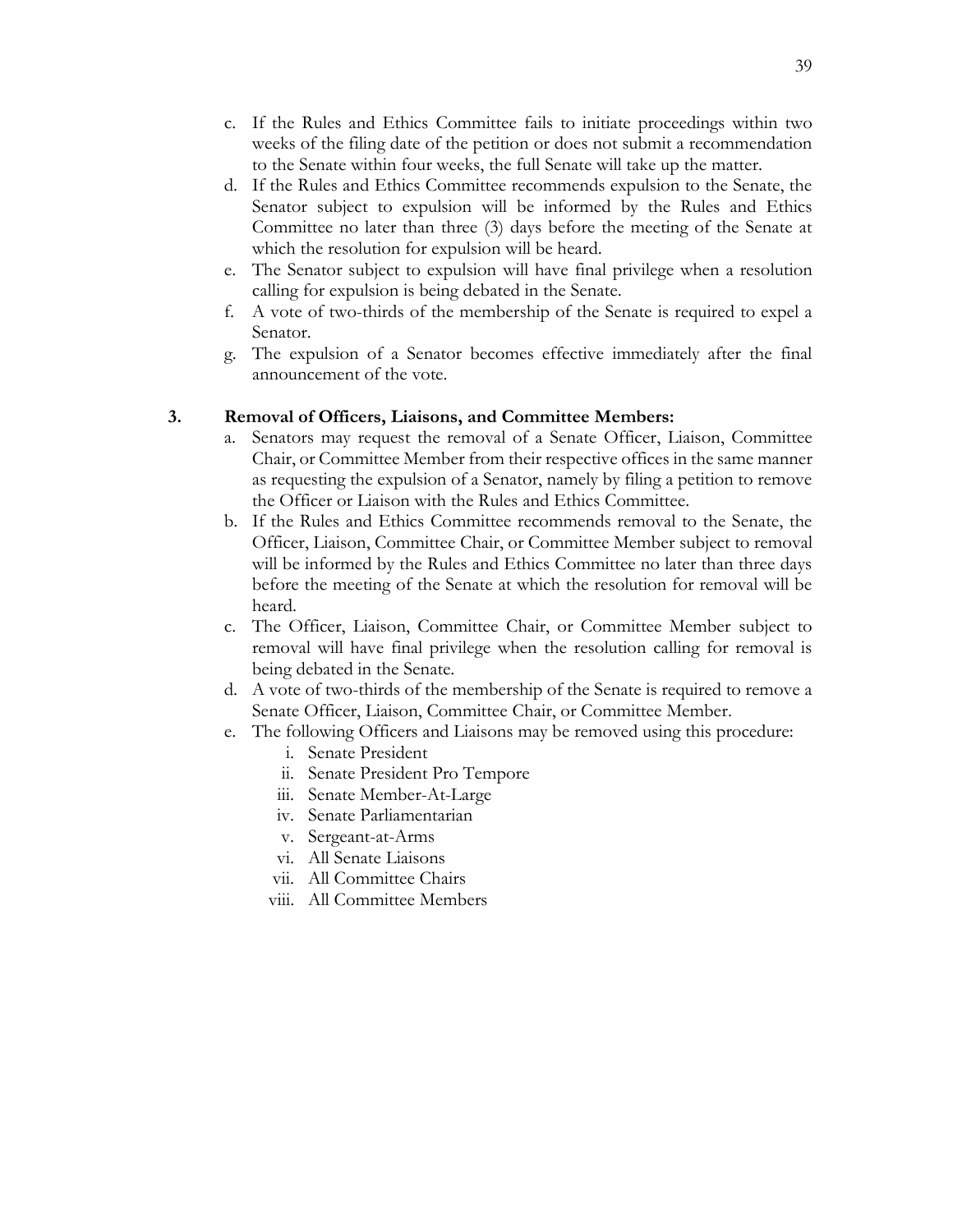### RULE XIV **LEGISLATION**

(AMENDED: 2019-124, 2019-1104, 2020-1064, 2021-1003, 2021-1005, 2021- 1006)

#### **1. Submitting New Legislation:**

- a. All bills of law, resolutions, authorizations, and special requests must be submitted to the chair of the committee assigned to hear that type of legislation by a Student Senator. If no committee is assigned to hear or is able to hear a piece of legislation, that legislation will be referred to the Replacement and Agenda Committee so that it may be considered for addition to the agenda.
- b. All bills of law, resolutions, authorizations, and special requests may only be authored and sponsored by the following Student Government Officials:
	- i. Any Member of the Student Senate
	- ii. The President, Vice President, and Treasurer of the Student Body
- c. If a committee creates legislation, that committee may directly submit legislation to the Replacement and Agenda Committee for addition to the agenda or may first refer that legislation to the committee normally tasked with hearing that type of legislation.
- d. Legislation not added to the agenda by the Replacement and Agenda Committee may be added to the agenda from the floor with a majority vote if it has not previously been failed or postponed indefinitely by a committee of the Senate during the same term. Any legislation to be added to the agenda from the floor must be submitted to the Senate Secretary no later than 11:59 PM the day before the Senate meeting at which the legislation may be added to the agenda. Legislation may not be added to the agenda from the floor unless it has already been reviewed by the committee assigned to hear that type of legislation.
- e. Legislation may not be submitted for referral to a committee if it is substantially similar to legislation that has previously been failed or postponed indefinitely by a committee of the Senate or on the floor of the Senate until after the first meeting of the Senate following the validation of Senate election results each fall and spring. Legislation may not be added to the agenda if it is substantially similar to legislation that has previously been failed or postponed indefinitely by a committee of the Senate or on the floor of the Senate until after the first meeting of the Senate following the validation of Senate election results each fall and spring.
- f. Whenever any legislation particularly affecting one or more student organizations is to be heard by the Senate, the president(s) of the affected organization(s) must be notified by the Chair of the committee assigned to hear that legislation (or their designee) no later than three days prior to the first meeting of the Senate at which the legislation is to be heard. This provision does not apply if the affected organization(s) is bringing the legislation before the Senate.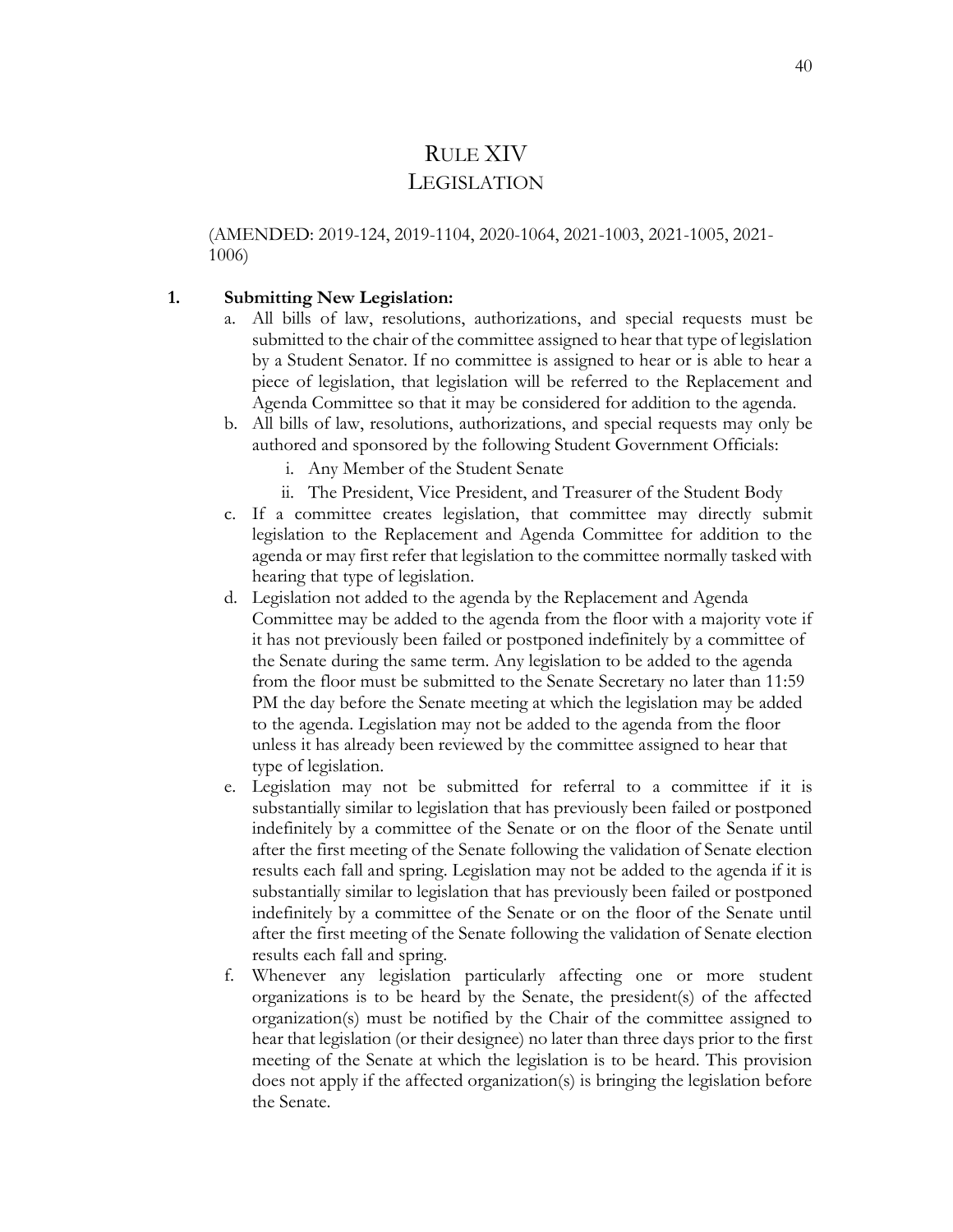g. All outstanding legislation at the end of each academic semester and at the Senate meeting when validation of Senate election results occurs each fall and spring will be procedurally withdrawn.

#### **2. Written Amendments to Legislation:**

- Written amendments to legislation must be submitted to the Senate President and Senate Secretary no later than 11:59 PM ET the day before the meeting of the Senate at which the amendment is to be heard.
- b. Written amendments may be submitted and heard by the Senate to amend any legislation that is being considered in first reading, or for legislation currently on the table, so long as that legislation is taken up from the table before the amendment is heard.
- c. Written amendments may not be submitted and heard by the Senate to amend any legislation that is being considered in second readings.
- d. All submitted amendments to legislation shall be labeled with the author(s) of said amendment to legislation.

#### 3. **Budget Requests**:

- a. The Student Senate authorizes the Budget and Appropriations Committee to hear event, travel, and Student Organization Operational Budget requests from registered student organizations. These requests will not require a bill of law to be approved.
- b. The Budget and Appropriations Committee Chairperson will make the Student Senate aware of any approved travel, event, and Student Organization Operational Budget requests in writing within seventy-two (72) hours of final approval.
- c. A Student Senator, with signatures from twenty voting members of the Student Senate, reserves the right to file a veto petition for any approved event, travel, or Student Organization Operational Budget, if the Senator believes the request violates a provision of the 800 Codes. The Senator must cite the code being violated in the veto request and must submit the petition to the Senate Secretary no later than seventy-two (72) hours after the Budget and Appropriations Chairperson has made the Student Senate aware of the approved request.
- d. The veto petition will be added to the agenda and be heard under the committee report that approved the request. The veto petition will be debated in accordance with the established procedure for a bill under first readings. The veto petition will require a two-thirds vote of the members of the Student Senate present and voting at a regular meeting to be overturned.

### RULE XV SENATOR INFORMATION AND VOTING RECORDS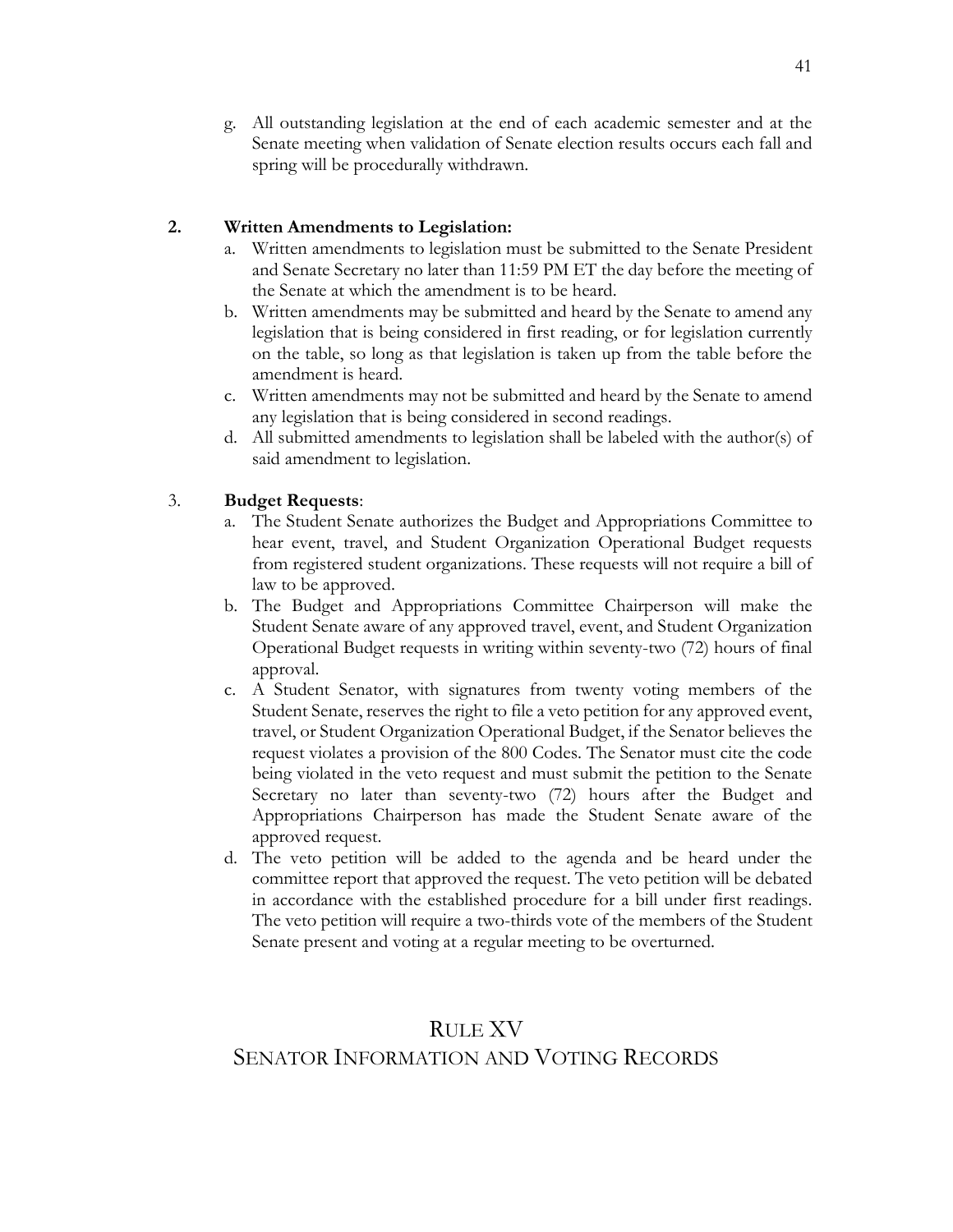#### (AMENDED: 2008-157, 2014-106, 2018-122, 2019-124, 2020-1064, 2021-1003)

#### **1. Senator Information Forms:**

- a. All Senators will be required to keep in the Senate office files an accurate record of their contact information.
- b. Included on the information form will be the following information:
	- i. The Senator's full legal name
	- ii. Senate seat held
	- iii. Political party affiliation (see Rule XVIII)
	- iv. University classification, major and college
	- v. Phone number, mailing address, permanent address (if different), and University of Florida email address
- c. Senators must submit updates to their information forms whenever the above listed information changes.

#### **2. Voting Records:**

- a. Senators are required to submit accurate voting records to the Rules and Ethics Committee or Senate Secretary at each meeting of the Senate.
- b. The content of these voting records will be placed in a file associated with that Senator in the Senate office and will be considered a matter of public record. The file may be located in a physical storage space or an electronic database accessible on the Student Government website.
- c. If a Senator fails to submit a voting record, the Rules and Ethics Committee may give one-half absence to that Senator.

### RULE XVI SENATE EXECUTIVE BOARD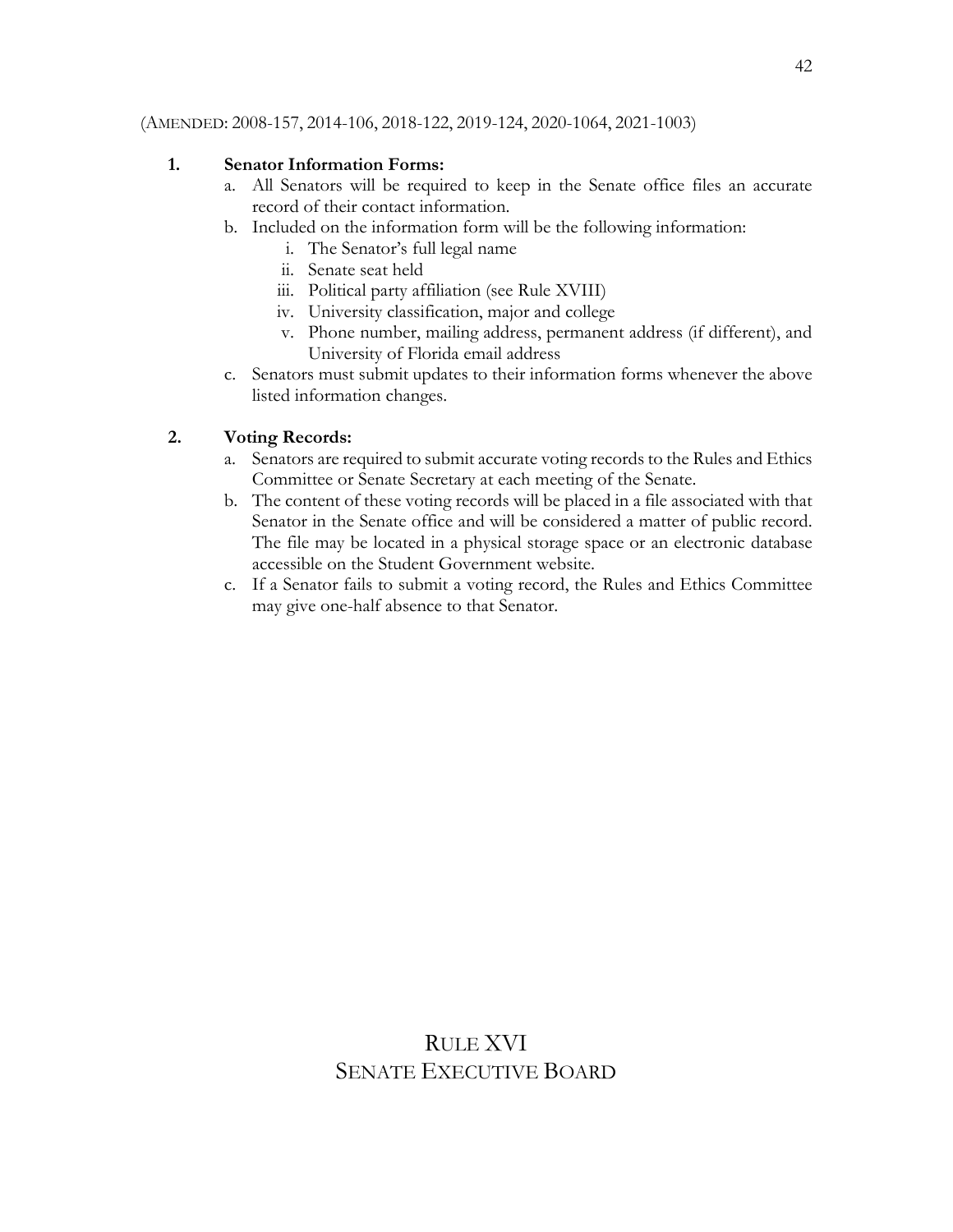#### (AMENDED: 2011-116, 2014-106, 2016-120, 2019-124)

#### **1. Membership:**

The following Senators will be members of the Senate Executive Board:

- i. The Senate President, as Chair
- ii. The Senate President Pro Tempore
- iii. The chairs of all standing committees

#### **2. Purpose and Meetings:**

- a. The Senate Executive Board will serve as a forum to allow for communication between the standing committees of the Senate and to aid the members in the completion of their duties.
- b. The Senate Executive Board will meet at the Chair's leisure, or as otherwise ordered by the Senate by a two-thirds vote.

### RULE XVII POLITICAL PARTIES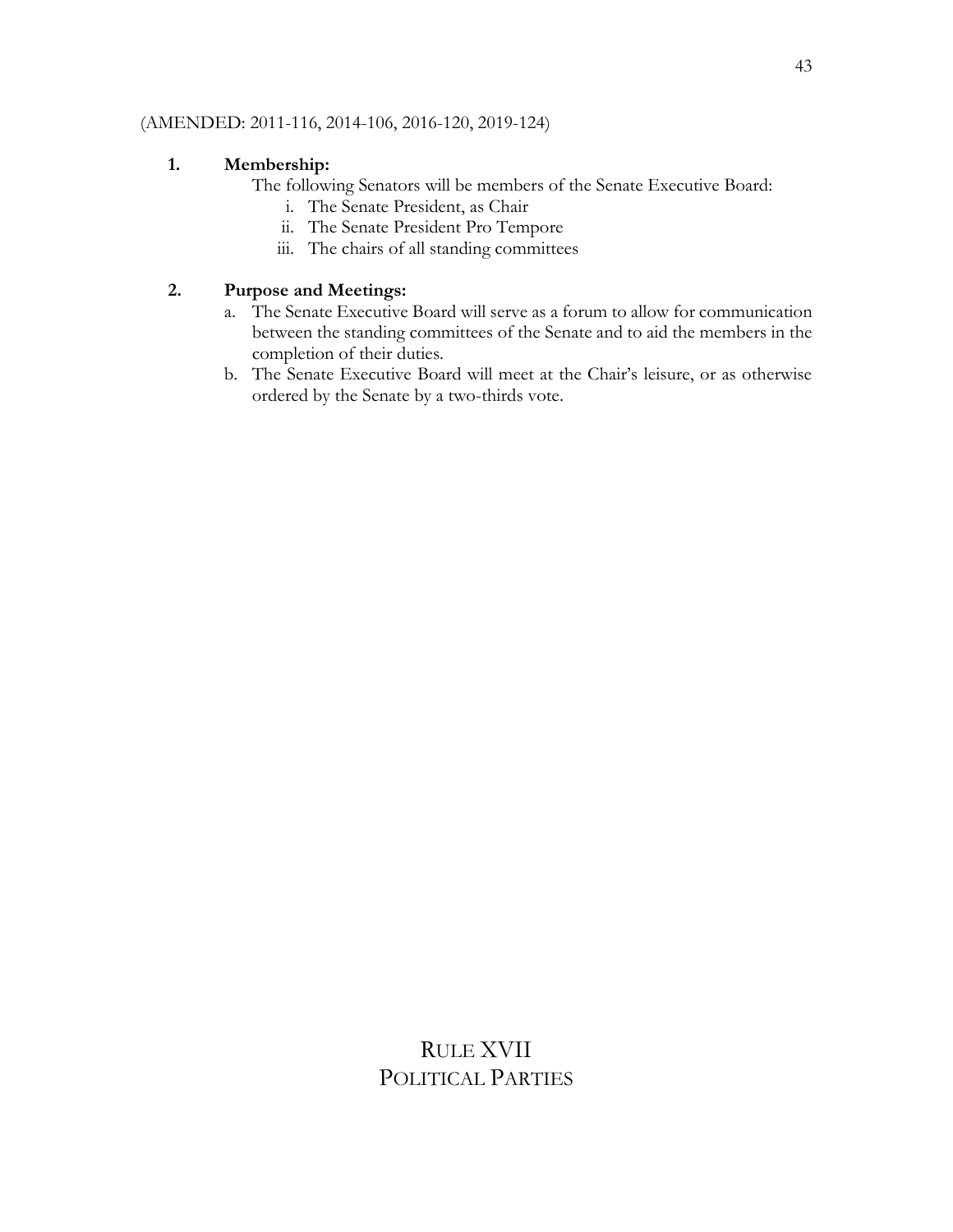#### (AMENDED: 2016-120, 2019-124, 2020-1064, 2021-1003)

#### **1. Affiliation:**

- a. All new Senators must indicate their party affiliation when submitting their information forms to the Senate office.
	- i. Replacement Senators must indicate their affiliation in the same manner as any other Senator.
- b. Senators may choose to affiliate with any political party that has participated in Student Government elections within the past two election cycles, or may choose to be recognized as an independent.
- c. Senators may change their affiliation at any time by submitting notification in writing to the Senate President, Senate President Pro Tempore, Senate Secretary, or other Senate office staff.

#### **2. Composition of Parties:**

- a. Political parties will consist of all of the Senators who have properly indicated their affiliation with that party.
- b. Any political party with eight or more members will receive representation on the Replacement and Agenda Committee (see Rule XII §1).
- c. Political parties will select their party leaders by signing petitions for party leadership and submitting them to the Senate Secretary and Senate President Pro Tempore in writing. The party member who receives the signatures of a majority of the party will be the party leader.
- d. Political parties may choose assistant party leaders in the same manner as a party leader, who will represent the party at the Replacement and Agenda Committee in the event of the party leader's absence or in the event of a significant conflict of interest.

### RULE XVIII PRECEDENCE OF DOCUMENTS

(AMENDED: 2019-124, 2020-1064, 2021-1003)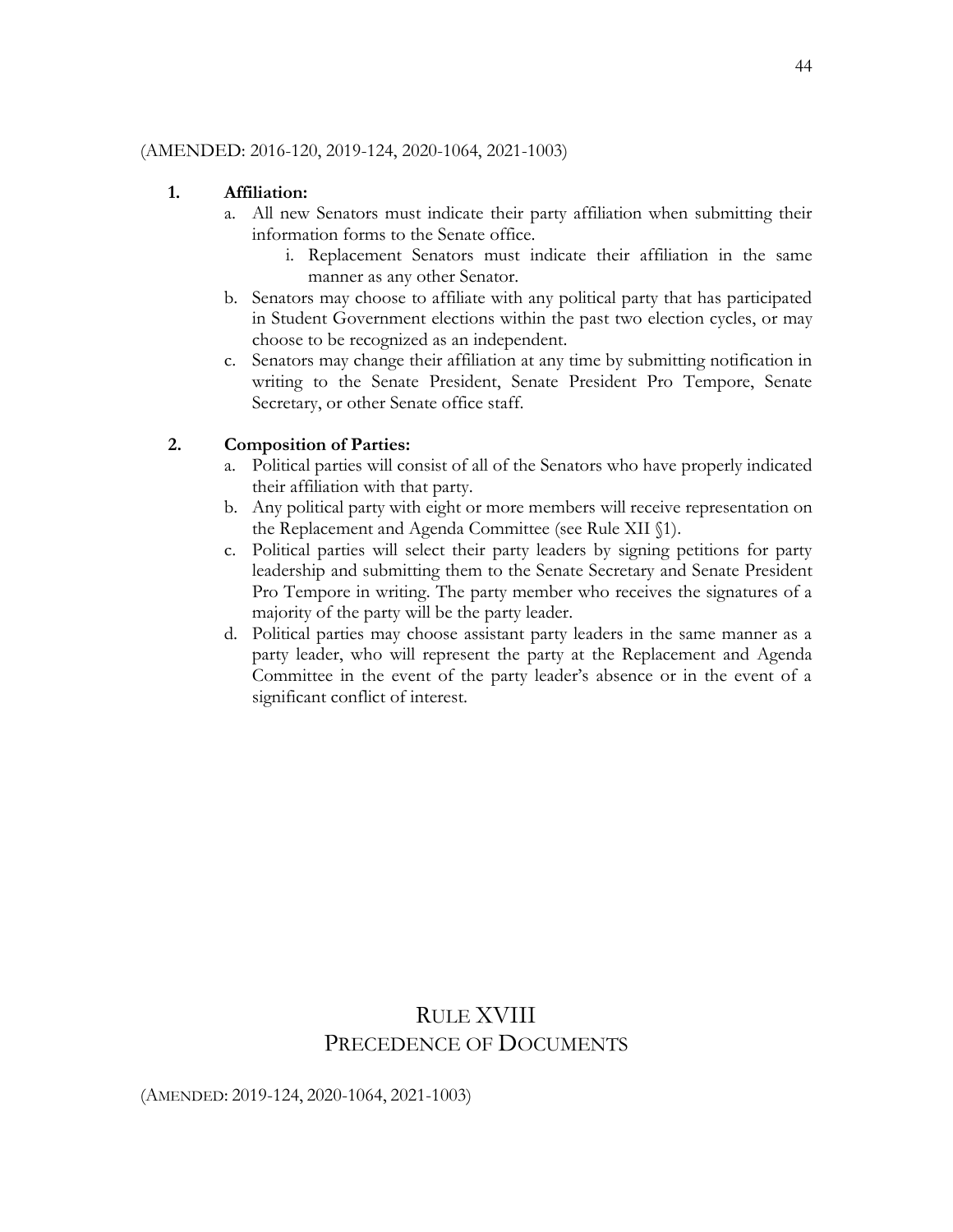#### **1. Precedence of Documents:**

- a. The Student Senate will be governed by, in order of precedence, the Constitution of the Student Body, the Statutes of the Student Body, and these Rules and Procedures of the Student Senate. The guiding, but non-binding, authority shall be first the rulings of the Senate President and then the latest edition of Robert's Rules of Order Newly Revised.
- b. The Senate will abide by all applicable state and federal law.
- c. If there is a question of procedure not discussed in any of these documents, the chair, with consultation of the Senate Parliamentarian if possible, shall apply principles of justice and general parliamentary law to determine the correct course of action.
	- i. The Senate President may put this question before the Senate.
	- ii. Any decision made by the chair in this manner may be appealed in the same manner as any other decision of the chair.

### RULE XIX SUSPENSION AND AMENDMENT OF THE RULES

(AMENDED 2011-116, 2018-125, 2019-124, 2021-1003)